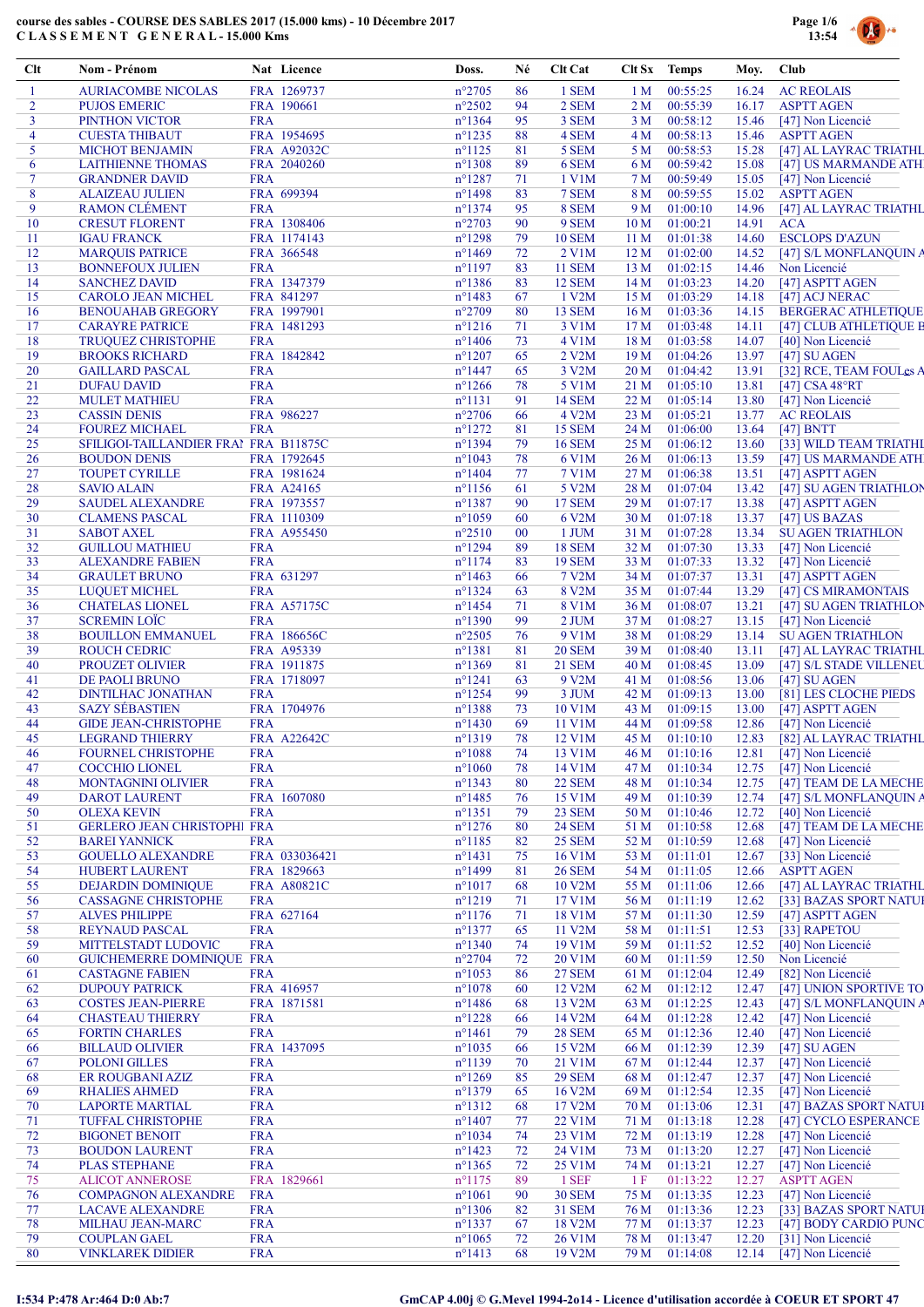

| Clt        | <b>Nom - Prénom</b>                                            |                          | Nat Licence        | Doss.                                | Né       | <b>Clt Cat</b>         | Clt Sx                    | <b>Temps</b>               | Moy.           | Club                                             |
|------------|----------------------------------------------------------------|--------------------------|--------------------|--------------------------------------|----------|------------------------|---------------------------|----------------------------|----------------|--------------------------------------------------|
| 81         | <b>DUFFAU CHRISTIAN</b>                                        | <b>FRA</b>               |                    | $n^{\circ}2701$                      | 65       | 20 V2M                 | 80 M                      | 01:14:10                   | 12.13          | <b>ATL</b>                                       |
| 82         | <b>DEVALLE MATTHIEU</b>                                        | <b>FRA</b>               |                    | $n^{\circ}1248$                      | 79       | 32 SEM                 | 81 M                      | 01:14:16                   | 12.12          | [33] Non Licencié                                |
| 83         | <b>BOUÉ VINCENT</b>                                            | <b>FRA</b>               |                    | $n^{\circ}$ 1481                     | 73       | 27 V1M                 | 82 M                      | 01:14:18                   | 12.11          | [47] Non Licencié                                |
| 84         | <b>BREUILLAT Olivier</b>                                       | <b>FRA</b>               |                    | $n^{\circ}1012$                      | 67       | 21 V2M                 | 83 M                      | 01:14:22                   | 12.10          | [78] Non Licencié                                |
| 85<br>86   | DU BOISDULIER OLIVIER<br><b>BORDERIE JEAN-LUC</b>              | <b>FRA</b>               | FRA 1447498        | $n^{\circ}1263$<br>$n^{\circ}1200$   | 62<br>64 | 22 V2M<br>23 V2M       | 84 M<br>85 M              | 01:14:28<br>01:14:34       | 12.09<br>12.07 | [47] Non Licencié<br>[47] UNION SPORTIVE TO      |
| 87         | <b>TESTUT SÉBASTIEN</b>                                        | <b>FRA</b>               |                    | n°1399                               | 78       | 28 V1M                 | 86 M                      | 01:14:54                   | 12.02          | [47] Non Licencié                                |
| 88         | <b>LANDEL DAMIEN</b>                                           |                          | FRA B01535C        | $n^{\circ}$ 1436                     | 78       | 29 V1M                 | 87 M                      | 01:14:58                   | 12.01          | $[47]$ BNTT                                      |
| 89         | POURTAU OLIVIER                                                |                          | FRA 1120201        | $n^{\circ}1368$                      | 60       | 24 V2M                 | 88 M                      | 01:15:04                   | 11.99          | [47] US MARMANDE ATH                             |
| 90         | <b>TARBES JEAN CLAUDE</b>                                      | <b>FRA</b>               |                    | $n^{\circ}1162$                      | 66       | 25 V2M                 | 89 M                      | 01:15:06                   | 11.98          | [47] Non Licencié                                |
| 91         | <b>FERNANDES AURELIE</b>                                       |                          | FRA 302880         | $n^{\circ}$ 1489                     | 83       | 2 SEF                  | 2F                        | 01:15:08                   | 11.98          | [47] S/L MONFLANQUIN A                           |
| 92         | <b>CLIQUE FRANCOIS</b>                                         |                          | FRA 1823268        | $n^{\circ}$ 1487                     | 91       | 33 SEM                 | 90 M                      | 01:15:09                   | 11.98          | [47] S/L MONFLANQUIN A                           |
| 93         | <b>BURGUIERE BENOIT</b>                                        |                          | FRA 1523129        | $n^{\circ}$ 1426                     | 73       | 30 V1M                 | 91 M                      | 01:15:15                   | 11.96          | [47] UNION SPORTIVE TO                           |
| 94         | <b>MIRAMONT CHRISTIAN</b>                                      | <b>FRA</b>               |                    | n°1339                               | 58       | 1 V3M                  | 92 M                      | 01:15:18                   | 11.95          | [47] AFCF FOULAYRONNI                            |
| 95<br>96   | <b>CHERRIER PHILIPPE</b><br><b>SFILIGOÏ ELÉONORE</b>           | <b>FRA</b>               | FRA A64658C        | $n^{\circ}$ 1429<br>$n^{\circ}1393$  | 71<br>90 | 31 V1M<br>3 SEF        | 93 M<br>3 F               | 01:15:25<br>01:15:28       | 11.93<br>11.93 | [33] RAPETOU<br>[33] VILLENAVE D'ORNOI           |
| 97         | <b>CÉRET RÉMI</b>                                              | <b>FRA</b>               |                    | $n^{\circ}$ 1452                     | 96       | 1 ESM                  | 94 M                      | 01:15:41                   | 11.89          | [47] Non Licencié                                |
| 98         | <b>GOUBIOU SYLVAIN</b>                                         | <b>FRA</b>               |                    | $n^{\circ}1099$                      | 71       | 32 V1M                 | 95 M                      | 01:15:42                   | 11.89          | [47] Non Licencié                                |
| 99         | <b>CAMPRUBI DIDIER</b>                                         | <b>FRA</b>               |                    | $n^{\circ}$ 1427                     | 58       | $2$ V3M                | 96 M                      | 01:15:49                   | 11.87          | [31] Non Licencié                                |
| 100        | <b>AGOSTINI LAURENT</b>                                        | <b>FRA</b>               |                    | $n^{\circ}2512$                      | 81       | <b>34 SEM</b>          | 97 M                      | 01:15:51                   | 11.87          | Non Licencié                                     |
| 101        | <b>GIRARDEAU GÉRALD</b>                                        | <b>FRA</b>               |                    | $n^{\circ}1284$                      | 83       | <b>35 SEM</b>          | 98 M                      | 01:15:52                   | 11.86          | [33] Non Licencié                                |
| 102        | <b>INFANTI CLÉMENT</b>                                         | <b>FRA</b>               |                    | $n^{\circ}1109$                      | 83       | <b>36 SEM</b>          | 99 M                      | 01:16:11                   | 11.81          | [47] Non Licencié                                |
| 103        | <b>GARRIGOU GILLES</b>                                         | <b>FRA</b>               |                    | $n^{\circ}2516$                      | 62       | 26 V2M                 | 100 <sub>M</sub>          | 01:16:15                   | 11.80          | Non Licencié                                     |
| 104        | <b>TORRENTE NICOLAS</b>                                        | <b>FRA</b>               |                    | $n^{\circ}$ 1403                     | 79       | <b>37 SEM</b>          | 101 M                     | 01:16:20                   | 11.79          | [47] Non Licencié                                |
| 105<br>106 | <b>NAUDOU YOUNICK</b>                                          | <b>FRA</b>               | FRA 1217334        | $n^{\circ}$ 1346<br>$n^{\circ}1168$  | 73<br>60 | 33 V1M<br>27 V2M       | 102 <sub>M</sub><br>103 M | 01:16:21<br>01:16:25       | 11.79<br>11.78 | [47] Non Licencié<br>[47] US MARMANDE ATH        |
| 107        | <b>VALLECILLOS MANUEL</b><br><b>GYSEMANS BENOIT</b>            | <b>FRA</b>               |                    | $n^{\circ}1295$                      | 76       | 34 V1M                 | 104 <sub>M</sub>          | 01:16:31                   | 11.76          | [47] Non Licencié                                |
| 108        | <b>DAYRAUT LAURENT</b>                                         |                          | FRA 1722801        | $n^{\circ}1500$                      | 70       | 35 V1M                 | 105 M                     | 01:17:01                   | 11.69          | <b>ASPTT AGEN</b>                                |
| 109        | <b>CEREA CLÉMENT</b>                                           | <b>FRA</b>               |                    | $n^{\circ}1224$                      | 82       | <b>38 SEM</b>          | 106 <sub>M</sub>          | 01:17:07                   | 11.67          | [47] Non Licencié                                |
| 110        | <b>BUIGUES JÉRÉMY</b>                                          | <b>FRA</b>               |                    | $n^{\circ}1211$                      | 87       | <b>39 SEM</b>          | 107 <sub>M</sub>          | 01:17:10                   | 11.66          | [47] Non Licencié                                |
| 111        | <b>LAMBROT GABRIEL</b>                                         | <b>FRA</b>               |                    | $n^{\circ}1112$                      | 92       | 40 SEM                 | 108 M                     | 01:17:13                   | 11.66          | [47] Non Licencié                                |
| 112        | <b>PEBERAT JEROME</b>                                          | <b>FRA</b>               |                    | $n^{\circ}$ 1355                     | 72       | 36 V1M                 | 109 M                     | 01:17:15                   | 11.65          | [47] Non Licencié                                |
| 113        | DUMONT JEAN MICHEL                                             | <b>FRA</b>               |                    | $n^{\circ}1268$                      | 80       | 41 SEM                 | 110 M                     | 01:17:21                   | 11.64          | [47] Non Licencié                                |
| 114        | <b>DUGUEY DOMINIQUE</b>                                        | <b>FRA</b>               |                    | $n^{\circ}1267$                      | 58       | 3 V3M                  | 111 M                     | 01:17:25                   | 11.63          | [40] Non Licencié                                |
| 115<br>116 | <b>BORRIVENT AYMERIC</b><br><b>DAGASSAN SONIA</b>              | <b>FRA</b><br><b>FRA</b> |                    | $n^{\circ}1201$<br>$n^{\circ}1066$   | 71<br>86 | 37 V1M<br>4 SEF        | 112M<br>4F                | 01:17:27<br>01:17:37       | 11.62<br>11.60 | [47] Non Licencié                                |
| 117        | <b>CASSAN LOÏS</b>                                             | <b>FRA</b>               |                    | $n^{\circ}$ 1220                     | 85       | 42 SEM                 | 113 M                     | 01:17:38                   | 11.59          | [47] Non Licencié<br>[47] Non Licencié           |
| 118        | <b>DAUCÉ JACQUES</b>                                           | <b>FRA</b>               |                    | $n^{\circ}1068$                      | 67       | 28 V2M                 | 114M                      | 01:17:39                   | 11.59          | [47] Non Licencié                                |
| 119        | <b>NOUVELOT DIDIER</b>                                         |                          | FRA 1761449        | $n^{\circ}$ 1350                     | 67       | 29 V2M                 | 115M                      | 01:17:49                   | 11.57          | [47] ASPTT AGEN                                  |
| 120        | <b>TRAVAUX THIERRY</b>                                         | <b>FRA</b>               |                    | $n^{\circ}1165$                      | 67       | 30 V2M                 | 116M                      | 01:17:55                   | 11.55          | [47] Non Licencié                                |
| 121        | LE BORGNE BENOIT                                               | <b>FRA</b>               |                    | $n^{\circ}1118$                      | 86       | 43 SEM                 | 117M                      | 01:18:04                   | 11.53          | [47] Non Licencié                                |
| 122        | <b>RAFFAELLO PASCAL</b>                                        | <b>FRA</b>               |                    | $n^{\circ}1370$                      | 76       | 38 V1M                 | 118M                      | 01:18:11                   | 11.51          | [47] Non Licencié                                |
| 123        | <b>BEZIADE DAVID</b>                                           |                          | FRA 033 66717485   | $n^{\circ}$ 1194                     | 78       | 39 V1M                 | 119M                      | 01:18:25                   | 11.48          | [33] BAZAS SPORT NATUI                           |
| 124        | <b>ESPUNY OLIVIER</b>                                          |                          | FRA 033 66717487   | $n^{\circ}$ 1492                     | 79       | 44 SEM                 | 120 <sub>M</sub>          | 01:18:26                   | 11.47          | [33] BAZAS SPORT NATUI                           |
| 125<br>126 | <b>DUBEROS LAURENT</b><br><b>GOMES DE LIMA ANTONIO</b>         | <b>FRA</b><br><b>FRA</b> |                    | $n^{\circ}1075$<br>$n^{\circ}$ 1495  | 71<br>69 | 40 V1M<br>41 V1M       | 121 M                     | 01:18:34<br>122 M 01:18:34 | 11.46          | [47] Non Licencié<br>11.46 Non Licencié          |
| 127        | <b>JEANNEY CHRISTIAN</b>                                       |                          | FRA 177593         | $n^{\circ}$ 1433                     | 68       | 31 V2M                 | 123 M                     | 01:18:35                   | 11.45          | [47] CA CASTELJALOUX                             |
| 128        | <b>SUPIOT FRANCK</b>                                           | <b>FRA</b>               |                    | $n^{\circ}$ 1398                     | 68       | 32 V2M                 | 124M                      | 01:18:36                   | 11.45          | [32] Non Licencié                                |
| 129        | <b>REGNIER SÉBASTIEN</b>                                       | <b>FRA</b>               |                    | $n^{\circ}1148$                      | 73       | 42 V1M                 | 125 M                     | 01:18:37                   | 11.45          | [47] Non Licencié                                |
| 130        | <b>CANAUX JEAN-SEBASTIEN</b>                                   |                          | FRA 1907450        | $n^{\circ}1491$                      | 72       | 43 V1M                 | 126M                      | 01:18:39                   | 11.44          | [47] S/L MONFLANQUIN A                           |
| 131        | <b>ORIEUX TONY</b>                                             | <b>FRA</b>               |                    | $n^{\circ}$ 1352                     | 82       | 45 SEM                 | 127 M                     | 01:18:41                   | 11.44          | [47] Non Licencié                                |
| 132        | <b>BRUGIDOU PATRICK</b>                                        | <b>FRA</b>               |                    | $n^{\circ}1209$                      | 68       | 33 V2M                 | 128 M                     | 01:18:43                   | 11.43          | [47] CABE 47                                     |
| 133        | <b>COUAILLAC BRUNO</b>                                         | <b>FRA</b>               |                    | $n^{\circ}1063$                      | 76       | 44 V1M                 | 129M                      | 01:18:44                   | 11.43          | [32] OXYGENE 32                                  |
| 134<br>135 | PAILLAUGUE PHILIPPE<br><b>STEININGER ALAIN</b>                 | <b>FRA</b>               | <b>FRA A80637L</b> | $n^{\circ}1134$<br>$n^{\circ}1160$   | 65<br>59 | 34 V2M<br>35 V2M       | 130 M<br>131 M            | 01:18:45<br>01:18:48       | 11.43<br>11.42 | [33] BAZAS SPORT NATUI<br>[47] AL LAYRAC TRIATHL |
| 136        | <b>DELBOSQ ERIC</b>                                            | <b>FRA</b>               |                    | $n^{\circ}1245$                      | 62       | 36 V2M                 | 132 M                     | 01:18:56                   | 11.40          | [47] Non Licencié                                |
| 137        | <b>EUCHER JEAN-MICHEL</b>                                      |                          | FRA 286457         | $n^{\circ}1081$                      | 66       | 37 V2M                 | 133 M                     | 01:18:59                   | 11.39          | [47] UNION SPORTIVE TO                           |
| 138        | <b>BENAYS FABIEN</b>                                           | <b>FRA</b>               |                    | $n^{\circ}$ 1480                     | 74       | 45 V1M                 | 134M                      | 01:19:08                   | 11.37          | [47] Non Licencié                                |
| 139        | <b>KONG BRICE</b>                                              | <b>FRA</b>               |                    | $n^{\circ}1304$                      | 80       | 46 SEM                 | 135 M                     | 01:19:09                   | 11.37          | [47] Non Licencié                                |
| 140        | PIONNIER FRÉDÉRIC                                              |                          | FRA 0020448MV2FRA  | $n^{\circ}1015$                      | 69       | 46 V1M                 | 136 M                     | 01:19:16                   | 11.35          | [47] AL LAYRAC TRIATHL                           |
| 141        | <b>CHATELAIN FLORIAN</b>                                       | <b>FRA</b>               |                    | $n^{\circ}1229$                      | 94       | 47 SEM                 | 137 <sub>M</sub>          | 01:19:18                   | 11.35          | [47] Non Licencié                                |
| 142        | <b>SCAFFINI JEAN-LUC</b>                                       | <b>FRA</b>               |                    | n°1389                               | 68       | 38 V2M                 | 138 M                     | 01:19:28                   | 11.33          | [47] Non Licencié                                |
| 143        | <b>BEAULIEU JULIEN</b>                                         | <b>FRA</b>               |                    | $n^{\circ}1027$                      | 86       | 48 SEM                 | 139 M                     | 01:19:29                   | 11.32          | [47] Non Licencié                                |
| 144        | <b>CHAUMONT LAURENT</b><br>LAGARDE FRANCOIS CHRIS' FRA 1869117 | <b>FRA</b>               |                    | $n^{\circ}1058$<br>$n^{\circ}$ 1467  | 77<br>53 | 47 V1M<br>4 V3M        | 140 M                     | 01:19:36                   | 11.31          | [33] Non Licencié<br>[47] S/L MONFLANQUIN A      |
| 145<br>146 | <b>BROTTES LUCAS</b>                                           | <b>FRA</b>               |                    | $n^{\circ}1046$                      | -89      | 49 SEM                 | 141 M<br>142 M            | 01:19:42<br>01:19:43       | 11.29<br>11.29 | [81] Non Licencié                                |
| 147        | PETOT PASCAL                                                   |                          | FRA 1076217        | $n^{\circ}1360$                      | 62       | 39 V2M                 | 143 M                     | 01:19:44                   | 11.29          | [47] S/L STADE VILLENEU                          |
| 148        | <b>MARTINEZ JEAN</b>                                           | <b>FRA</b>               |                    | $n^{\circ}1331$                      | 67       | 40 V2M                 | 144 M                     | 01:19:45                   | 11.29          | [86] Non Licencié                                |
| 149        | <b>GERVAUD MAXIME</b>                                          | <b>FRA</b>               |                    | $n^{\circ}1279$                      | 82       | <b>50 SEM</b>          | 145 M                     | 01:19:46                   | 11.28          | [47] Non Licencié                                |
| 150        | <b>CARADEC LAURENT</b>                                         | <b>FRA</b>               |                    | $n^{\circ}$ 1428                     | 86       | 51 SEM                 | 146 M                     | 01:19:47                   | 11.28          | [47] Non Licencié                                |
| 151        | <b>CAMPAN JEAN-LUC</b>                                         | <b>FRA</b>               |                    | $n^{\circ}1213$                      | 68       | 41 V2M                 | 147 M                     | 01:19:49                   | 11.28          | [40] Non Licencié                                |
| 152        | <b>BOUBEKEUR ALI</b>                                           | <b>FRA</b>               |                    | $n^{\circ}2519$                      | 66       | 42 V2M                 | 148 M                     | 01:19:50                   | 11.27          | Non Licencié                                     |
| 153        | <b>DINTILHAC SERGE</b>                                         | <b>FRA</b>               |                    | $n^{\circ}$ 1252                     | 58       | 5 V3M                  | 149 M                     | 01:19:51                   | 11.27          | [81] LES CLOCHE PIEDS                            |
| 154<br>155 | <b>DINTILHAC PATRICK</b><br><b>LACHEZE SYLVAIN</b>             | <b>FRA</b><br><b>FRA</b> |                    | $n^{\circ}$ 1253<br>$n^{\circ}$ 1434 | 56       | 6 V3M<br><b>52 SEM</b> | 150 M<br>151 M            | 01:19:57<br>01:20:06       | 11.26<br>11.24 | [81] LES CLOCHE PIEDS<br>[47] Non Licencié       |
| 156        | <b>MENTION PHILIPPE</b>                                        | <b>FRA</b>               |                    | $n^{\circ}1018$                      | 82<br>78 | 48 V1M                 | 152M                      | 01:20:08                   | 11.23          | [47] Non Licencié                                |
| 157        | <b>FAURE STÉPHANE</b>                                          | <b>FRA</b>               |                    | $n^{\circ}1082$                      | 77       | 49 V1M                 | 153 M                     | 01:20:20                   | 11.20          | [47] Non Licencié                                |
| 158        | PFEIFFER BENOIT                                                |                          | FRA 1909851        | $n^{\circ}$ 1362                     | 74       | 50 V1M                 | 154 M                     | 01:20:39                   | 11.16          | [47] US MARMANDE ATH                             |
| 159        | PROMON JULIEN                                                  | <b>FRA</b>               |                    | $n^{\circ}$ 1497                     | 91       | <b>53 SEM</b>          | 155 M                     | 01:20:44                   | 11.15          | Non Licencié                                     |
| 160        | PILLET CÉDRIC                                                  | <b>FRA</b>               |                    | $n^{\circ}$ 1444                     | 79       | <b>54 SEM</b>          | 156 M                     | 01:20:52                   | 11.13          | [33] Non Licencié                                |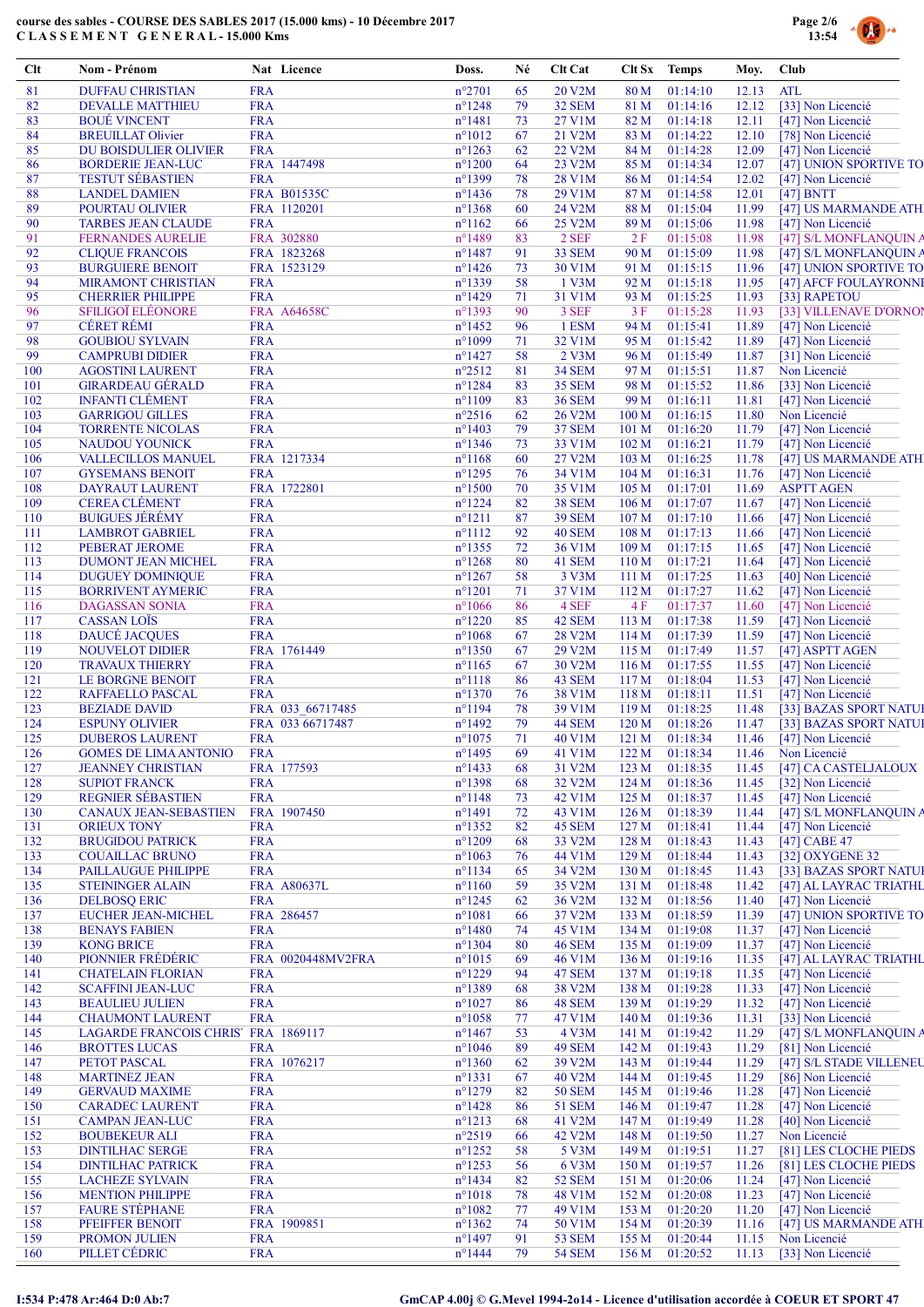

| Clt        | Nom - Prénom                                          |                          | Nat Licence              | Doss.                                | Né       | <b>Clt Cat</b>         | Clt Sx Temps     |                      | Moy.           | <b>Club</b>                                 |
|------------|-------------------------------------------------------|--------------------------|--------------------------|--------------------------------------|----------|------------------------|------------------|----------------------|----------------|---------------------------------------------|
| 161        | <b>FRAYSSE FRANCK</b>                                 | <b>FRA</b>               |                          | $n^{\circ}1273$                      | 70       | 51 V1M                 | 157M             | 01:21:08             | 11.09          | [47] CABE 47                                |
| 162        | <b>GUIBERT THIBAUT</b>                                | <b>FRA</b>               |                          | $n^{\circ}$ 1496                     | 86       | <b>55 SEM</b>          | 158 M            | 01:21:10             | 11.09          | [47] Non Licencié                           |
| 163        | <b>CHARENSAC SIMON</b>                                | <b>FRA</b>               |                          | $n^{\circ}1227$                      | 82       | <b>56 SEM</b>          | 159M             | 01:21:13             | 11.08          | [33] Non Licencié                           |
| 164<br>165 | <b>NOUVELOT SÉVERINE</b><br><b>RENAUD JOACHIM</b>     | <b>FRA</b>               | FRA 1733290              | n°1349<br>$n^{\circ}$ 1375           | 75<br>71 | 1 V1F<br>52 V1M        | 5 F<br>160 M     | 01:21:19<br>01:21:27 | 11.07<br>11.05 | [47] ASPTT AGEN<br>[47] Non Licencié        |
| 166        | <b>FEDON BRUNO</b>                                    | <b>FRA</b>               |                          | $n^{\circ}1084$                      | 75       | 53 V1M                 | 161 <sub>M</sub> | 01:21:29             | 11.05          | [47] Non Licencié                           |
| 167        | <b>BOUTAN LAURINE</b>                                 | <b>FRA</b>               |                          | $n^{\circ}1044$                      | 94       | 5 SEF                  | 6 F              | 01:21:34             | 11.03          | [47] Non Licencié                           |
| 168        | <b>GERMON SONIA</b>                                   |                          | FRA A52087L              | $n^{\circ}1278$                      | 81       | 6 SEF                  | 7 F              | 01:21:36             | 11.03          | [47] AL LAYRAC TRIATHL                      |
| 169        | POIRET LIONEL                                         | <b>FRA</b>               |                          | $n^{\circ}$ 1366                     | 86       | <b>57 SEM</b>          | 162 M            | 01:21:39             | 11.02          | [47] Non Licencié                           |
| 170        | <b>ZAGO SERGE</b>                                     |                          | FRA 2020330              | $n^{\circ}1410$                      | 70       | 54 V1M                 | 163 M            | 01:21:41             | 11.02          | [47] US MARMANDE ATH                        |
| 171        | <b>SIRECH AURÉLIE</b>                                 | <b>FRA</b>               |                          | $n^{\circ}1006$                      | 85       | 7 SEF                  | 8F               | 01:21:42             | 11.02          | [47] Non Licencié                           |
| 172        | <b>CASTEX MATHIEU</b>                                 | <b>FRA</b>               | FRA 707147               | $n^{\circ}1221$                      | 83       | <b>58 SEM</b>          | 164M             | 01:21:47<br>01:21:54 | 11.00          | [47] Non Licencié                           |
| 173<br>174 | <b>BROYER PHILIPPE</b><br><b>SLOSTOWSKI RICHARD</b>   | <b>FRA</b>               |                          | $n^{\circ}$ 1425<br>$n^{\circ}$ 1158 | 71<br>61 | 55 V1M<br>43 V2M       | 165 M<br>166 M   | 01:21:59             | 10.99<br>10.98 | [32] SA CONDOM<br>[47] GOLFTROTTEUR         |
| 175        | <b>LACHEZE MATHIEU</b>                                | <b>FRA</b>               |                          | $n^{\circ}1307$                      | 79       | <b>59 SEM</b>          | 167 <sub>M</sub> | 01:22:00             | 10.98          | [82] Non Licencié                           |
| 176        | <b>MANZUTTI BENOIT</b>                                |                          | FRA 1747578              | $n^{\circ}2513$                      | 75       | 56 V1M                 | 168 M            | 01:22:02             | 10.97          | Non Licencié                                |
| 177        | <b>SUNE GUILLAUME</b><br><b>OXYGE FRA</b>             |                          |                          | $n^{\circ}$ 1397                     | 81       | <b>60 SEM</b>          | 169 <sub>M</sub> | 01:22:03             | 10.97          | [32] Non Licencié                           |
| 178        | <b>CASSAGNE MARTINE</b>                               | <b>FRA</b>               |                          | $n^{\circ}1052$                      | 57       | 1 V3F                  | 9F               | 01:22:05             | 10.96          | [32] OXYGENE 32                             |
| 179        | <b>LAPLANCHE FREDERIC</b>                             |                          | FRA 1975195              | $n^{\circ}1311$                      | 67       | 44 V2M                 | 170 M            | 01:22:06             | 10.96          | [47] UNION SPORTIVE TO                      |
| 180        | <b>ANDRIEU PASCALE</b>                                | <b>FRA</b>               |                          | $n^{\circ}1025$                      | 64       | 1 V <sub>2F</sub>      | 10F              | 01:22:08             | 10.96          | [47] Non Licencié                           |
| 181        | <b>LESCOS PATRICK</b>                                 |                          | FRA 590188               | $n^{\circ}1007$                      | 62       | 45 V2M                 | 171 M            | 01:22:12             | 10.95          | [32] AC AUCH                                |
| 182<br>183 | <b>BEJNA PIERRE</b><br><b>LANTIN PATRICK</b>          | <b>FRA</b><br><b>FRA</b> |                          | $n^{\circ}1028$<br>$n^{\circ}1310$   | 73<br>57 | 57 V1M<br><b>7 V3M</b> | 172 M<br>173 M   | 01:22:23<br>01:22:23 | 10.92<br>10.92 | [47] Non Licencié<br>[47] Non Licencié      |
| 184        | <b>HOSTE ANTOINE</b>                                  | <b>FRA</b>               |                          | $n^{\circ}1103$                      | 91       | 61 SEM                 | 174 M            | 01:22:25             | 10.92          | [47] Non Licencié                           |
| 185        | <b>COQUIL GHYSLAIN</b>                                |                          | FRA 1871606              | $n^{\circ}$ 1232                     | 68       | 46 V2M                 | 175 M            | 01:22:28             | 10.91          | [47] US MARMANDE ATH                        |
| 186        | <b>AVI THOMAS</b>                                     | <b>FRA</b>               |                          | $n^{\circ}1026$                      | 74       | 58 V1M                 | 176 M            | 01:22:30             | 10.91          | [47] Non Licencié                           |
| 187        | <b>TYLUTKI ANNIE MARIE</b>                            | <b>FRA</b>               |                          | $n^{\circ}$ 1445                     | 78       | 2 V1F                  | 11F              | 01:22:32             | 10.90          | [47] Non Licencié                           |
| 188        | <b>GALLOT FLAVIEN</b>                                 | <b>FRA</b>               |                          | $n^{\circ}2514$                      | 83       | 62 SEM                 | 177 M            | 01:22:35             | 10.90          | Non Licencié                                |
| 189        | PLAZANET YOAN                                         | <b>FRA</b>               |                          | $n^{\circ}2716$                      | 80       | 63 SEM                 | 178 M            | 01:22:36             | 10.90          | Non Licencié                                |
| 190        | <b>BARBERA CHRISTIAN</b>                              | <b>FRA</b>               |                          | $n^{\circ}1184$                      | 62       | 47 V2M                 | 179 M            | 01:22:37             | 10.89          | [47] Non Licencié                           |
| 191<br>192 | <b>LANTIN FREDERIC</b><br><b>TANDONNET CAROLINE</b>   | <b>FRA</b>               | FRA 1524831              | $n^{\circ}1113$<br>$n^{\circ}1161$   | 74<br>77 | 59 V1M<br>3 V1F        | 180 M<br>12F     | 01:22:39<br>01:22:43 | 10.89<br>10.88 | [47] Non Licencié<br>[47] SU AGEN           |
| 193        | <b>SENGENES ALBAN</b>                                 | <b>FRA</b>               |                          | $n^{\circ}$ 1473                     | 84       | 64 SEM                 | 181 M            | 01:22:49             | 10.87          | [47] Non Licencié                           |
| 194        | JAGUENEAU-RAFA HAYETTE FRA 92400                      |                          |                          | $n^{\circ}$ 1432                     | 65       | 2 V <sub>2</sub> F     | 13F              | 01:22:52             | 10.86          | [47] Non Licencié                           |
| 195        | <b>LEBLOND SYLVAIN</b>                                | <b>FRA</b>               |                          | $n^{\circ}1317$                      | 81       | <b>65 SEM</b>          | 182 M            | 01:22:54             | 10.86          | [47] BODY CARDIO GYM                        |
| 196        | <b>MAUPAS EMMANUEL</b>                                | <b>FRA</b>               |                          | $n^{\circ}$ 1333                     | 71       | 60 V1M                 | 183 M            | 01:22:55             | 10.85          | [47] Non Licencié                           |
| 197        | <b>ALBASI GUILHEM</b>                                 | <b>FRA</b>               |                          | $n^{\circ}1173$                      | 85       | <b>66 SEM</b>          | 184 M            | 01:23:00             | 10.84          | [47] Non Licencié                           |
| 198        | <b>GRABOT THIERRY</b>                                 | <b>FRA</b>               |                          | $n^{\circ}$ 1286                     | 64       | 48 V2M                 | 185 M            | 01:23:03             | 10.84          | [47] Non Licencié                           |
| 199        | <b>VASSE DENIS</b>                                    | <b>FRA</b>               |                          | $n^{\circ}$ 1408                     | 67       | 49 V2M                 | 186 M            | 01:23:05             | 10.83          | [47] Non Licencié                           |
| 200<br>201 | <b>CRUZOL LAURENT</b><br>MIONNET CHRISTIAN            | <b>FRA</b>               | FRA T303254              | $n^{\circ}1234$<br>$n^{\circ}$ 1338  | 78<br>46 | 61 V1M<br>1 V4M        | 187 M<br>188 M   | 01:23:08<br>01:23:10 | 10.83<br>10.82 | [47] Non Licencié<br>[24] Non Licencié      |
| 202        | <b>DUPOUY THOMAS</b>                                  | <b>FRA</b>               |                          | $n^{\circ}1079$                      | 01       | 1 CAM                  | 189 M            | 01:23:11             | 10.82          | [47] VTT CLUB D'ALBRET                      |
| 203        | <b>COUTURIER PASCAL</b>                               |                          | FRA 1645058              | $n^{\circ}2711$                      | 71       | 62 V1M                 | 190 <sub>M</sub> | 01:23:13             | 10.82          | <b>ASPTT AGEN</b>                           |
| 204        | <b>DELBOSC SANDRINE</b>                               |                          | FRA A81740C              | $n^{\circ}1244$                      | 73       | 4 V1F                  | 14F              | 01:23:17             | 10.81          | AL LAYRAC TRIATHLON                         |
| 205        | <b>BELLOC ERIC</b>                                    | <b>FRA</b>               |                          | $n^{\circ}$ 1479                     | 81       | <b>67 SEM</b>          |                  | 191 M 01:23:33       |                | 10.77 [47] Non Licencié                     |
| 206        | <b>BIEZUNSKI SERGE</b>                                | <b>FRA</b>               |                          | $n^{\circ}1420$                      | 55       | 8 V3M                  |                  | 192 M 01:23:34       |                | 10.77 [32] Non Licencié                     |
| 207        | <b>BELLARD ANTHONY</b>                                | <b>FRA</b>               |                          | $n^{\circ}1190$                      | 85       | <b>68 SEM</b>          | 193 M            | 01:23:35             | 10.77          | [33] Non Licencié                           |
| 208        | <b>BONNEVAY FRANCOIS</b>                              |                          | FRA 672447               | $n^{\circ}1039$                      | 52       | 9 V3M                  | 194 M            | 01:23:46             | 10.74          | [47] UNION SPORTIVE TO                      |
| 209<br>210 | DE MONTBRUN GUILHEM<br><b>CAMILLERI JÉRÔME</b>        | <b>FRA</b><br><b>FRA</b> |                          | $n^{\circ}$ 1240<br>$n^{\circ}1048$  | 99<br>83 | 4 JUM<br><b>69 SEM</b> | 195 M<br>196 M   | 01:23:54<br>01:23:56 | 10.73<br>10.72 | [47] Non Licencié<br>[47] Non Licencié      |
| 211        | <b>CHARBONNIER DENIS</b>                              | <b>FRA</b>               |                          | $n^{\circ}1057$                      | 73       | 63 V1M                 | 197 <sub>M</sub> | 01:23:58             | 10.72          | $[47]$ VRF                                  |
| 212        | <b>MOURAO BRIGITTE</b>                                | <b>FRA</b>               |                          | $n^{\circ}1129$                      | 87       | 8 SEF                  | 15F              | 01:23:58             | 10.72          | [47] Non Licencié                           |
| 213        | <b>VUILLERMOZ OLIVIER</b>                             | <b>FRA</b>               |                          | $n^{\circ}2708$                      | 66       | 50 V2M                 | 198 M            | 01:24:00             | 10.71          | <b>BERGERAC ATHLETIQUE</b>                  |
| 214        | <b>CHABRIER FRANÇOIS</b>                              | <b>FRA</b>               |                          | $n^{\circ}$ 1225                     | 82       | <b>70 SEM</b>          | 199 M            | 01:24:06             | 10.70          | [47] Non Licencié                           |
| 215        | LEJEAU JÉRÉMY                                         | <b>FRA</b>               |                          | $n^{\circ}1119$                      | 88       | <b>71 SEM</b>          | 200 M            | 01:24:07             | 10.70          | [47] Non Licencié                           |
| 216        | <b>VERY JONATHAN</b>                                  | <b>FRA</b>               |                          | $n^{\circ}$ 1409                     | 86       | <b>72 SEM</b>          | 201 M            | 01:24:10             | 10.69          | [47] Non Licencié                           |
| 217        | <b>CORRE FRÉDÉRIC</b>                                 | <b>FRA</b>               |                          | $n^{\circ}1233$                      | 64       | 51 V2M                 | 202 M            | 01:24:24             | 10.66          | [47] Non Licencié                           |
| 218<br>219 | <b>DOMBLIDES JEAN YVES</b><br><b>BOUCHET FRÉDÉRIC</b> | <b>FRA</b><br><b>FRA</b> |                          | $n^{\circ}$ 1255<br>$n^{\circ}1040$  | 60       | 52 V2M<br>53 V2M       | 203 M<br>204 M   | 01:24:27<br>01:24:28 | 10.66          | [47] Non Licencié<br>[16] Non Licencié      |
| 220        | <b>LAMBERT JEAN-YVES</b>                              | <b>FRA</b>               |                          | $n^{\circ}$ 1448                     | 62<br>71 | 64 V1M                 | 205 M            | 01:24:28             | 10.66<br>10.66 | [47] Non Licencié                           |
| 221        | <b>GERVAUD OLIVIER</b>                                | <b>FRA</b>               |                          | $n^{\circ}1280$                      | 77       | 65 V1M                 | 206 M            | 01:24:31             | 10.65          | [47] Non Licencié                           |
| 222        | <b>VILON STEPHANIE</b>                                | <b>FRA</b>               |                          | $n^{\circ}1411$                      | 83       | 9 SEF                  | 16F              | 01:24:33             | 10.64          | [32] Non Licencié                           |
| 223        | <b>HUSSON CLAUDE</b>                                  | <b>FRA</b>               |                          | $n^{\circ}1107$                      | 99       | 5 JUM                  | 207 M            | 01:24:34             | 10.64          | [47] LES POTES TROTTEU                      |
| 224        | <b>CHECCHI WALTER</b>                                 | <b>FRA</b>               |                          | $n^{\circ}1008$                      | 62       | 54 V2M                 | 208 M            | 01:24:35             | 10.64          | [47] Non Licencié                           |
| 225        | <b>VIVIES JEREMY</b>                                  |                          | FRA 2001926              | $n^{\circ}$ 1476                     | 79       | <b>73 SEM</b>          | 209 M            | 01:24:35             | 10.64          | [47] CLUB ATHLETIQUE B                      |
| 226        | <b>GUIGNARD JULIEN</b>                                | <b>FRA</b>               |                          | $n^{\circ}1293$                      | 89       | <b>74 SEM</b>          | 210 M            | 01:24:37             | 10.64          | [47] Non Licencié                           |
| 227        | <b>MAZOYER AURORE</b>                                 | <b>FRA</b>               |                          | $n^{\circ}$ 1471                     | 85       | <b>10 SEF</b>          | 17F              | 01:24:44             | 10.62          | [47] Non Licencié                           |
| 228<br>229 | <b>BITRIA STÉPHANE</b><br><b>JASSE JEAN-PIERRE</b>    | <b>FRA</b>               | FRA 498178               | $n^{\circ}1195$<br>$n^{\circ}1301$   | 75<br>52 | 66 V1M<br>10 V3M       | 211 M<br>212 M   | 01:24:45<br>01:24:56 | 10.62<br>10.60 | [47] Non Licencié<br>[47] UNION SPORTIVE TO |
| 230        | <b>MORA PHILIPPE</b>                                  | <b>FRA</b>               |                          | $n^{\circ}1126$                      | 71       | 67 V1M                 | 213 M            | 01:24:58             | 10.59          | [47] Non Licencié                           |
| 231        | LE BLEIS PASCAL                                       | <b>FRA</b>               |                          | $n^{\circ}1117$                      | 74       | 68 V1M                 | 214 M            | 01:25:03             | 10.58          | [47] Non Licencié                           |
| 232        | <b>BRUNET</b> Baptiste                                | <b>FRA</b>               |                          | $n^{\circ}1210$                      | 79       | <b>75 SEM</b>          | 215 M            | 01:25:04             | 10.58          | [47] Non Licencié                           |
| 233        | <b>BERGOUIGNAN CHRISTOPHI FRA</b>                     |                          |                          | $n^{\circ}1192$                      | 67       | 55 V2M                 | 216 M            | 01:25:13             | 10.56          | [33] Non Licencié                           |
| 234        | <b>BAPTISTE ERIC</b>                                  | <b>FRA</b>               |                          | $n^{\circ}1419$                      | 70       | 69 V1M                 | 217 M            | 01:25:15             | 10.56          | [47] Non Licencié                           |
| 235        | <b>GRAULET VERONIQUE</b>                              |                          | FRA 1570003              | $n^{\circ}$ 1464                     | 70       | 5 V1F                  | 18F              | 01:25:20             | 10.55          | [47] ASPTT AGEN                             |
| 236        | <b>BALESTIE SANDRINE</b>                              |                          | FRA 1576342              | $n^{\circ}1181$                      | 72       | 6 V1F                  | 19F              | 01:25:21             | 10.54          | [47] ASPTT AGEN                             |
| 237<br>238 | <b>DUBOIS FRÉDÉRIC</b><br>PONS alain                  |                          | FRA 512216<br>FRA 702097 | $n^{\circ}$ 1264<br>$n^{\circ}$ 1367 | 64<br>55 | 56 V2M<br>11 V3M       | 218 M<br>219 M   | 01:25:22<br>01:25:29 | 10.54<br>10.53 | [47] ASPTT AGEN<br>[47] CLUB ATHLETIQUE B   |
| 239        | <b>BROUCH FRANCOIS</b>                                | <b>FRA</b>               |                          | $n^{\circ}1022$                      | 65       | 57 V2M                 | 220 M            | 01:25:38             | 10.51          | [47] Non Licencié                           |
| 240        | ABRANTES ACURCIO MANU FRA                             |                          |                          | $n^{\circ}1171$                      | 71       | 70 V1M                 | 221 M            | 01:25:39             | 10.51          | [47] Non Licencié                           |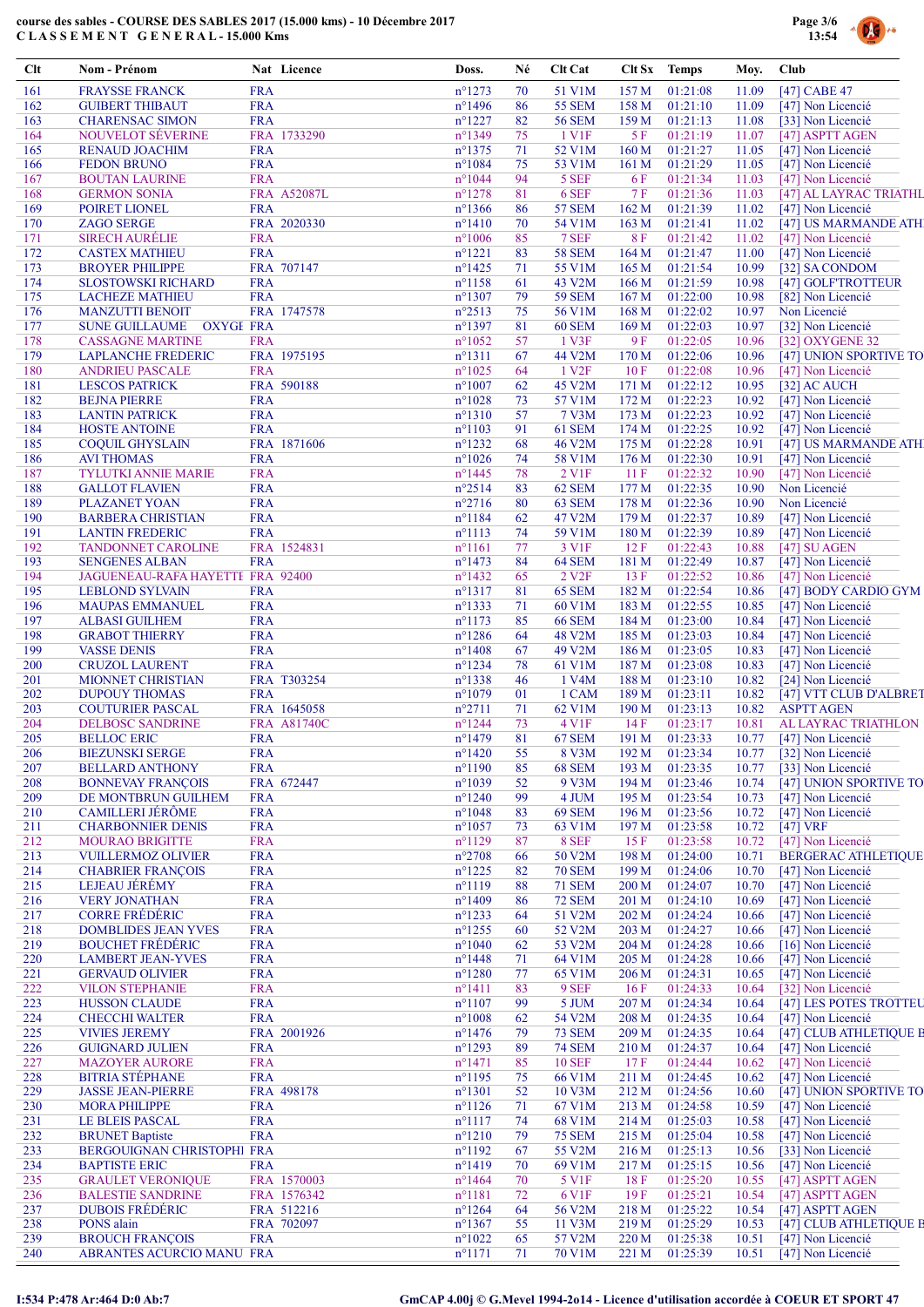

| <b>DEVULDER ARNAUD</b><br><b>FRA</b><br>$n^{\circ}$ 1249<br><b>76 SEM</b><br>222 M<br>01:25:41<br>[47] Non Licencié<br>241<br>79<br>10.50<br>01:25:49<br>242<br>DUPONT FORTIN ANNE SOPI FRA 1529178<br>$n^{\circ}$ 1458<br>79<br><b>11 SEF</b><br>20F<br>10.49<br>[47] ACJ NERAC<br>243<br>FRA 2048336<br>$n^{\circ}1097$<br>79<br><b>77 SEM</b><br>223 M<br>01:25:51<br>10.48<br><b>GENESTAL DAMIEN</b><br>[47] ACJ NERAC<br>244<br>PREVOT SIMON<br>FRA 1365415<br>$n^{\circ}$ 1145<br>52<br>12 V3M<br>224 M<br>01:25:52<br>[47] US MARMANDE ATH<br>10.48<br><b>FRA</b><br>$n^{\circ}1151$<br>77<br>71 V1M<br>225 M<br>01:25:56<br>245<br><b>ROSSI GUILLAUME</b><br>10.47<br>[32] Non Licencié<br><b>FRA</b><br>$n^{\circ}1069$<br>3 V <sub>2F</sub><br>21F<br>01:25:57<br>246<br>DE BORTOLI MYRIAM<br>68<br>10.47<br>[47] Non Licencié<br>01:25:58<br>247<br><b>CABRERA FRANÇOIS</b><br><b>FRA</b><br>$n^{\circ}1047$<br>59<br>58 V2M<br>226 M<br>10.47<br>[47] Non Licencié<br>248<br><b>ROYERE JEAN PIERRE</b><br><b>FRA</b><br>$n^{\circ}$ 1383<br>54<br>13 V3M<br>227 M<br>01:26:05<br>10.45<br>[47] Non Licencié<br>249<br>BELGODERE JEAN-FRANÇOI FRA<br>$n^{\circ}$ 1188<br>59 V2M<br>228 M<br>01:26:08<br>[33] CAZSO<br>66<br>10.45<br><b>MOUSTEU BÉATRICE</b><br>83<br>01:26:09<br>[47] Non Licencié<br>250<br><b>FRA</b><br>$n^{\circ}1130$<br><b>12 SEF</b><br>22F<br>10.45<br>251<br><b>TOUSSAINT OLIVIER</b><br><b>FRA</b><br>$n^{\circ}$ 1405<br>72<br>72 V1M<br>229 M<br>01:26:16<br>[32] OXYGENE 32<br>10.43<br>252<br><b>JACQUOT CHRISTOPHE</b><br><b>FRA</b><br>$n^{\circ}1300$<br>71<br>73 V1M<br>230 M<br>01:26:23<br>[47] Non Licencié<br>10.42<br>$n^{\circ}$ 1196<br>253<br><b>BONNAFOUS STÉPHANE</b><br><b>FRA</b><br>74 V1M<br>231 M<br>01:26:25<br>[47] Non Licencié<br>73<br>10.41<br>254<br><b>DIEVART CYRIL</b><br><b>FRA</b><br>$n^{\circ}$ 1250<br>78<br><b>75 V1M</b><br>232 M<br>01:26:26<br>10.41<br>[47] Non Licencié<br>255<br><b>FRA</b><br>$n^{\circ}1417$<br>67<br>60 V2M<br>233 M<br>01:26:27<br>10.41<br>[47] Non Licencié<br><b>ARNAULT DANIEL</b><br>256<br>7 V1F<br>23 F<br>01:26:29<br>PAILLAUGUE MYRIAM<br><b>FRA</b><br>$n^{\circ}1135$<br>69<br>10.41<br>[33] BAZAS SPORT NATUI<br>257<br>MORANDEAU PIERRE-YVES FRA<br>$n^{\circ}1127$<br>63<br>61 V2M<br>234 M<br>01:26:30<br>10.40<br>[33] BAZAS SPORT NATUI<br>258<br><b>FRA</b><br>$n^{\circ}$ 1274<br>62 V2M<br>235 M<br>01:26:44<br>[47] Non Licencié<br><b>GARCIA FRANCOIS</b><br>63<br>10.38<br>259<br><b>VIVES FABIEN</b><br>FRA A96452C<br>$n^{\circ}1005$<br>79<br><b>78 SEM</b><br>236 M<br>01:27:00<br>10.34<br>[47] SU AGEN TRIATHLON<br>260<br>FRA A60558C<br>$n^{\circ}$ 1262<br>68<br>63 V2M<br>237 M<br>01:27:01<br>10.34<br>[47] SU AGEN TRIATHLON<br><b>DRAPEAU CYRILLE</b><br>261<br><b>FRA A54597C</b><br>$n^{\circ}1024$<br>64 V2M<br>238 M<br>01:27:02<br><b>DOUAILIN LAURENT</b><br>66<br>10.34<br>[47] SU AGEN TRIATHLON<br>84<br>$n^{\circ}$ 1494<br><b>79 SEM</b><br>239 M<br>01:27:07<br><b>BABCOCK</b><br>262<br><b>SCHMITT NICOLAS</b><br><b>FRA</b><br>10.33<br>263<br><b>FRA</b><br>$n^{\circ}$ 1356<br>01:27:11<br>10.32<br>[47] Non Licencié<br>PECONDON OLIVIER<br>71<br>76 V1M<br>240 M<br>02<br>264<br>NEPVEUX GOBRIAN<br><b>FRA</b><br>$n^{\circ}$ 1348<br>2 CAM<br>241 M<br>01:27:15<br>10.32<br>[47] Non Licencié<br>265<br><b>FRA</b><br>$n^{\circ}1036$<br>77 V1M<br>242 M<br>01:27:23<br>10.30<br>[47] Non Licencié<br><b>BISCH STANISLAS</b><br>70<br>$n^{\circ}2508$<br>Non Licencié<br><b>FRA</b><br>70<br>8 V1F<br>24 F<br>01:27:29<br>10.29<br>266<br><b>CAMPAGNOL NATHALIE</b><br>$n^{\circ}2509$<br>Non Licencié<br>267<br><b>FRA</b><br>73<br><b>78 V1M</b><br>243 M<br>01:27:30<br>10.29<br><b>THOURON CHRISTOPHE</b><br>$n^{\circ}2506$<br>268<br><b>FRA</b><br><b>80 SEM</b><br>244 M<br>01:27:46<br>10.25<br><b>CAVE DE BUZET</b><br>DE SINETY ROLAND<br><b>FRA</b><br>$n^{\circ}$ 1459<br>79 V1M<br>245 M<br>01:27:54<br>10.24<br>[47] Non Licencié<br>269<br><b>DUSSEAUX DAVID</b><br>76<br>270<br><b>FRA</b><br>n°1439<br>65 V2M<br>246 M<br>01:27:55<br>10.24<br><b>LORENZATO PIERRE</b><br>68<br>[47] Non Licencié<br>271<br><b>NEVEU GEORGES</b><br><b>FRA</b><br>$n^{\circ}1132$<br>66 V2M<br>247 M<br>01:28:05<br>10.22<br>[32] LE PELOTON DE L'AN<br>61<br>$n^{\circ}$ 1288<br>272<br><b>GRASSEAU GUILLAUME</b><br><b>FRA</b><br><b>81 SEM</b><br>248 M<br>01:28:08<br>10.21<br>[32] Non Licencié<br>80<br>273<br><b>FRA</b><br>$n^{\circ}$ 1418<br>78<br>9 V <sub>1F</sub><br>25 F<br>01:28:13<br>10.20<br>[47] Non Licencié<br><b>AUDOUX CINTHYA</b><br>274<br><b>DINIS Julien</b><br><b>FRA</b><br>$n^{\circ}1251$<br>85<br>249 M<br>01:28:15<br>10.20<br>[47] Non Licencié<br><b>82 SEM</b><br>275<br><b>CHARCZY LIONEL</b><br><b>FRA</b><br>$n^{\circ}1020$<br>80 V1M<br>250 M<br>01:28:19<br>10.19<br>[47] Non Licencié<br>74<br>Non Licencié<br>276<br><b>CLEMENT BENJAMIN</b><br><b>FRA</b><br>$n^{\circ}2523$<br>00<br>251 M<br>01:28:23<br>10.18<br>6 JUM<br>277<br><b>FRA</b><br>$n^{\circ}1038$<br><b>83 SEM</b><br>252 M<br>01:28:31<br>10.17<br>[31] Non Licencié<br><b>BOCQUET SIMON</b><br>91<br>278<br><b>LUCATS ROSELINE</b><br>FRA 597222<br>$n^{\circ}$ 1323<br>56<br>2 V3F<br>26F<br>01:28:36<br>10.16<br>[47] SU AGEN<br>279<br><b>FRA</b><br>$n^{\circ}$ 1450<br>81 V1M<br>253 M<br>01:28:46<br>10.14<br>[47] Non Licencié<br><b>TYLUTKI JEANMARC</b><br>74<br>280<br><b>HUCK FRÉDÉRIC</b><br><b>FRA</b><br>$n^{\circ}$ 1297<br>01:28:48<br>70<br>82 V1M<br>254 M<br>10.14<br>[47] Non Licencié<br>281<br><b>LESCUYER CATHERINE</b><br>FRA 1287797<br>$n^{\circ}$ 1438<br>61<br>4 V <sub>2F</sub><br>27F<br>01:28:49<br>10.13<br>[47] S/L STADE VILLENEU<br>282<br><b>SIREC ALEXANDRE</b><br>FRA 1993373<br>$n^{\circ}$ 1474<br><b>84 SEM</b><br>255 M<br>01:28:53<br>83<br>10.13<br>[47] S/L MONFLANQUIN A<br><b>SALÉ AURORE</b><br>FRA 1889314<br>$n^{\circ}1152$<br>95<br><b>13 SEF</b><br>28 F<br>01:28:59<br>[82] CLUB ATHLETIQUE B<br>283<br>10.11<br>284<br><b>LESPES JACQUES</b><br>$n^{\circ}$ 1320<br>256 M<br>01:29:04<br>[47] Non Licencié<br><b>FRA</b><br>48<br>2 V <sub>4</sub> M<br>10.10<br>$257 M - 01:29:10$<br>285<br><b>HOSTE VINCENT</b><br><b>FRA</b><br>$n^{\circ}1102$<br>67 V2M<br>10.09<br>[47] Non Licencié<br>61<br><b>DOUKI JÉRÔME</b><br><b>FRA</b><br>$n^{\circ}$ 1257<br>258 M 01:29:12<br>10.09 [47] Non Licencié<br>286<br>71<br>83 V1M<br>[47] Non Licencié<br>287<br>ORIEUX COSTA ELODIE<br><b>FRA</b><br>$n^{\circ}$ 1353<br>81<br><b>14 SEF</b><br>29F<br>01:29:18<br>10.08<br>01:29:20<br>[47] ACJ NERAC<br>288<br><b>MARTINEZ CEDRIC</b><br>FRA 1761447<br>$n^{\circ}$ 1470<br>80<br><b>85 SEM</b><br>259 M<br>10.07<br>FRA 1880140<br>$n^{\circ}$ 1465<br><b>86 SEM</b><br>260 M<br>01:29:36<br>[47] S/L MONFLANQUIN A<br>289<br><b>JOUSSEAUME KARL</b><br>79<br>10.04<br>DELPEYROU JEAN-BAPTISTI FRA 2056523<br>$n^{\circ}$ 1488<br>56<br>14 V3M<br>261 M<br>01:29:37<br>[47] S/L MONFLANQUIN A<br>290<br>10.04<br>291<br>FRA 1887046<br>$n^{\circ}1093$<br>68 V2M<br>262 M<br>01:29:43<br>[47] US MARMANDE ATH<br><b>GARCIA PATRICK</b><br>61<br>10.03<br>292<br><b>ORTET MARIE</b><br><b>FRA</b><br>$n^{\circ}1133$<br>10 V1F<br>30 F<br>01:29:46<br>[32] Non Licencié<br>78<br>10.03<br><b>BERGAMO NATHALIE</b><br><b>FRA</b><br>$n^{\circ}1032$<br>70<br>11 V1F<br>01:29:47<br>[32] Non Licencié<br>293<br>31 F<br>10.02<br>294<br><b>POCHARD ERIC</b><br><b>FRA</b><br>$n^{\circ}1137$<br>84 V1M<br>01:29:49<br>[47] Non Licencié<br>71<br>263 M<br>10.02<br><b>BIELLE LAURENT</b><br>FRA 047 50025028<br>$n^{\circ}1033$<br>69<br>85 V1M<br>264 M<br>01:29:56<br>[47] Non Licencié<br>295<br>10.01<br>FRA A24127C<br>$n^{\circ}1122$<br>15 V3M<br>265 M<br>01:30:18<br>[47] SU AGEN TRIATHLON<br>296<br><b>MAUBRAS ALAIN</b><br>53<br>9.97<br>297<br><b>BOUCHOU THIERRY</b><br><b>FRA</b><br>$n^{\circ}1041$<br>86 V1M<br>266 M<br>01:30:20<br>9.96<br>[47] Non Licencié<br>71<br>$n^{\circ}1203$<br>298<br><b>BOUCHAIN LEONARD</b><br><b>FRA</b><br>3 CAM<br>267 M<br>01:30:23<br>[33] Non Licencié<br>02<br>9.96<br>299<br><b>FRA</b><br>$n^{\circ}$ 1422<br>69 V2M<br>268 M<br>01:30:28<br>[78] Non Licencié<br><b>BOHBOT GILBERT</b><br>62<br>9.95<br><b>BESOLI ALAIN</b><br><b>FRA</b><br>$n^{\circ}1193$<br>65<br>70 V2M<br>269 M<br>01:30:30<br>9.94<br>[47] Non Licencié<br>300<br><b>CASES CHRISTELLE</b><br><b>FRA</b><br>$n^{\circ}1051$<br>12 V1F<br>32 F<br>01:30:43<br>9.92<br>[32] OXYGENE 32<br>301<br>74<br><b>FRA</b><br><b>15 SEF</b><br>[47] Non Licencié<br>302<br>FONTANEL AURORE<br>$n^{\circ}$ 1460<br>83<br>33 F<br>01:30:44<br>9.92<br>$n^{\circ}1157$<br>$[47]$ SU AGEN<br>303<br><b>SIFFRE JEAN-LUC</b><br>FRA 1566908<br>71 V2M<br>270 M<br>01:30:47<br>9.91<br>65<br>304<br><b>MAULON FREDERIC</b><br><b>FRA</b><br>$n^{\circ}$ 1332<br><b>87 SEM</b><br>271 M<br>01:30:51<br>9.91<br>[32] Non Licencié<br>80<br><b>SOURBÈS CHRISTOPHE</b><br><b>FRA</b><br>$n^{\circ}$ 1396<br>87 V1M<br>[33] Non Licencié<br>305<br>77<br>272 M<br>01:30:59<br>9.89<br>306<br><b>KIAM THOMAS</b><br><b>FRA</b><br>$n^{\circ}$ 1303<br><b>88 SEM</b><br>273 M<br>01:31:06<br>[47] Non Licencié<br>88<br>9.88<br><b>LACAPERE DÉBORAH</b><br><b>FRA</b><br>$n^{\circ}$ 1305<br>89<br><b>16 SEF</b><br>34 F<br>01:31:08<br>[47] Non Licencié<br>307<br>9.88<br>$n^{\circ}2518$<br>Non Licencié<br>308<br><b>DUFFAU XAVIER</b><br><b>FRA</b><br><b>89 SEM</b><br>86<br>274 M<br>01:31:09<br>9.87<br>309<br><b>BERDY ISABELLE</b><br><b>FRA</b><br>$n^{\circ}1031$<br>5 V <sub>2F</sub><br>35F<br>01:31:20<br>9.85<br>[32] CLUB DE LAMITIE FI<br>67<br>$n^{\circ}$ 1292<br>310<br><b>GUIBERT CAMILLE</b><br>FRA 2001510<br><b>17 SEF</b><br>36 F<br>01:31:37<br>9.82<br>[47] SU AGEN<br>90<br><b>FRA</b><br>$n^{\circ}2702$<br>2 ESM<br>Non Licencié<br>311<br><b>DUCA SEBASTIEN</b><br>96<br>275 M<br>01:31:48<br>9.80<br><b>DORDE SARAH</b><br><b>FRA</b><br>$n^{\circ}$ 1256<br>81<br><b>18 SEF</b><br>37F<br>01:31:50<br>[47] Non Licencié<br>312<br>9.80 |                                                                              |  |  |  |            |                           |     |
|-------------------------------------------------------------------------------------------------------------------------------------------------------------------------------------------------------------------------------------------------------------------------------------------------------------------------------------------------------------------------------------------------------------------------------------------------------------------------------------------------------------------------------------------------------------------------------------------------------------------------------------------------------------------------------------------------------------------------------------------------------------------------------------------------------------------------------------------------------------------------------------------------------------------------------------------------------------------------------------------------------------------------------------------------------------------------------------------------------------------------------------------------------------------------------------------------------------------------------------------------------------------------------------------------------------------------------------------------------------------------------------------------------------------------------------------------------------------------------------------------------------------------------------------------------------------------------------------------------------------------------------------------------------------------------------------------------------------------------------------------------------------------------------------------------------------------------------------------------------------------------------------------------------------------------------------------------------------------------------------------------------------------------------------------------------------------------------------------------------------------------------------------------------------------------------------------------------------------------------------------------------------------------------------------------------------------------------------------------------------------------------------------------------------------------------------------------------------------------------------------------------------------------------------------------------------------------------------------------------------------------------------------------------------------------------------------------------------------------------------------------------------------------------------------------------------------------------------------------------------------------------------------------------------------------------------------------------------------------------------------------------------------------------------------------------------------------------------------------------------------------------------------------------------------------------------------------------------------------------------------------------------------------------------------------------------------------------------------------------------------------------------------------------------------------------------------------------------------------------------------------------------------------------------------------------------------------------------------------------------------------------------------------------------------------------------------------------------------------------------------------------------------------------------------------------------------------------------------------------------------------------------------------------------------------------------------------------------------------------------------------------------------------------------------------------------------------------------------------------------------------------------------------------------------------------------------------------------------------------------------------------------------------------------------------------------------------------------------------------------------------------------------------------------------------------------------------------------------------------------------------------------------------------------------------------------------------------------------------------------------------------------------------------------------------------------------------------------------------------------------------------------------------------------------------------------------------------------------------------------------------------------------------------------------------------------------------------------------------------------------------------------------------------------------------------------------------------------------------------------------------------------------------------------------------------------------------------------------------------------------------------------------------------------------------------------------------------------------------------------------------------------------------------------------------------------------------------------------------------------------------------------------------------------------------------------------------------------------------------------------------------------------------------------------------------------------------------------------------------------------------------------------------------------------------------------------------------------------------------------------------------------------------------------------------------------------------------------------------------------------------------------------------------------------------------------------------------------------------------------------------------------------------------------------------------------------------------------------------------------------------------------------------------------------------------------------------------------------------------------------------------------------------------------------------------------------------------------------------------------------------------------------------------------------------------------------------------------------------------------------------------------------------------------------------------------------------------------------------------------------------------------------------------------------------------------------------------------------------------------------------------------------------------------------------------------------------------------------------------------------------------------------------------------------------------------------------------------------------------------------------------------------------------------------------------------------------------------------------------------------------------------------------------------------------------------------------------------------------------------------------------------------------------------------------------------------------------------------------------------------------------------------------------------------------------------------------------------------------------------------------------------------------------------------------------------------------------------------------------------------------------------------------------------------------------------------------------------------------------------------------------------------------------------------------------------------------------------------------------------------------------------------------------------------------------------------------------------------------------------------------------------------------------------------------------------------------------------------------------------------------------------------------------------------------------------------------------------------------------------------------------------------------------------------------------------------------------------------------------------------------------------------------------------------------------------------------------------------------------------------------------------------------------------------------------------------------------------------------------------------------------------------------------------------------------------------------------------------------------------------------------------------------------------------------------------------------------------------------------------------------------------------------------------------------------------------------------------------------------------------------------------------------------------------------------------------------------------------------------------------------------------------------------------------------------------------------------------------------------------------------------------------------------------------------------------------------------------------------------------------------------------------------------------------------------------------------------------------------------------------------------------------------------------------------------------------------------------------------------------------------------------------------------------------------------------------------------------------------------------------------------------------------------------------------------------------------------------------------------------------------------------------------------------------------------------------------------------------------------------|------------------------------------------------------------------------------|--|--|--|------------|---------------------------|-----|
|                                                                                                                                                                                                                                                                                                                                                                                                                                                                                                                                                                                                                                                                                                                                                                                                                                                                                                                                                                                                                                                                                                                                                                                                                                                                                                                                                                                                                                                                                                                                                                                                                                                                                                                                                                                                                                                                                                                                                                                                                                                                                                                                                                                                                                                                                                                                                                                                                                                                                                                                                                                                                                                                                                                                                                                                                                                                                                                                                                                                                                                                                                                                                                                                                                                                                                                                                                                                                                                                                                                                                                                                                                                                                                                                                                                                                                                                                                                                                                                                                                                                                                                                                                                                                                                                                                                                                                                                                                                                                                                                                                                                                                                                                                                                                                                                                                                                                                                                                                                                                                                                                                                                                                                                                                                                                                                                                                                                                                                                                                                                                                                                                                                                                                                                                                                                                                                                                                                                                                                                                                                                                                                                                                                                                                                                                                                                                                                                                                                                                                                                                                                                                                                                                                                                                                                                                                                                                                                                                                                                                                                                                                                                                                                                                                                                                                                                                                                                                                                                                                                                                                                                                                                                                                                                                                                                                                                                                                                                                                                                                                                                                                                                                                                                                                                                                                                                                                                                                                                                                                                                                                                                                                                                                                                                                                                                                                                                                                                                                                                                                                                                                                                                                                                                                                                                                                                                                                                                                                                                                                                                                                                                                                                                                                                                                                                                                                                                                                                                                                                                                                                                                                                   |                                                                              |  |  |  |            |                           |     |
|                                                                                                                                                                                                                                                                                                                                                                                                                                                                                                                                                                                                                                                                                                                                                                                                                                                                                                                                                                                                                                                                                                                                                                                                                                                                                                                                                                                                                                                                                                                                                                                                                                                                                                                                                                                                                                                                                                                                                                                                                                                                                                                                                                                                                                                                                                                                                                                                                                                                                                                                                                                                                                                                                                                                                                                                                                                                                                                                                                                                                                                                                                                                                                                                                                                                                                                                                                                                                                                                                                                                                                                                                                                                                                                                                                                                                                                                                                                                                                                                                                                                                                                                                                                                                                                                                                                                                                                                                                                                                                                                                                                                                                                                                                                                                                                                                                                                                                                                                                                                                                                                                                                                                                                                                                                                                                                                                                                                                                                                                                                                                                                                                                                                                                                                                                                                                                                                                                                                                                                                                                                                                                                                                                                                                                                                                                                                                                                                                                                                                                                                                                                                                                                                                                                                                                                                                                                                                                                                                                                                                                                                                                                                                                                                                                                                                                                                                                                                                                                                                                                                                                                                                                                                                                                                                                                                                                                                                                                                                                                                                                                                                                                                                                                                                                                                                                                                                                                                                                                                                                                                                                                                                                                                                                                                                                                                                                                                                                                                                                                                                                                                                                                                                                                                                                                                                                                                                                                                                                                                                                                                                                                                                                                                                                                                                                                                                                                                                                                                                                                                                                                                                                                   |                                                                              |  |  |  |            |                           |     |
|                                                                                                                                                                                                                                                                                                                                                                                                                                                                                                                                                                                                                                                                                                                                                                                                                                                                                                                                                                                                                                                                                                                                                                                                                                                                                                                                                                                                                                                                                                                                                                                                                                                                                                                                                                                                                                                                                                                                                                                                                                                                                                                                                                                                                                                                                                                                                                                                                                                                                                                                                                                                                                                                                                                                                                                                                                                                                                                                                                                                                                                                                                                                                                                                                                                                                                                                                                                                                                                                                                                                                                                                                                                                                                                                                                                                                                                                                                                                                                                                                                                                                                                                                                                                                                                                                                                                                                                                                                                                                                                                                                                                                                                                                                                                                                                                                                                                                                                                                                                                                                                                                                                                                                                                                                                                                                                                                                                                                                                                                                                                                                                                                                                                                                                                                                                                                                                                                                                                                                                                                                                                                                                                                                                                                                                                                                                                                                                                                                                                                                                                                                                                                                                                                                                                                                                                                                                                                                                                                                                                                                                                                                                                                                                                                                                                                                                                                                                                                                                                                                                                                                                                                                                                                                                                                                                                                                                                                                                                                                                                                                                                                                                                                                                                                                                                                                                                                                                                                                                                                                                                                                                                                                                                                                                                                                                                                                                                                                                                                                                                                                                                                                                                                                                                                                                                                                                                                                                                                                                                                                                                                                                                                                                                                                                                                                                                                                                                                                                                                                                                                                                                                                                   |                                                                              |  |  |  |            |                           |     |
|                                                                                                                                                                                                                                                                                                                                                                                                                                                                                                                                                                                                                                                                                                                                                                                                                                                                                                                                                                                                                                                                                                                                                                                                                                                                                                                                                                                                                                                                                                                                                                                                                                                                                                                                                                                                                                                                                                                                                                                                                                                                                                                                                                                                                                                                                                                                                                                                                                                                                                                                                                                                                                                                                                                                                                                                                                                                                                                                                                                                                                                                                                                                                                                                                                                                                                                                                                                                                                                                                                                                                                                                                                                                                                                                                                                                                                                                                                                                                                                                                                                                                                                                                                                                                                                                                                                                                                                                                                                                                                                                                                                                                                                                                                                                                                                                                                                                                                                                                                                                                                                                                                                                                                                                                                                                                                                                                                                                                                                                                                                                                                                                                                                                                                                                                                                                                                                                                                                                                                                                                                                                                                                                                                                                                                                                                                                                                                                                                                                                                                                                                                                                                                                                                                                                                                                                                                                                                                                                                                                                                                                                                                                                                                                                                                                                                                                                                                                                                                                                                                                                                                                                                                                                                                                                                                                                                                                                                                                                                                                                                                                                                                                                                                                                                                                                                                                                                                                                                                                                                                                                                                                                                                                                                                                                                                                                                                                                                                                                                                                                                                                                                                                                                                                                                                                                                                                                                                                                                                                                                                                                                                                                                                                                                                                                                                                                                                                                                                                                                                                                                                                                                                                   |                                                                              |  |  |  |            |                           |     |
|                                                                                                                                                                                                                                                                                                                                                                                                                                                                                                                                                                                                                                                                                                                                                                                                                                                                                                                                                                                                                                                                                                                                                                                                                                                                                                                                                                                                                                                                                                                                                                                                                                                                                                                                                                                                                                                                                                                                                                                                                                                                                                                                                                                                                                                                                                                                                                                                                                                                                                                                                                                                                                                                                                                                                                                                                                                                                                                                                                                                                                                                                                                                                                                                                                                                                                                                                                                                                                                                                                                                                                                                                                                                                                                                                                                                                                                                                                                                                                                                                                                                                                                                                                                                                                                                                                                                                                                                                                                                                                                                                                                                                                                                                                                                                                                                                                                                                                                                                                                                                                                                                                                                                                                                                                                                                                                                                                                                                                                                                                                                                                                                                                                                                                                                                                                                                                                                                                                                                                                                                                                                                                                                                                                                                                                                                                                                                                                                                                                                                                                                                                                                                                                                                                                                                                                                                                                                                                                                                                                                                                                                                                                                                                                                                                                                                                                                                                                                                                                                                                                                                                                                                                                                                                                                                                                                                                                                                                                                                                                                                                                                                                                                                                                                                                                                                                                                                                                                                                                                                                                                                                                                                                                                                                                                                                                                                                                                                                                                                                                                                                                                                                                                                                                                                                                                                                                                                                                                                                                                                                                                                                                                                                                                                                                                                                                                                                                                                                                                                                                                                                                                                                                   |                                                                              |  |  |  |            |                           |     |
|                                                                                                                                                                                                                                                                                                                                                                                                                                                                                                                                                                                                                                                                                                                                                                                                                                                                                                                                                                                                                                                                                                                                                                                                                                                                                                                                                                                                                                                                                                                                                                                                                                                                                                                                                                                                                                                                                                                                                                                                                                                                                                                                                                                                                                                                                                                                                                                                                                                                                                                                                                                                                                                                                                                                                                                                                                                                                                                                                                                                                                                                                                                                                                                                                                                                                                                                                                                                                                                                                                                                                                                                                                                                                                                                                                                                                                                                                                                                                                                                                                                                                                                                                                                                                                                                                                                                                                                                                                                                                                                                                                                                                                                                                                                                                                                                                                                                                                                                                                                                                                                                                                                                                                                                                                                                                                                                                                                                                                                                                                                                                                                                                                                                                                                                                                                                                                                                                                                                                                                                                                                                                                                                                                                                                                                                                                                                                                                                                                                                                                                                                                                                                                                                                                                                                                                                                                                                                                                                                                                                                                                                                                                                                                                                                                                                                                                                                                                                                                                                                                                                                                                                                                                                                                                                                                                                                                                                                                                                                                                                                                                                                                                                                                                                                                                                                                                                                                                                                                                                                                                                                                                                                                                                                                                                                                                                                                                                                                                                                                                                                                                                                                                                                                                                                                                                                                                                                                                                                                                                                                                                                                                                                                                                                                                                                                                                                                                                                                                                                                                                                                                                                                                   |                                                                              |  |  |  |            |                           |     |
|                                                                                                                                                                                                                                                                                                                                                                                                                                                                                                                                                                                                                                                                                                                                                                                                                                                                                                                                                                                                                                                                                                                                                                                                                                                                                                                                                                                                                                                                                                                                                                                                                                                                                                                                                                                                                                                                                                                                                                                                                                                                                                                                                                                                                                                                                                                                                                                                                                                                                                                                                                                                                                                                                                                                                                                                                                                                                                                                                                                                                                                                                                                                                                                                                                                                                                                                                                                                                                                                                                                                                                                                                                                                                                                                                                                                                                                                                                                                                                                                                                                                                                                                                                                                                                                                                                                                                                                                                                                                                                                                                                                                                                                                                                                                                                                                                                                                                                                                                                                                                                                                                                                                                                                                                                                                                                                                                                                                                                                                                                                                                                                                                                                                                                                                                                                                                                                                                                                                                                                                                                                                                                                                                                                                                                                                                                                                                                                                                                                                                                                                                                                                                                                                                                                                                                                                                                                                                                                                                                                                                                                                                                                                                                                                                                                                                                                                                                                                                                                                                                                                                                                                                                                                                                                                                                                                                                                                                                                                                                                                                                                                                                                                                                                                                                                                                                                                                                                                                                                                                                                                                                                                                                                                                                                                                                                                                                                                                                                                                                                                                                                                                                                                                                                                                                                                                                                                                                                                                                                                                                                                                                                                                                                                                                                                                                                                                                                                                                                                                                                                                                                                                                                   |                                                                              |  |  |  |            |                           |     |
|                                                                                                                                                                                                                                                                                                                                                                                                                                                                                                                                                                                                                                                                                                                                                                                                                                                                                                                                                                                                                                                                                                                                                                                                                                                                                                                                                                                                                                                                                                                                                                                                                                                                                                                                                                                                                                                                                                                                                                                                                                                                                                                                                                                                                                                                                                                                                                                                                                                                                                                                                                                                                                                                                                                                                                                                                                                                                                                                                                                                                                                                                                                                                                                                                                                                                                                                                                                                                                                                                                                                                                                                                                                                                                                                                                                                                                                                                                                                                                                                                                                                                                                                                                                                                                                                                                                                                                                                                                                                                                                                                                                                                                                                                                                                                                                                                                                                                                                                                                                                                                                                                                                                                                                                                                                                                                                                                                                                                                                                                                                                                                                                                                                                                                                                                                                                                                                                                                                                                                                                                                                                                                                                                                                                                                                                                                                                                                                                                                                                                                                                                                                                                                                                                                                                                                                                                                                                                                                                                                                                                                                                                                                                                                                                                                                                                                                                                                                                                                                                                                                                                                                                                                                                                                                                                                                                                                                                                                                                                                                                                                                                                                                                                                                                                                                                                                                                                                                                                                                                                                                                                                                                                                                                                                                                                                                                                                                                                                                                                                                                                                                                                                                                                                                                                                                                                                                                                                                                                                                                                                                                                                                                                                                                                                                                                                                                                                                                                                                                                                                                                                                                                                                   |                                                                              |  |  |  |            |                           |     |
|                                                                                                                                                                                                                                                                                                                                                                                                                                                                                                                                                                                                                                                                                                                                                                                                                                                                                                                                                                                                                                                                                                                                                                                                                                                                                                                                                                                                                                                                                                                                                                                                                                                                                                                                                                                                                                                                                                                                                                                                                                                                                                                                                                                                                                                                                                                                                                                                                                                                                                                                                                                                                                                                                                                                                                                                                                                                                                                                                                                                                                                                                                                                                                                                                                                                                                                                                                                                                                                                                                                                                                                                                                                                                                                                                                                                                                                                                                                                                                                                                                                                                                                                                                                                                                                                                                                                                                                                                                                                                                                                                                                                                                                                                                                                                                                                                                                                                                                                                                                                                                                                                                                                                                                                                                                                                                                                                                                                                                                                                                                                                                                                                                                                                                                                                                                                                                                                                                                                                                                                                                                                                                                                                                                                                                                                                                                                                                                                                                                                                                                                                                                                                                                                                                                                                                                                                                                                                                                                                                                                                                                                                                                                                                                                                                                                                                                                                                                                                                                                                                                                                                                                                                                                                                                                                                                                                                                                                                                                                                                                                                                                                                                                                                                                                                                                                                                                                                                                                                                                                                                                                                                                                                                                                                                                                                                                                                                                                                                                                                                                                                                                                                                                                                                                                                                                                                                                                                                                                                                                                                                                                                                                                                                                                                                                                                                                                                                                                                                                                                                                                                                                                                                   |                                                                              |  |  |  |            |                           |     |
|                                                                                                                                                                                                                                                                                                                                                                                                                                                                                                                                                                                                                                                                                                                                                                                                                                                                                                                                                                                                                                                                                                                                                                                                                                                                                                                                                                                                                                                                                                                                                                                                                                                                                                                                                                                                                                                                                                                                                                                                                                                                                                                                                                                                                                                                                                                                                                                                                                                                                                                                                                                                                                                                                                                                                                                                                                                                                                                                                                                                                                                                                                                                                                                                                                                                                                                                                                                                                                                                                                                                                                                                                                                                                                                                                                                                                                                                                                                                                                                                                                                                                                                                                                                                                                                                                                                                                                                                                                                                                                                                                                                                                                                                                                                                                                                                                                                                                                                                                                                                                                                                                                                                                                                                                                                                                                                                                                                                                                                                                                                                                                                                                                                                                                                                                                                                                                                                                                                                                                                                                                                                                                                                                                                                                                                                                                                                                                                                                                                                                                                                                                                                                                                                                                                                                                                                                                                                                                                                                                                                                                                                                                                                                                                                                                                                                                                                                                                                                                                                                                                                                                                                                                                                                                                                                                                                                                                                                                                                                                                                                                                                                                                                                                                                                                                                                                                                                                                                                                                                                                                                                                                                                                                                                                                                                                                                                                                                                                                                                                                                                                                                                                                                                                                                                                                                                                                                                                                                                                                                                                                                                                                                                                                                                                                                                                                                                                                                                                                                                                                                                                                                                                                   |                                                                              |  |  |  |            |                           |     |
|                                                                                                                                                                                                                                                                                                                                                                                                                                                                                                                                                                                                                                                                                                                                                                                                                                                                                                                                                                                                                                                                                                                                                                                                                                                                                                                                                                                                                                                                                                                                                                                                                                                                                                                                                                                                                                                                                                                                                                                                                                                                                                                                                                                                                                                                                                                                                                                                                                                                                                                                                                                                                                                                                                                                                                                                                                                                                                                                                                                                                                                                                                                                                                                                                                                                                                                                                                                                                                                                                                                                                                                                                                                                                                                                                                                                                                                                                                                                                                                                                                                                                                                                                                                                                                                                                                                                                                                                                                                                                                                                                                                                                                                                                                                                                                                                                                                                                                                                                                                                                                                                                                                                                                                                                                                                                                                                                                                                                                                                                                                                                                                                                                                                                                                                                                                                                                                                                                                                                                                                                                                                                                                                                                                                                                                                                                                                                                                                                                                                                                                                                                                                                                                                                                                                                                                                                                                                                                                                                                                                                                                                                                                                                                                                                                                                                                                                                                                                                                                                                                                                                                                                                                                                                                                                                                                                                                                                                                                                                                                                                                                                                                                                                                                                                                                                                                                                                                                                                                                                                                                                                                                                                                                                                                                                                                                                                                                                                                                                                                                                                                                                                                                                                                                                                                                                                                                                                                                                                                                                                                                                                                                                                                                                                                                                                                                                                                                                                                                                                                                                                                                                                                                   |                                                                              |  |  |  |            |                           |     |
|                                                                                                                                                                                                                                                                                                                                                                                                                                                                                                                                                                                                                                                                                                                                                                                                                                                                                                                                                                                                                                                                                                                                                                                                                                                                                                                                                                                                                                                                                                                                                                                                                                                                                                                                                                                                                                                                                                                                                                                                                                                                                                                                                                                                                                                                                                                                                                                                                                                                                                                                                                                                                                                                                                                                                                                                                                                                                                                                                                                                                                                                                                                                                                                                                                                                                                                                                                                                                                                                                                                                                                                                                                                                                                                                                                                                                                                                                                                                                                                                                                                                                                                                                                                                                                                                                                                                                                                                                                                                                                                                                                                                                                                                                                                                                                                                                                                                                                                                                                                                                                                                                                                                                                                                                                                                                                                                                                                                                                                                                                                                                                                                                                                                                                                                                                                                                                                                                                                                                                                                                                                                                                                                                                                                                                                                                                                                                                                                                                                                                                                                                                                                                                                                                                                                                                                                                                                                                                                                                                                                                                                                                                                                                                                                                                                                                                                                                                                                                                                                                                                                                                                                                                                                                                                                                                                                                                                                                                                                                                                                                                                                                                                                                                                                                                                                                                                                                                                                                                                                                                                                                                                                                                                                                                                                                                                                                                                                                                                                                                                                                                                                                                                                                                                                                                                                                                                                                                                                                                                                                                                                                                                                                                                                                                                                                                                                                                                                                                                                                                                                                                                                                                                   |                                                                              |  |  |  |            |                           |     |
|                                                                                                                                                                                                                                                                                                                                                                                                                                                                                                                                                                                                                                                                                                                                                                                                                                                                                                                                                                                                                                                                                                                                                                                                                                                                                                                                                                                                                                                                                                                                                                                                                                                                                                                                                                                                                                                                                                                                                                                                                                                                                                                                                                                                                                                                                                                                                                                                                                                                                                                                                                                                                                                                                                                                                                                                                                                                                                                                                                                                                                                                                                                                                                                                                                                                                                                                                                                                                                                                                                                                                                                                                                                                                                                                                                                                                                                                                                                                                                                                                                                                                                                                                                                                                                                                                                                                                                                                                                                                                                                                                                                                                                                                                                                                                                                                                                                                                                                                                                                                                                                                                                                                                                                                                                                                                                                                                                                                                                                                                                                                                                                                                                                                                                                                                                                                                                                                                                                                                                                                                                                                                                                                                                                                                                                                                                                                                                                                                                                                                                                                                                                                                                                                                                                                                                                                                                                                                                                                                                                                                                                                                                                                                                                                                                                                                                                                                                                                                                                                                                                                                                                                                                                                                                                                                                                                                                                                                                                                                                                                                                                                                                                                                                                                                                                                                                                                                                                                                                                                                                                                                                                                                                                                                                                                                                                                                                                                                                                                                                                                                                                                                                                                                                                                                                                                                                                                                                                                                                                                                                                                                                                                                                                                                                                                                                                                                                                                                                                                                                                                                                                                                                                   |                                                                              |  |  |  |            |                           |     |
|                                                                                                                                                                                                                                                                                                                                                                                                                                                                                                                                                                                                                                                                                                                                                                                                                                                                                                                                                                                                                                                                                                                                                                                                                                                                                                                                                                                                                                                                                                                                                                                                                                                                                                                                                                                                                                                                                                                                                                                                                                                                                                                                                                                                                                                                                                                                                                                                                                                                                                                                                                                                                                                                                                                                                                                                                                                                                                                                                                                                                                                                                                                                                                                                                                                                                                                                                                                                                                                                                                                                                                                                                                                                                                                                                                                                                                                                                                                                                                                                                                                                                                                                                                                                                                                                                                                                                                                                                                                                                                                                                                                                                                                                                                                                                                                                                                                                                                                                                                                                                                                                                                                                                                                                                                                                                                                                                                                                                                                                                                                                                                                                                                                                                                                                                                                                                                                                                                                                                                                                                                                                                                                                                                                                                                                                                                                                                                                                                                                                                                                                                                                                                                                                                                                                                                                                                                                                                                                                                                                                                                                                                                                                                                                                                                                                                                                                                                                                                                                                                                                                                                                                                                                                                                                                                                                                                                                                                                                                                                                                                                                                                                                                                                                                                                                                                                                                                                                                                                                                                                                                                                                                                                                                                                                                                                                                                                                                                                                                                                                                                                                                                                                                                                                                                                                                                                                                                                                                                                                                                                                                                                                                                                                                                                                                                                                                                                                                                                                                                                                                                                                                                                                   |                                                                              |  |  |  |            |                           |     |
|                                                                                                                                                                                                                                                                                                                                                                                                                                                                                                                                                                                                                                                                                                                                                                                                                                                                                                                                                                                                                                                                                                                                                                                                                                                                                                                                                                                                                                                                                                                                                                                                                                                                                                                                                                                                                                                                                                                                                                                                                                                                                                                                                                                                                                                                                                                                                                                                                                                                                                                                                                                                                                                                                                                                                                                                                                                                                                                                                                                                                                                                                                                                                                                                                                                                                                                                                                                                                                                                                                                                                                                                                                                                                                                                                                                                                                                                                                                                                                                                                                                                                                                                                                                                                                                                                                                                                                                                                                                                                                                                                                                                                                                                                                                                                                                                                                                                                                                                                                                                                                                                                                                                                                                                                                                                                                                                                                                                                                                                                                                                                                                                                                                                                                                                                                                                                                                                                                                                                                                                                                                                                                                                                                                                                                                                                                                                                                                                                                                                                                                                                                                                                                                                                                                                                                                                                                                                                                                                                                                                                                                                                                                                                                                                                                                                                                                                                                                                                                                                                                                                                                                                                                                                                                                                                                                                                                                                                                                                                                                                                                                                                                                                                                                                                                                                                                                                                                                                                                                                                                                                                                                                                                                                                                                                                                                                                                                                                                                                                                                                                                                                                                                                                                                                                                                                                                                                                                                                                                                                                                                                                                                                                                                                                                                                                                                                                                                                                                                                                                                                                                                                                                                   |                                                                              |  |  |  |            |                           |     |
|                                                                                                                                                                                                                                                                                                                                                                                                                                                                                                                                                                                                                                                                                                                                                                                                                                                                                                                                                                                                                                                                                                                                                                                                                                                                                                                                                                                                                                                                                                                                                                                                                                                                                                                                                                                                                                                                                                                                                                                                                                                                                                                                                                                                                                                                                                                                                                                                                                                                                                                                                                                                                                                                                                                                                                                                                                                                                                                                                                                                                                                                                                                                                                                                                                                                                                                                                                                                                                                                                                                                                                                                                                                                                                                                                                                                                                                                                                                                                                                                                                                                                                                                                                                                                                                                                                                                                                                                                                                                                                                                                                                                                                                                                                                                                                                                                                                                                                                                                                                                                                                                                                                                                                                                                                                                                                                                                                                                                                                                                                                                                                                                                                                                                                                                                                                                                                                                                                                                                                                                                                                                                                                                                                                                                                                                                                                                                                                                                                                                                                                                                                                                                                                                                                                                                                                                                                                                                                                                                                                                                                                                                                                                                                                                                                                                                                                                                                                                                                                                                                                                                                                                                                                                                                                                                                                                                                                                                                                                                                                                                                                                                                                                                                                                                                                                                                                                                                                                                                                                                                                                                                                                                                                                                                                                                                                                                                                                                                                                                                                                                                                                                                                                                                                                                                                                                                                                                                                                                                                                                                                                                                                                                                                                                                                                                                                                                                                                                                                                                                                                                                                                                                                   |                                                                              |  |  |  |            |                           |     |
|                                                                                                                                                                                                                                                                                                                                                                                                                                                                                                                                                                                                                                                                                                                                                                                                                                                                                                                                                                                                                                                                                                                                                                                                                                                                                                                                                                                                                                                                                                                                                                                                                                                                                                                                                                                                                                                                                                                                                                                                                                                                                                                                                                                                                                                                                                                                                                                                                                                                                                                                                                                                                                                                                                                                                                                                                                                                                                                                                                                                                                                                                                                                                                                                                                                                                                                                                                                                                                                                                                                                                                                                                                                                                                                                                                                                                                                                                                                                                                                                                                                                                                                                                                                                                                                                                                                                                                                                                                                                                                                                                                                                                                                                                                                                                                                                                                                                                                                                                                                                                                                                                                                                                                                                                                                                                                                                                                                                                                                                                                                                                                                                                                                                                                                                                                                                                                                                                                                                                                                                                                                                                                                                                                                                                                                                                                                                                                                                                                                                                                                                                                                                                                                                                                                                                                                                                                                                                                                                                                                                                                                                                                                                                                                                                                                                                                                                                                                                                                                                                                                                                                                                                                                                                                                                                                                                                                                                                                                                                                                                                                                                                                                                                                                                                                                                                                                                                                                                                                                                                                                                                                                                                                                                                                                                                                                                                                                                                                                                                                                                                                                                                                                                                                                                                                                                                                                                                                                                                                                                                                                                                                                                                                                                                                                                                                                                                                                                                                                                                                                                                                                                                                                   |                                                                              |  |  |  |            |                           |     |
|                                                                                                                                                                                                                                                                                                                                                                                                                                                                                                                                                                                                                                                                                                                                                                                                                                                                                                                                                                                                                                                                                                                                                                                                                                                                                                                                                                                                                                                                                                                                                                                                                                                                                                                                                                                                                                                                                                                                                                                                                                                                                                                                                                                                                                                                                                                                                                                                                                                                                                                                                                                                                                                                                                                                                                                                                                                                                                                                                                                                                                                                                                                                                                                                                                                                                                                                                                                                                                                                                                                                                                                                                                                                                                                                                                                                                                                                                                                                                                                                                                                                                                                                                                                                                                                                                                                                                                                                                                                                                                                                                                                                                                                                                                                                                                                                                                                                                                                                                                                                                                                                                                                                                                                                                                                                                                                                                                                                                                                                                                                                                                                                                                                                                                                                                                                                                                                                                                                                                                                                                                                                                                                                                                                                                                                                                                                                                                                                                                                                                                                                                                                                                                                                                                                                                                                                                                                                                                                                                                                                                                                                                                                                                                                                                                                                                                                                                                                                                                                                                                                                                                                                                                                                                                                                                                                                                                                                                                                                                                                                                                                                                                                                                                                                                                                                                                                                                                                                                                                                                                                                                                                                                                                                                                                                                                                                                                                                                                                                                                                                                                                                                                                                                                                                                                                                                                                                                                                                                                                                                                                                                                                                                                                                                                                                                                                                                                                                                                                                                                                                                                                                                                                   |                                                                              |  |  |  |            |                           |     |
|                                                                                                                                                                                                                                                                                                                                                                                                                                                                                                                                                                                                                                                                                                                                                                                                                                                                                                                                                                                                                                                                                                                                                                                                                                                                                                                                                                                                                                                                                                                                                                                                                                                                                                                                                                                                                                                                                                                                                                                                                                                                                                                                                                                                                                                                                                                                                                                                                                                                                                                                                                                                                                                                                                                                                                                                                                                                                                                                                                                                                                                                                                                                                                                                                                                                                                                                                                                                                                                                                                                                                                                                                                                                                                                                                                                                                                                                                                                                                                                                                                                                                                                                                                                                                                                                                                                                                                                                                                                                                                                                                                                                                                                                                                                                                                                                                                                                                                                                                                                                                                                                                                                                                                                                                                                                                                                                                                                                                                                                                                                                                                                                                                                                                                                                                                                                                                                                                                                                                                                                                                                                                                                                                                                                                                                                                                                                                                                                                                                                                                                                                                                                                                                                                                                                                                                                                                                                                                                                                                                                                                                                                                                                                                                                                                                                                                                                                                                                                                                                                                                                                                                                                                                                                                                                                                                                                                                                                                                                                                                                                                                                                                                                                                                                                                                                                                                                                                                                                                                                                                                                                                                                                                                                                                                                                                                                                                                                                                                                                                                                                                                                                                                                                                                                                                                                                                                                                                                                                                                                                                                                                                                                                                                                                                                                                                                                                                                                                                                                                                                                                                                                                                                   |                                                                              |  |  |  |            |                           |     |
|                                                                                                                                                                                                                                                                                                                                                                                                                                                                                                                                                                                                                                                                                                                                                                                                                                                                                                                                                                                                                                                                                                                                                                                                                                                                                                                                                                                                                                                                                                                                                                                                                                                                                                                                                                                                                                                                                                                                                                                                                                                                                                                                                                                                                                                                                                                                                                                                                                                                                                                                                                                                                                                                                                                                                                                                                                                                                                                                                                                                                                                                                                                                                                                                                                                                                                                                                                                                                                                                                                                                                                                                                                                                                                                                                                                                                                                                                                                                                                                                                                                                                                                                                                                                                                                                                                                                                                                                                                                                                                                                                                                                                                                                                                                                                                                                                                                                                                                                                                                                                                                                                                                                                                                                                                                                                                                                                                                                                                                                                                                                                                                                                                                                                                                                                                                                                                                                                                                                                                                                                                                                                                                                                                                                                                                                                                                                                                                                                                                                                                                                                                                                                                                                                                                                                                                                                                                                                                                                                                                                                                                                                                                                                                                                                                                                                                                                                                                                                                                                                                                                                                                                                                                                                                                                                                                                                                                                                                                                                                                                                                                                                                                                                                                                                                                                                                                                                                                                                                                                                                                                                                                                                                                                                                                                                                                                                                                                                                                                                                                                                                                                                                                                                                                                                                                                                                                                                                                                                                                                                                                                                                                                                                                                                                                                                                                                                                                                                                                                                                                                                                                                                                                   |                                                                              |  |  |  |            |                           |     |
|                                                                                                                                                                                                                                                                                                                                                                                                                                                                                                                                                                                                                                                                                                                                                                                                                                                                                                                                                                                                                                                                                                                                                                                                                                                                                                                                                                                                                                                                                                                                                                                                                                                                                                                                                                                                                                                                                                                                                                                                                                                                                                                                                                                                                                                                                                                                                                                                                                                                                                                                                                                                                                                                                                                                                                                                                                                                                                                                                                                                                                                                                                                                                                                                                                                                                                                                                                                                                                                                                                                                                                                                                                                                                                                                                                                                                                                                                                                                                                                                                                                                                                                                                                                                                                                                                                                                                                                                                                                                                                                                                                                                                                                                                                                                                                                                                                                                                                                                                                                                                                                                                                                                                                                                                                                                                                                                                                                                                                                                                                                                                                                                                                                                                                                                                                                                                                                                                                                                                                                                                                                                                                                                                                                                                                                                                                                                                                                                                                                                                                                                                                                                                                                                                                                                                                                                                                                                                                                                                                                                                                                                                                                                                                                                                                                                                                                                                                                                                                                                                                                                                                                                                                                                                                                                                                                                                                                                                                                                                                                                                                                                                                                                                                                                                                                                                                                                                                                                                                                                                                                                                                                                                                                                                                                                                                                                                                                                                                                                                                                                                                                                                                                                                                                                                                                                                                                                                                                                                                                                                                                                                                                                                                                                                                                                                                                                                                                                                                                                                                                                                                                                                                                   |                                                                              |  |  |  |            |                           |     |
|                                                                                                                                                                                                                                                                                                                                                                                                                                                                                                                                                                                                                                                                                                                                                                                                                                                                                                                                                                                                                                                                                                                                                                                                                                                                                                                                                                                                                                                                                                                                                                                                                                                                                                                                                                                                                                                                                                                                                                                                                                                                                                                                                                                                                                                                                                                                                                                                                                                                                                                                                                                                                                                                                                                                                                                                                                                                                                                                                                                                                                                                                                                                                                                                                                                                                                                                                                                                                                                                                                                                                                                                                                                                                                                                                                                                                                                                                                                                                                                                                                                                                                                                                                                                                                                                                                                                                                                                                                                                                                                                                                                                                                                                                                                                                                                                                                                                                                                                                                                                                                                                                                                                                                                                                                                                                                                                                                                                                                                                                                                                                                                                                                                                                                                                                                                                                                                                                                                                                                                                                                                                                                                                                                                                                                                                                                                                                                                                                                                                                                                                                                                                                                                                                                                                                                                                                                                                                                                                                                                                                                                                                                                                                                                                                                                                                                                                                                                                                                                                                                                                                                                                                                                                                                                                                                                                                                                                                                                                                                                                                                                                                                                                                                                                                                                                                                                                                                                                                                                                                                                                                                                                                                                                                                                                                                                                                                                                                                                                                                                                                                                                                                                                                                                                                                                                                                                                                                                                                                                                                                                                                                                                                                                                                                                                                                                                                                                                                                                                                                                                                                                                                                                   |                                                                              |  |  |  |            |                           |     |
|                                                                                                                                                                                                                                                                                                                                                                                                                                                                                                                                                                                                                                                                                                                                                                                                                                                                                                                                                                                                                                                                                                                                                                                                                                                                                                                                                                                                                                                                                                                                                                                                                                                                                                                                                                                                                                                                                                                                                                                                                                                                                                                                                                                                                                                                                                                                                                                                                                                                                                                                                                                                                                                                                                                                                                                                                                                                                                                                                                                                                                                                                                                                                                                                                                                                                                                                                                                                                                                                                                                                                                                                                                                                                                                                                                                                                                                                                                                                                                                                                                                                                                                                                                                                                                                                                                                                                                                                                                                                                                                                                                                                                                                                                                                                                                                                                                                                                                                                                                                                                                                                                                                                                                                                                                                                                                                                                                                                                                                                                                                                                                                                                                                                                                                                                                                                                                                                                                                                                                                                                                                                                                                                                                                                                                                                                                                                                                                                                                                                                                                                                                                                                                                                                                                                                                                                                                                                                                                                                                                                                                                                                                                                                                                                                                                                                                                                                                                                                                                                                                                                                                                                                                                                                                                                                                                                                                                                                                                                                                                                                                                                                                                                                                                                                                                                                                                                                                                                                                                                                                                                                                                                                                                                                                                                                                                                                                                                                                                                                                                                                                                                                                                                                                                                                                                                                                                                                                                                                                                                                                                                                                                                                                                                                                                                                                                                                                                                                                                                                                                                                                                                                                                   |                                                                              |  |  |  |            |                           |     |
|                                                                                                                                                                                                                                                                                                                                                                                                                                                                                                                                                                                                                                                                                                                                                                                                                                                                                                                                                                                                                                                                                                                                                                                                                                                                                                                                                                                                                                                                                                                                                                                                                                                                                                                                                                                                                                                                                                                                                                                                                                                                                                                                                                                                                                                                                                                                                                                                                                                                                                                                                                                                                                                                                                                                                                                                                                                                                                                                                                                                                                                                                                                                                                                                                                                                                                                                                                                                                                                                                                                                                                                                                                                                                                                                                                                                                                                                                                                                                                                                                                                                                                                                                                                                                                                                                                                                                                                                                                                                                                                                                                                                                                                                                                                                                                                                                                                                                                                                                                                                                                                                                                                                                                                                                                                                                                                                                                                                                                                                                                                                                                                                                                                                                                                                                                                                                                                                                                                                                                                                                                                                                                                                                                                                                                                                                                                                                                                                                                                                                                                                                                                                                                                                                                                                                                                                                                                                                                                                                                                                                                                                                                                                                                                                                                                                                                                                                                                                                                                                                                                                                                                                                                                                                                                                                                                                                                                                                                                                                                                                                                                                                                                                                                                                                                                                                                                                                                                                                                                                                                                                                                                                                                                                                                                                                                                                                                                                                                                                                                                                                                                                                                                                                                                                                                                                                                                                                                                                                                                                                                                                                                                                                                                                                                                                                                                                                                                                                                                                                                                                                                                                                                                   |                                                                              |  |  |  |            |                           |     |
|                                                                                                                                                                                                                                                                                                                                                                                                                                                                                                                                                                                                                                                                                                                                                                                                                                                                                                                                                                                                                                                                                                                                                                                                                                                                                                                                                                                                                                                                                                                                                                                                                                                                                                                                                                                                                                                                                                                                                                                                                                                                                                                                                                                                                                                                                                                                                                                                                                                                                                                                                                                                                                                                                                                                                                                                                                                                                                                                                                                                                                                                                                                                                                                                                                                                                                                                                                                                                                                                                                                                                                                                                                                                                                                                                                                                                                                                                                                                                                                                                                                                                                                                                                                                                                                                                                                                                                                                                                                                                                                                                                                                                                                                                                                                                                                                                                                                                                                                                                                                                                                                                                                                                                                                                                                                                                                                                                                                                                                                                                                                                                                                                                                                                                                                                                                                                                                                                                                                                                                                                                                                                                                                                                                                                                                                                                                                                                                                                                                                                                                                                                                                                                                                                                                                                                                                                                                                                                                                                                                                                                                                                                                                                                                                                                                                                                                                                                                                                                                                                                                                                                                                                                                                                                                                                                                                                                                                                                                                                                                                                                                                                                                                                                                                                                                                                                                                                                                                                                                                                                                                                                                                                                                                                                                                                                                                                                                                                                                                                                                                                                                                                                                                                                                                                                                                                                                                                                                                                                                                                                                                                                                                                                                                                                                                                                                                                                                                                                                                                                                                                                                                                                                   |                                                                              |  |  |  |            |                           |     |
|                                                                                                                                                                                                                                                                                                                                                                                                                                                                                                                                                                                                                                                                                                                                                                                                                                                                                                                                                                                                                                                                                                                                                                                                                                                                                                                                                                                                                                                                                                                                                                                                                                                                                                                                                                                                                                                                                                                                                                                                                                                                                                                                                                                                                                                                                                                                                                                                                                                                                                                                                                                                                                                                                                                                                                                                                                                                                                                                                                                                                                                                                                                                                                                                                                                                                                                                                                                                                                                                                                                                                                                                                                                                                                                                                                                                                                                                                                                                                                                                                                                                                                                                                                                                                                                                                                                                                                                                                                                                                                                                                                                                                                                                                                                                                                                                                                                                                                                                                                                                                                                                                                                                                                                                                                                                                                                                                                                                                                                                                                                                                                                                                                                                                                                                                                                                                                                                                                                                                                                                                                                                                                                                                                                                                                                                                                                                                                                                                                                                                                                                                                                                                                                                                                                                                                                                                                                                                                                                                                                                                                                                                                                                                                                                                                                                                                                                                                                                                                                                                                                                                                                                                                                                                                                                                                                                                                                                                                                                                                                                                                                                                                                                                                                                                                                                                                                                                                                                                                                                                                                                                                                                                                                                                                                                                                                                                                                                                                                                                                                                                                                                                                                                                                                                                                                                                                                                                                                                                                                                                                                                                                                                                                                                                                                                                                                                                                                                                                                                                                                                                                                                                                                   |                                                                              |  |  |  |            |                           |     |
|                                                                                                                                                                                                                                                                                                                                                                                                                                                                                                                                                                                                                                                                                                                                                                                                                                                                                                                                                                                                                                                                                                                                                                                                                                                                                                                                                                                                                                                                                                                                                                                                                                                                                                                                                                                                                                                                                                                                                                                                                                                                                                                                                                                                                                                                                                                                                                                                                                                                                                                                                                                                                                                                                                                                                                                                                                                                                                                                                                                                                                                                                                                                                                                                                                                                                                                                                                                                                                                                                                                                                                                                                                                                                                                                                                                                                                                                                                                                                                                                                                                                                                                                                                                                                                                                                                                                                                                                                                                                                                                                                                                                                                                                                                                                                                                                                                                                                                                                                                                                                                                                                                                                                                                                                                                                                                                                                                                                                                                                                                                                                                                                                                                                                                                                                                                                                                                                                                                                                                                                                                                                                                                                                                                                                                                                                                                                                                                                                                                                                                                                                                                                                                                                                                                                                                                                                                                                                                                                                                                                                                                                                                                                                                                                                                                                                                                                                                                                                                                                                                                                                                                                                                                                                                                                                                                                                                                                                                                                                                                                                                                                                                                                                                                                                                                                                                                                                                                                                                                                                                                                                                                                                                                                                                                                                                                                                                                                                                                                                                                                                                                                                                                                                                                                                                                                                                                                                                                                                                                                                                                                                                                                                                                                                                                                                                                                                                                                                                                                                                                                                                                                                                                   |                                                                              |  |  |  |            |                           |     |
|                                                                                                                                                                                                                                                                                                                                                                                                                                                                                                                                                                                                                                                                                                                                                                                                                                                                                                                                                                                                                                                                                                                                                                                                                                                                                                                                                                                                                                                                                                                                                                                                                                                                                                                                                                                                                                                                                                                                                                                                                                                                                                                                                                                                                                                                                                                                                                                                                                                                                                                                                                                                                                                                                                                                                                                                                                                                                                                                                                                                                                                                                                                                                                                                                                                                                                                                                                                                                                                                                                                                                                                                                                                                                                                                                                                                                                                                                                                                                                                                                                                                                                                                                                                                                                                                                                                                                                                                                                                                                                                                                                                                                                                                                                                                                                                                                                                                                                                                                                                                                                                                                                                                                                                                                                                                                                                                                                                                                                                                                                                                                                                                                                                                                                                                                                                                                                                                                                                                                                                                                                                                                                                                                                                                                                                                                                                                                                                                                                                                                                                                                                                                                                                                                                                                                                                                                                                                                                                                                                                                                                                                                                                                                                                                                                                                                                                                                                                                                                                                                                                                                                                                                                                                                                                                                                                                                                                                                                                                                                                                                                                                                                                                                                                                                                                                                                                                                                                                                                                                                                                                                                                                                                                                                                                                                                                                                                                                                                                                                                                                                                                                                                                                                                                                                                                                                                                                                                                                                                                                                                                                                                                                                                                                                                                                                                                                                                                                                                                                                                                                                                                                                                                   |                                                                              |  |  |  |            |                           |     |
|                                                                                                                                                                                                                                                                                                                                                                                                                                                                                                                                                                                                                                                                                                                                                                                                                                                                                                                                                                                                                                                                                                                                                                                                                                                                                                                                                                                                                                                                                                                                                                                                                                                                                                                                                                                                                                                                                                                                                                                                                                                                                                                                                                                                                                                                                                                                                                                                                                                                                                                                                                                                                                                                                                                                                                                                                                                                                                                                                                                                                                                                                                                                                                                                                                                                                                                                                                                                                                                                                                                                                                                                                                                                                                                                                                                                                                                                                                                                                                                                                                                                                                                                                                                                                                                                                                                                                                                                                                                                                                                                                                                                                                                                                                                                                                                                                                                                                                                                                                                                                                                                                                                                                                                                                                                                                                                                                                                                                                                                                                                                                                                                                                                                                                                                                                                                                                                                                                                                                                                                                                                                                                                                                                                                                                                                                                                                                                                                                                                                                                                                                                                                                                                                                                                                                                                                                                                                                                                                                                                                                                                                                                                                                                                                                                                                                                                                                                                                                                                                                                                                                                                                                                                                                                                                                                                                                                                                                                                                                                                                                                                                                                                                                                                                                                                                                                                                                                                                                                                                                                                                                                                                                                                                                                                                                                                                                                                                                                                                                                                                                                                                                                                                                                                                                                                                                                                                                                                                                                                                                                                                                                                                                                                                                                                                                                                                                                                                                                                                                                                                                                                                                                                   |                                                                              |  |  |  |            |                           |     |
|                                                                                                                                                                                                                                                                                                                                                                                                                                                                                                                                                                                                                                                                                                                                                                                                                                                                                                                                                                                                                                                                                                                                                                                                                                                                                                                                                                                                                                                                                                                                                                                                                                                                                                                                                                                                                                                                                                                                                                                                                                                                                                                                                                                                                                                                                                                                                                                                                                                                                                                                                                                                                                                                                                                                                                                                                                                                                                                                                                                                                                                                                                                                                                                                                                                                                                                                                                                                                                                                                                                                                                                                                                                                                                                                                                                                                                                                                                                                                                                                                                                                                                                                                                                                                                                                                                                                                                                                                                                                                                                                                                                                                                                                                                                                                                                                                                                                                                                                                                                                                                                                                                                                                                                                                                                                                                                                                                                                                                                                                                                                                                                                                                                                                                                                                                                                                                                                                                                                                                                                                                                                                                                                                                                                                                                                                                                                                                                                                                                                                                                                                                                                                                                                                                                                                                                                                                                                                                                                                                                                                                                                                                                                                                                                                                                                                                                                                                                                                                                                                                                                                                                                                                                                                                                                                                                                                                                                                                                                                                                                                                                                                                                                                                                                                                                                                                                                                                                                                                                                                                                                                                                                                                                                                                                                                                                                                                                                                                                                                                                                                                                                                                                                                                                                                                                                                                                                                                                                                                                                                                                                                                                                                                                                                                                                                                                                                                                                                                                                                                                                                                                                                                                   |                                                                              |  |  |  |            |                           |     |
|                                                                                                                                                                                                                                                                                                                                                                                                                                                                                                                                                                                                                                                                                                                                                                                                                                                                                                                                                                                                                                                                                                                                                                                                                                                                                                                                                                                                                                                                                                                                                                                                                                                                                                                                                                                                                                                                                                                                                                                                                                                                                                                                                                                                                                                                                                                                                                                                                                                                                                                                                                                                                                                                                                                                                                                                                                                                                                                                                                                                                                                                                                                                                                                                                                                                                                                                                                                                                                                                                                                                                                                                                                                                                                                                                                                                                                                                                                                                                                                                                                                                                                                                                                                                                                                                                                                                                                                                                                                                                                                                                                                                                                                                                                                                                                                                                                                                                                                                                                                                                                                                                                                                                                                                                                                                                                                                                                                                                                                                                                                                                                                                                                                                                                                                                                                                                                                                                                                                                                                                                                                                                                                                                                                                                                                                                                                                                                                                                                                                                                                                                                                                                                                                                                                                                                                                                                                                                                                                                                                                                                                                                                                                                                                                                                                                                                                                                                                                                                                                                                                                                                                                                                                                                                                                                                                                                                                                                                                                                                                                                                                                                                                                                                                                                                                                                                                                                                                                                                                                                                                                                                                                                                                                                                                                                                                                                                                                                                                                                                                                                                                                                                                                                                                                                                                                                                                                                                                                                                                                                                                                                                                                                                                                                                                                                                                                                                                                                                                                                                                                                                                                                                                   |                                                                              |  |  |  |            |                           |     |
|                                                                                                                                                                                                                                                                                                                                                                                                                                                                                                                                                                                                                                                                                                                                                                                                                                                                                                                                                                                                                                                                                                                                                                                                                                                                                                                                                                                                                                                                                                                                                                                                                                                                                                                                                                                                                                                                                                                                                                                                                                                                                                                                                                                                                                                                                                                                                                                                                                                                                                                                                                                                                                                                                                                                                                                                                                                                                                                                                                                                                                                                                                                                                                                                                                                                                                                                                                                                                                                                                                                                                                                                                                                                                                                                                                                                                                                                                                                                                                                                                                                                                                                                                                                                                                                                                                                                                                                                                                                                                                                                                                                                                                                                                                                                                                                                                                                                                                                                                                                                                                                                                                                                                                                                                                                                                                                                                                                                                                                                                                                                                                                                                                                                                                                                                                                                                                                                                                                                                                                                                                                                                                                                                                                                                                                                                                                                                                                                                                                                                                                                                                                                                                                                                                                                                                                                                                                                                                                                                                                                                                                                                                                                                                                                                                                                                                                                                                                                                                                                                                                                                                                                                                                                                                                                                                                                                                                                                                                                                                                                                                                                                                                                                                                                                                                                                                                                                                                                                                                                                                                                                                                                                                                                                                                                                                                                                                                                                                                                                                                                                                                                                                                                                                                                                                                                                                                                                                                                                                                                                                                                                                                                                                                                                                                                                                                                                                                                                                                                                                                                                                                                                                                   |                                                                              |  |  |  |            |                           |     |
|                                                                                                                                                                                                                                                                                                                                                                                                                                                                                                                                                                                                                                                                                                                                                                                                                                                                                                                                                                                                                                                                                                                                                                                                                                                                                                                                                                                                                                                                                                                                                                                                                                                                                                                                                                                                                                                                                                                                                                                                                                                                                                                                                                                                                                                                                                                                                                                                                                                                                                                                                                                                                                                                                                                                                                                                                                                                                                                                                                                                                                                                                                                                                                                                                                                                                                                                                                                                                                                                                                                                                                                                                                                                                                                                                                                                                                                                                                                                                                                                                                                                                                                                                                                                                                                                                                                                                                                                                                                                                                                                                                                                                                                                                                                                                                                                                                                                                                                                                                                                                                                                                                                                                                                                                                                                                                                                                                                                                                                                                                                                                                                                                                                                                                                                                                                                                                                                                                                                                                                                                                                                                                                                                                                                                                                                                                                                                                                                                                                                                                                                                                                                                                                                                                                                                                                                                                                                                                                                                                                                                                                                                                                                                                                                                                                                                                                                                                                                                                                                                                                                                                                                                                                                                                                                                                                                                                                                                                                                                                                                                                                                                                                                                                                                                                                                                                                                                                                                                                                                                                                                                                                                                                                                                                                                                                                                                                                                                                                                                                                                                                                                                                                                                                                                                                                                                                                                                                                                                                                                                                                                                                                                                                                                                                                                                                                                                                                                                                                                                                                                                                                                                                                   |                                                                              |  |  |  |            |                           |     |
|                                                                                                                                                                                                                                                                                                                                                                                                                                                                                                                                                                                                                                                                                                                                                                                                                                                                                                                                                                                                                                                                                                                                                                                                                                                                                                                                                                                                                                                                                                                                                                                                                                                                                                                                                                                                                                                                                                                                                                                                                                                                                                                                                                                                                                                                                                                                                                                                                                                                                                                                                                                                                                                                                                                                                                                                                                                                                                                                                                                                                                                                                                                                                                                                                                                                                                                                                                                                                                                                                                                                                                                                                                                                                                                                                                                                                                                                                                                                                                                                                                                                                                                                                                                                                                                                                                                                                                                                                                                                                                                                                                                                                                                                                                                                                                                                                                                                                                                                                                                                                                                                                                                                                                                                                                                                                                                                                                                                                                                                                                                                                                                                                                                                                                                                                                                                                                                                                                                                                                                                                                                                                                                                                                                                                                                                                                                                                                                                                                                                                                                                                                                                                                                                                                                                                                                                                                                                                                                                                                                                                                                                                                                                                                                                                                                                                                                                                                                                                                                                                                                                                                                                                                                                                                                                                                                                                                                                                                                                                                                                                                                                                                                                                                                                                                                                                                                                                                                                                                                                                                                                                                                                                                                                                                                                                                                                                                                                                                                                                                                                                                                                                                                                                                                                                                                                                                                                                                                                                                                                                                                                                                                                                                                                                                                                                                                                                                                                                                                                                                                                                                                                                                                   |                                                                              |  |  |  |            |                           |     |
|                                                                                                                                                                                                                                                                                                                                                                                                                                                                                                                                                                                                                                                                                                                                                                                                                                                                                                                                                                                                                                                                                                                                                                                                                                                                                                                                                                                                                                                                                                                                                                                                                                                                                                                                                                                                                                                                                                                                                                                                                                                                                                                                                                                                                                                                                                                                                                                                                                                                                                                                                                                                                                                                                                                                                                                                                                                                                                                                                                                                                                                                                                                                                                                                                                                                                                                                                                                                                                                                                                                                                                                                                                                                                                                                                                                                                                                                                                                                                                                                                                                                                                                                                                                                                                                                                                                                                                                                                                                                                                                                                                                                                                                                                                                                                                                                                                                                                                                                                                                                                                                                                                                                                                                                                                                                                                                                                                                                                                                                                                                                                                                                                                                                                                                                                                                                                                                                                                                                                                                                                                                                                                                                                                                                                                                                                                                                                                                                                                                                                                                                                                                                                                                                                                                                                                                                                                                                                                                                                                                                                                                                                                                                                                                                                                                                                                                                                                                                                                                                                                                                                                                                                                                                                                                                                                                                                                                                                                                                                                                                                                                                                                                                                                                                                                                                                                                                                                                                                                                                                                                                                                                                                                                                                                                                                                                                                                                                                                                                                                                                                                                                                                                                                                                                                                                                                                                                                                                                                                                                                                                                                                                                                                                                                                                                                                                                                                                                                                                                                                                                                                                                                                                   |                                                                              |  |  |  |            |                           |     |
|                                                                                                                                                                                                                                                                                                                                                                                                                                                                                                                                                                                                                                                                                                                                                                                                                                                                                                                                                                                                                                                                                                                                                                                                                                                                                                                                                                                                                                                                                                                                                                                                                                                                                                                                                                                                                                                                                                                                                                                                                                                                                                                                                                                                                                                                                                                                                                                                                                                                                                                                                                                                                                                                                                                                                                                                                                                                                                                                                                                                                                                                                                                                                                                                                                                                                                                                                                                                                                                                                                                                                                                                                                                                                                                                                                                                                                                                                                                                                                                                                                                                                                                                                                                                                                                                                                                                                                                                                                                                                                                                                                                                                                                                                                                                                                                                                                                                                                                                                                                                                                                                                                                                                                                                                                                                                                                                                                                                                                                                                                                                                                                                                                                                                                                                                                                                                                                                                                                                                                                                                                                                                                                                                                                                                                                                                                                                                                                                                                                                                                                                                                                                                                                                                                                                                                                                                                                                                                                                                                                                                                                                                                                                                                                                                                                                                                                                                                                                                                                                                                                                                                                                                                                                                                                                                                                                                                                                                                                                                                                                                                                                                                                                                                                                                                                                                                                                                                                                                                                                                                                                                                                                                                                                                                                                                                                                                                                                                                                                                                                                                                                                                                                                                                                                                                                                                                                                                                                                                                                                                                                                                                                                                                                                                                                                                                                                                                                                                                                                                                                                                                                                                                                   |                                                                              |  |  |  |            |                           |     |
|                                                                                                                                                                                                                                                                                                                                                                                                                                                                                                                                                                                                                                                                                                                                                                                                                                                                                                                                                                                                                                                                                                                                                                                                                                                                                                                                                                                                                                                                                                                                                                                                                                                                                                                                                                                                                                                                                                                                                                                                                                                                                                                                                                                                                                                                                                                                                                                                                                                                                                                                                                                                                                                                                                                                                                                                                                                                                                                                                                                                                                                                                                                                                                                                                                                                                                                                                                                                                                                                                                                                                                                                                                                                                                                                                                                                                                                                                                                                                                                                                                                                                                                                                                                                                                                                                                                                                                                                                                                                                                                                                                                                                                                                                                                                                                                                                                                                                                                                                                                                                                                                                                                                                                                                                                                                                                                                                                                                                                                                                                                                                                                                                                                                                                                                                                                                                                                                                                                                                                                                                                                                                                                                                                                                                                                                                                                                                                                                                                                                                                                                                                                                                                                                                                                                                                                                                                                                                                                                                                                                                                                                                                                                                                                                                                                                                                                                                                                                                                                                                                                                                                                                                                                                                                                                                                                                                                                                                                                                                                                                                                                                                                                                                                                                                                                                                                                                                                                                                                                                                                                                                                                                                                                                                                                                                                                                                                                                                                                                                                                                                                                                                                                                                                                                                                                                                                                                                                                                                                                                                                                                                                                                                                                                                                                                                                                                                                                                                                                                                                                                                                                                                                                   |                                                                              |  |  |  |            |                           |     |
|                                                                                                                                                                                                                                                                                                                                                                                                                                                                                                                                                                                                                                                                                                                                                                                                                                                                                                                                                                                                                                                                                                                                                                                                                                                                                                                                                                                                                                                                                                                                                                                                                                                                                                                                                                                                                                                                                                                                                                                                                                                                                                                                                                                                                                                                                                                                                                                                                                                                                                                                                                                                                                                                                                                                                                                                                                                                                                                                                                                                                                                                                                                                                                                                                                                                                                                                                                                                                                                                                                                                                                                                                                                                                                                                                                                                                                                                                                                                                                                                                                                                                                                                                                                                                                                                                                                                                                                                                                                                                                                                                                                                                                                                                                                                                                                                                                                                                                                                                                                                                                                                                                                                                                                                                                                                                                                                                                                                                                                                                                                                                                                                                                                                                                                                                                                                                                                                                                                                                                                                                                                                                                                                                                                                                                                                                                                                                                                                                                                                                                                                                                                                                                                                                                                                                                                                                                                                                                                                                                                                                                                                                                                                                                                                                                                                                                                                                                                                                                                                                                                                                                                                                                                                                                                                                                                                                                                                                                                                                                                                                                                                                                                                                                                                                                                                                                                                                                                                                                                                                                                                                                                                                                                                                                                                                                                                                                                                                                                                                                                                                                                                                                                                                                                                                                                                                                                                                                                                                                                                                                                                                                                                                                                                                                                                                                                                                                                                                                                                                                                                                                                                                                                   |                                                                              |  |  |  |            |                           |     |
|                                                                                                                                                                                                                                                                                                                                                                                                                                                                                                                                                                                                                                                                                                                                                                                                                                                                                                                                                                                                                                                                                                                                                                                                                                                                                                                                                                                                                                                                                                                                                                                                                                                                                                                                                                                                                                                                                                                                                                                                                                                                                                                                                                                                                                                                                                                                                                                                                                                                                                                                                                                                                                                                                                                                                                                                                                                                                                                                                                                                                                                                                                                                                                                                                                                                                                                                                                                                                                                                                                                                                                                                                                                                                                                                                                                                                                                                                                                                                                                                                                                                                                                                                                                                                                                                                                                                                                                                                                                                                                                                                                                                                                                                                                                                                                                                                                                                                                                                                                                                                                                                                                                                                                                                                                                                                                                                                                                                                                                                                                                                                                                                                                                                                                                                                                                                                                                                                                                                                                                                                                                                                                                                                                                                                                                                                                                                                                                                                                                                                                                                                                                                                                                                                                                                                                                                                                                                                                                                                                                                                                                                                                                                                                                                                                                                                                                                                                                                                                                                                                                                                                                                                                                                                                                                                                                                                                                                                                                                                                                                                                                                                                                                                                                                                                                                                                                                                                                                                                                                                                                                                                                                                                                                                                                                                                                                                                                                                                                                                                                                                                                                                                                                                                                                                                                                                                                                                                                                                                                                                                                                                                                                                                                                                                                                                                                                                                                                                                                                                                                                                                                                                                                   |                                                                              |  |  |  |            |                           |     |
|                                                                                                                                                                                                                                                                                                                                                                                                                                                                                                                                                                                                                                                                                                                                                                                                                                                                                                                                                                                                                                                                                                                                                                                                                                                                                                                                                                                                                                                                                                                                                                                                                                                                                                                                                                                                                                                                                                                                                                                                                                                                                                                                                                                                                                                                                                                                                                                                                                                                                                                                                                                                                                                                                                                                                                                                                                                                                                                                                                                                                                                                                                                                                                                                                                                                                                                                                                                                                                                                                                                                                                                                                                                                                                                                                                                                                                                                                                                                                                                                                                                                                                                                                                                                                                                                                                                                                                                                                                                                                                                                                                                                                                                                                                                                                                                                                                                                                                                                                                                                                                                                                                                                                                                                                                                                                                                                                                                                                                                                                                                                                                                                                                                                                                                                                                                                                                                                                                                                                                                                                                                                                                                                                                                                                                                                                                                                                                                                                                                                                                                                                                                                                                                                                                                                                                                                                                                                                                                                                                                                                                                                                                                                                                                                                                                                                                                                                                                                                                                                                                                                                                                                                                                                                                                                                                                                                                                                                                                                                                                                                                                                                                                                                                                                                                                                                                                                                                                                                                                                                                                                                                                                                                                                                                                                                                                                                                                                                                                                                                                                                                                                                                                                                                                                                                                                                                                                                                                                                                                                                                                                                                                                                                                                                                                                                                                                                                                                                                                                                                                                                                                                                                                   |                                                                              |  |  |  |            |                           |     |
|                                                                                                                                                                                                                                                                                                                                                                                                                                                                                                                                                                                                                                                                                                                                                                                                                                                                                                                                                                                                                                                                                                                                                                                                                                                                                                                                                                                                                                                                                                                                                                                                                                                                                                                                                                                                                                                                                                                                                                                                                                                                                                                                                                                                                                                                                                                                                                                                                                                                                                                                                                                                                                                                                                                                                                                                                                                                                                                                                                                                                                                                                                                                                                                                                                                                                                                                                                                                                                                                                                                                                                                                                                                                                                                                                                                                                                                                                                                                                                                                                                                                                                                                                                                                                                                                                                                                                                                                                                                                                                                                                                                                                                                                                                                                                                                                                                                                                                                                                                                                                                                                                                                                                                                                                                                                                                                                                                                                                                                                                                                                                                                                                                                                                                                                                                                                                                                                                                                                                                                                                                                                                                                                                                                                                                                                                                                                                                                                                                                                                                                                                                                                                                                                                                                                                                                                                                                                                                                                                                                                                                                                                                                                                                                                                                                                                                                                                                                                                                                                                                                                                                                                                                                                                                                                                                                                                                                                                                                                                                                                                                                                                                                                                                                                                                                                                                                                                                                                                                                                                                                                                                                                                                                                                                                                                                                                                                                                                                                                                                                                                                                                                                                                                                                                                                                                                                                                                                                                                                                                                                                                                                                                                                                                                                                                                                                                                                                                                                                                                                                                                                                                                                                   |                                                                              |  |  |  |            |                           |     |
|                                                                                                                                                                                                                                                                                                                                                                                                                                                                                                                                                                                                                                                                                                                                                                                                                                                                                                                                                                                                                                                                                                                                                                                                                                                                                                                                                                                                                                                                                                                                                                                                                                                                                                                                                                                                                                                                                                                                                                                                                                                                                                                                                                                                                                                                                                                                                                                                                                                                                                                                                                                                                                                                                                                                                                                                                                                                                                                                                                                                                                                                                                                                                                                                                                                                                                                                                                                                                                                                                                                                                                                                                                                                                                                                                                                                                                                                                                                                                                                                                                                                                                                                                                                                                                                                                                                                                                                                                                                                                                                                                                                                                                                                                                                                                                                                                                                                                                                                                                                                                                                                                                                                                                                                                                                                                                                                                                                                                                                                                                                                                                                                                                                                                                                                                                                                                                                                                                                                                                                                                                                                                                                                                                                                                                                                                                                                                                                                                                                                                                                                                                                                                                                                                                                                                                                                                                                                                                                                                                                                                                                                                                                                                                                                                                                                                                                                                                                                                                                                                                                                                                                                                                                                                                                                                                                                                                                                                                                                                                                                                                                                                                                                                                                                                                                                                                                                                                                                                                                                                                                                                                                                                                                                                                                                                                                                                                                                                                                                                                                                                                                                                                                                                                                                                                                                                                                                                                                                                                                                                                                                                                                                                                                                                                                                                                                                                                                                                                                                                                                                                                                                                                                   |                                                                              |  |  |  |            |                           |     |
|                                                                                                                                                                                                                                                                                                                                                                                                                                                                                                                                                                                                                                                                                                                                                                                                                                                                                                                                                                                                                                                                                                                                                                                                                                                                                                                                                                                                                                                                                                                                                                                                                                                                                                                                                                                                                                                                                                                                                                                                                                                                                                                                                                                                                                                                                                                                                                                                                                                                                                                                                                                                                                                                                                                                                                                                                                                                                                                                                                                                                                                                                                                                                                                                                                                                                                                                                                                                                                                                                                                                                                                                                                                                                                                                                                                                                                                                                                                                                                                                                                                                                                                                                                                                                                                                                                                                                                                                                                                                                                                                                                                                                                                                                                                                                                                                                                                                                                                                                                                                                                                                                                                                                                                                                                                                                                                                                                                                                                                                                                                                                                                                                                                                                                                                                                                                                                                                                                                                                                                                                                                                                                                                                                                                                                                                                                                                                                                                                                                                                                                                                                                                                                                                                                                                                                                                                                                                                                                                                                                                                                                                                                                                                                                                                                                                                                                                                                                                                                                                                                                                                                                                                                                                                                                                                                                                                                                                                                                                                                                                                                                                                                                                                                                                                                                                                                                                                                                                                                                                                                                                                                                                                                                                                                                                                                                                                                                                                                                                                                                                                                                                                                                                                                                                                                                                                                                                                                                                                                                                                                                                                                                                                                                                                                                                                                                                                                                                                                                                                                                                                                                                                                                   |                                                                              |  |  |  |            |                           |     |
|                                                                                                                                                                                                                                                                                                                                                                                                                                                                                                                                                                                                                                                                                                                                                                                                                                                                                                                                                                                                                                                                                                                                                                                                                                                                                                                                                                                                                                                                                                                                                                                                                                                                                                                                                                                                                                                                                                                                                                                                                                                                                                                                                                                                                                                                                                                                                                                                                                                                                                                                                                                                                                                                                                                                                                                                                                                                                                                                                                                                                                                                                                                                                                                                                                                                                                                                                                                                                                                                                                                                                                                                                                                                                                                                                                                                                                                                                                                                                                                                                                                                                                                                                                                                                                                                                                                                                                                                                                                                                                                                                                                                                                                                                                                                                                                                                                                                                                                                                                                                                                                                                                                                                                                                                                                                                                                                                                                                                                                                                                                                                                                                                                                                                                                                                                                                                                                                                                                                                                                                                                                                                                                                                                                                                                                                                                                                                                                                                                                                                                                                                                                                                                                                                                                                                                                                                                                                                                                                                                                                                                                                                                                                                                                                                                                                                                                                                                                                                                                                                                                                                                                                                                                                                                                                                                                                                                                                                                                                                                                                                                                                                                                                                                                                                                                                                                                                                                                                                                                                                                                                                                                                                                                                                                                                                                                                                                                                                                                                                                                                                                                                                                                                                                                                                                                                                                                                                                                                                                                                                                                                                                                                                                                                                                                                                                                                                                                                                                                                                                                                                                                                                                                   |                                                                              |  |  |  |            |                           |     |
|                                                                                                                                                                                                                                                                                                                                                                                                                                                                                                                                                                                                                                                                                                                                                                                                                                                                                                                                                                                                                                                                                                                                                                                                                                                                                                                                                                                                                                                                                                                                                                                                                                                                                                                                                                                                                                                                                                                                                                                                                                                                                                                                                                                                                                                                                                                                                                                                                                                                                                                                                                                                                                                                                                                                                                                                                                                                                                                                                                                                                                                                                                                                                                                                                                                                                                                                                                                                                                                                                                                                                                                                                                                                                                                                                                                                                                                                                                                                                                                                                                                                                                                                                                                                                                                                                                                                                                                                                                                                                                                                                                                                                                                                                                                                                                                                                                                                                                                                                                                                                                                                                                                                                                                                                                                                                                                                                                                                                                                                                                                                                                                                                                                                                                                                                                                                                                                                                                                                                                                                                                                                                                                                                                                                                                                                                                                                                                                                                                                                                                                                                                                                                                                                                                                                                                                                                                                                                                                                                                                                                                                                                                                                                                                                                                                                                                                                                                                                                                                                                                                                                                                                                                                                                                                                                                                                                                                                                                                                                                                                                                                                                                                                                                                                                                                                                                                                                                                                                                                                                                                                                                                                                                                                                                                                                                                                                                                                                                                                                                                                                                                                                                                                                                                                                                                                                                                                                                                                                                                                                                                                                                                                                                                                                                                                                                                                                                                                                                                                                                                                                                                                                                                   |                                                                              |  |  |  |            |                           |     |
|                                                                                                                                                                                                                                                                                                                                                                                                                                                                                                                                                                                                                                                                                                                                                                                                                                                                                                                                                                                                                                                                                                                                                                                                                                                                                                                                                                                                                                                                                                                                                                                                                                                                                                                                                                                                                                                                                                                                                                                                                                                                                                                                                                                                                                                                                                                                                                                                                                                                                                                                                                                                                                                                                                                                                                                                                                                                                                                                                                                                                                                                                                                                                                                                                                                                                                                                                                                                                                                                                                                                                                                                                                                                                                                                                                                                                                                                                                                                                                                                                                                                                                                                                                                                                                                                                                                                                                                                                                                                                                                                                                                                                                                                                                                                                                                                                                                                                                                                                                                                                                                                                                                                                                                                                                                                                                                                                                                                                                                                                                                                                                                                                                                                                                                                                                                                                                                                                                                                                                                                                                                                                                                                                                                                                                                                                                                                                                                                                                                                                                                                                                                                                                                                                                                                                                                                                                                                                                                                                                                                                                                                                                                                                                                                                                                                                                                                                                                                                                                                                                                                                                                                                                                                                                                                                                                                                                                                                                                                                                                                                                                                                                                                                                                                                                                                                                                                                                                                                                                                                                                                                                                                                                                                                                                                                                                                                                                                                                                                                                                                                                                                                                                                                                                                                                                                                                                                                                                                                                                                                                                                                                                                                                                                                                                                                                                                                                                                                                                                                                                                                                                                                                                   |                                                                              |  |  |  |            |                           |     |
|                                                                                                                                                                                                                                                                                                                                                                                                                                                                                                                                                                                                                                                                                                                                                                                                                                                                                                                                                                                                                                                                                                                                                                                                                                                                                                                                                                                                                                                                                                                                                                                                                                                                                                                                                                                                                                                                                                                                                                                                                                                                                                                                                                                                                                                                                                                                                                                                                                                                                                                                                                                                                                                                                                                                                                                                                                                                                                                                                                                                                                                                                                                                                                                                                                                                                                                                                                                                                                                                                                                                                                                                                                                                                                                                                                                                                                                                                                                                                                                                                                                                                                                                                                                                                                                                                                                                                                                                                                                                                                                                                                                                                                                                                                                                                                                                                                                                                                                                                                                                                                                                                                                                                                                                                                                                                                                                                                                                                                                                                                                                                                                                                                                                                                                                                                                                                                                                                                                                                                                                                                                                                                                                                                                                                                                                                                                                                                                                                                                                                                                                                                                                                                                                                                                                                                                                                                                                                                                                                                                                                                                                                                                                                                                                                                                                                                                                                                                                                                                                                                                                                                                                                                                                                                                                                                                                                                                                                                                                                                                                                                                                                                                                                                                                                                                                                                                                                                                                                                                                                                                                                                                                                                                                                                                                                                                                                                                                                                                                                                                                                                                                                                                                                                                                                                                                                                                                                                                                                                                                                                                                                                                                                                                                                                                                                                                                                                                                                                                                                                                                                                                                                                                   |                                                                              |  |  |  |            |                           |     |
|                                                                                                                                                                                                                                                                                                                                                                                                                                                                                                                                                                                                                                                                                                                                                                                                                                                                                                                                                                                                                                                                                                                                                                                                                                                                                                                                                                                                                                                                                                                                                                                                                                                                                                                                                                                                                                                                                                                                                                                                                                                                                                                                                                                                                                                                                                                                                                                                                                                                                                                                                                                                                                                                                                                                                                                                                                                                                                                                                                                                                                                                                                                                                                                                                                                                                                                                                                                                                                                                                                                                                                                                                                                                                                                                                                                                                                                                                                                                                                                                                                                                                                                                                                                                                                                                                                                                                                                                                                                                                                                                                                                                                                                                                                                                                                                                                                                                                                                                                                                                                                                                                                                                                                                                                                                                                                                                                                                                                                                                                                                                                                                                                                                                                                                                                                                                                                                                                                                                                                                                                                                                                                                                                                                                                                                                                                                                                                                                                                                                                                                                                                                                                                                                                                                                                                                                                                                                                                                                                                                                                                                                                                                                                                                                                                                                                                                                                                                                                                                                                                                                                                                                                                                                                                                                                                                                                                                                                                                                                                                                                                                                                                                                                                                                                                                                                                                                                                                                                                                                                                                                                                                                                                                                                                                                                                                                                                                                                                                                                                                                                                                                                                                                                                                                                                                                                                                                                                                                                                                                                                                                                                                                                                                                                                                                                                                                                                                                                                                                                                                                                                                                                                                   |                                                                              |  |  |  |            |                           |     |
|                                                                                                                                                                                                                                                                                                                                                                                                                                                                                                                                                                                                                                                                                                                                                                                                                                                                                                                                                                                                                                                                                                                                                                                                                                                                                                                                                                                                                                                                                                                                                                                                                                                                                                                                                                                                                                                                                                                                                                                                                                                                                                                                                                                                                                                                                                                                                                                                                                                                                                                                                                                                                                                                                                                                                                                                                                                                                                                                                                                                                                                                                                                                                                                                                                                                                                                                                                                                                                                                                                                                                                                                                                                                                                                                                                                                                                                                                                                                                                                                                                                                                                                                                                                                                                                                                                                                                                                                                                                                                                                                                                                                                                                                                                                                                                                                                                                                                                                                                                                                                                                                                                                                                                                                                                                                                                                                                                                                                                                                                                                                                                                                                                                                                                                                                                                                                                                                                                                                                                                                                                                                                                                                                                                                                                                                                                                                                                                                                                                                                                                                                                                                                                                                                                                                                                                                                                                                                                                                                                                                                                                                                                                                                                                                                                                                                                                                                                                                                                                                                                                                                                                                                                                                                                                                                                                                                                                                                                                                                                                                                                                                                                                                                                                                                                                                                                                                                                                                                                                                                                                                                                                                                                                                                                                                                                                                                                                                                                                                                                                                                                                                                                                                                                                                                                                                                                                                                                                                                                                                                                                                                                                                                                                                                                                                                                                                                                                                                                                                                                                                                                                                                                                   |                                                                              |  |  |  |            |                           |     |
|                                                                                                                                                                                                                                                                                                                                                                                                                                                                                                                                                                                                                                                                                                                                                                                                                                                                                                                                                                                                                                                                                                                                                                                                                                                                                                                                                                                                                                                                                                                                                                                                                                                                                                                                                                                                                                                                                                                                                                                                                                                                                                                                                                                                                                                                                                                                                                                                                                                                                                                                                                                                                                                                                                                                                                                                                                                                                                                                                                                                                                                                                                                                                                                                                                                                                                                                                                                                                                                                                                                                                                                                                                                                                                                                                                                                                                                                                                                                                                                                                                                                                                                                                                                                                                                                                                                                                                                                                                                                                                                                                                                                                                                                                                                                                                                                                                                                                                                                                                                                                                                                                                                                                                                                                                                                                                                                                                                                                                                                                                                                                                                                                                                                                                                                                                                                                                                                                                                                                                                                                                                                                                                                                                                                                                                                                                                                                                                                                                                                                                                                                                                                                                                                                                                                                                                                                                                                                                                                                                                                                                                                                                                                                                                                                                                                                                                                                                                                                                                                                                                                                                                                                                                                                                                                                                                                                                                                                                                                                                                                                                                                                                                                                                                                                                                                                                                                                                                                                                                                                                                                                                                                                                                                                                                                                                                                                                                                                                                                                                                                                                                                                                                                                                                                                                                                                                                                                                                                                                                                                                                                                                                                                                                                                                                                                                                                                                                                                                                                                                                                                                                                                                                   |                                                                              |  |  |  |            |                           |     |
|                                                                                                                                                                                                                                                                                                                                                                                                                                                                                                                                                                                                                                                                                                                                                                                                                                                                                                                                                                                                                                                                                                                                                                                                                                                                                                                                                                                                                                                                                                                                                                                                                                                                                                                                                                                                                                                                                                                                                                                                                                                                                                                                                                                                                                                                                                                                                                                                                                                                                                                                                                                                                                                                                                                                                                                                                                                                                                                                                                                                                                                                                                                                                                                                                                                                                                                                                                                                                                                                                                                                                                                                                                                                                                                                                                                                                                                                                                                                                                                                                                                                                                                                                                                                                                                                                                                                                                                                                                                                                                                                                                                                                                                                                                                                                                                                                                                                                                                                                                                                                                                                                                                                                                                                                                                                                                                                                                                                                                                                                                                                                                                                                                                                                                                                                                                                                                                                                                                                                                                                                                                                                                                                                                                                                                                                                                                                                                                                                                                                                                                                                                                                                                                                                                                                                                                                                                                                                                                                                                                                                                                                                                                                                                                                                                                                                                                                                                                                                                                                                                                                                                                                                                                                                                                                                                                                                                                                                                                                                                                                                                                                                                                                                                                                                                                                                                                                                                                                                                                                                                                                                                                                                                                                                                                                                                                                                                                                                                                                                                                                                                                                                                                                                                                                                                                                                                                                                                                                                                                                                                                                                                                                                                                                                                                                                                                                                                                                                                                                                                                                                                                                                                                   |                                                                              |  |  |  |            |                           |     |
|                                                                                                                                                                                                                                                                                                                                                                                                                                                                                                                                                                                                                                                                                                                                                                                                                                                                                                                                                                                                                                                                                                                                                                                                                                                                                                                                                                                                                                                                                                                                                                                                                                                                                                                                                                                                                                                                                                                                                                                                                                                                                                                                                                                                                                                                                                                                                                                                                                                                                                                                                                                                                                                                                                                                                                                                                                                                                                                                                                                                                                                                                                                                                                                                                                                                                                                                                                                                                                                                                                                                                                                                                                                                                                                                                                                                                                                                                                                                                                                                                                                                                                                                                                                                                                                                                                                                                                                                                                                                                                                                                                                                                                                                                                                                                                                                                                                                                                                                                                                                                                                                                                                                                                                                                                                                                                                                                                                                                                                                                                                                                                                                                                                                                                                                                                                                                                                                                                                                                                                                                                                                                                                                                                                                                                                                                                                                                                                                                                                                                                                                                                                                                                                                                                                                                                                                                                                                                                                                                                                                                                                                                                                                                                                                                                                                                                                                                                                                                                                                                                                                                                                                                                                                                                                                                                                                                                                                                                                                                                                                                                                                                                                                                                                                                                                                                                                                                                                                                                                                                                                                                                                                                                                                                                                                                                                                                                                                                                                                                                                                                                                                                                                                                                                                                                                                                                                                                                                                                                                                                                                                                                                                                                                                                                                                                                                                                                                                                                                                                                                                                                                                                                                   |                                                                              |  |  |  |            |                           |     |
|                                                                                                                                                                                                                                                                                                                                                                                                                                                                                                                                                                                                                                                                                                                                                                                                                                                                                                                                                                                                                                                                                                                                                                                                                                                                                                                                                                                                                                                                                                                                                                                                                                                                                                                                                                                                                                                                                                                                                                                                                                                                                                                                                                                                                                                                                                                                                                                                                                                                                                                                                                                                                                                                                                                                                                                                                                                                                                                                                                                                                                                                                                                                                                                                                                                                                                                                                                                                                                                                                                                                                                                                                                                                                                                                                                                                                                                                                                                                                                                                                                                                                                                                                                                                                                                                                                                                                                                                                                                                                                                                                                                                                                                                                                                                                                                                                                                                                                                                                                                                                                                                                                                                                                                                                                                                                                                                                                                                                                                                                                                                                                                                                                                                                                                                                                                                                                                                                                                                                                                                                                                                                                                                                                                                                                                                                                                                                                                                                                                                                                                                                                                                                                                                                                                                                                                                                                                                                                                                                                                                                                                                                                                                                                                                                                                                                                                                                                                                                                                                                                                                                                                                                                                                                                                                                                                                                                                                                                                                                                                                                                                                                                                                                                                                                                                                                                                                                                                                                                                                                                                                                                                                                                                                                                                                                                                                                                                                                                                                                                                                                                                                                                                                                                                                                                                                                                                                                                                                                                                                                                                                                                                                                                                                                                                                                                                                                                                                                                                                                                                                                                                                                                                   |                                                                              |  |  |  |            |                           |     |
|                                                                                                                                                                                                                                                                                                                                                                                                                                                                                                                                                                                                                                                                                                                                                                                                                                                                                                                                                                                                                                                                                                                                                                                                                                                                                                                                                                                                                                                                                                                                                                                                                                                                                                                                                                                                                                                                                                                                                                                                                                                                                                                                                                                                                                                                                                                                                                                                                                                                                                                                                                                                                                                                                                                                                                                                                                                                                                                                                                                                                                                                                                                                                                                                                                                                                                                                                                                                                                                                                                                                                                                                                                                                                                                                                                                                                                                                                                                                                                                                                                                                                                                                                                                                                                                                                                                                                                                                                                                                                                                                                                                                                                                                                                                                                                                                                                                                                                                                                                                                                                                                                                                                                                                                                                                                                                                                                                                                                                                                                                                                                                                                                                                                                                                                                                                                                                                                                                                                                                                                                                                                                                                                                                                                                                                                                                                                                                                                                                                                                                                                                                                                                                                                                                                                                                                                                                                                                                                                                                                                                                                                                                                                                                                                                                                                                                                                                                                                                                                                                                                                                                                                                                                                                                                                                                                                                                                                                                                                                                                                                                                                                                                                                                                                                                                                                                                                                                                                                                                                                                                                                                                                                                                                                                                                                                                                                                                                                                                                                                                                                                                                                                                                                                                                                                                                                                                                                                                                                                                                                                                                                                                                                                                                                                                                                                                                                                                                                                                                                                                                                                                                                                                   |                                                                              |  |  |  |            |                           |     |
|                                                                                                                                                                                                                                                                                                                                                                                                                                                                                                                                                                                                                                                                                                                                                                                                                                                                                                                                                                                                                                                                                                                                                                                                                                                                                                                                                                                                                                                                                                                                                                                                                                                                                                                                                                                                                                                                                                                                                                                                                                                                                                                                                                                                                                                                                                                                                                                                                                                                                                                                                                                                                                                                                                                                                                                                                                                                                                                                                                                                                                                                                                                                                                                                                                                                                                                                                                                                                                                                                                                                                                                                                                                                                                                                                                                                                                                                                                                                                                                                                                                                                                                                                                                                                                                                                                                                                                                                                                                                                                                                                                                                                                                                                                                                                                                                                                                                                                                                                                                                                                                                                                                                                                                                                                                                                                                                                                                                                                                                                                                                                                                                                                                                                                                                                                                                                                                                                                                                                                                                                                                                                                                                                                                                                                                                                                                                                                                                                                                                                                                                                                                                                                                                                                                                                                                                                                                                                                                                                                                                                                                                                                                                                                                                                                                                                                                                                                                                                                                                                                                                                                                                                                                                                                                                                                                                                                                                                                                                                                                                                                                                                                                                                                                                                                                                                                                                                                                                                                                                                                                                                                                                                                                                                                                                                                                                                                                                                                                                                                                                                                                                                                                                                                                                                                                                                                                                                                                                                                                                                                                                                                                                                                                                                                                                                                                                                                                                                                                                                                                                                                                                                                                   |                                                                              |  |  |  |            |                           |     |
|                                                                                                                                                                                                                                                                                                                                                                                                                                                                                                                                                                                                                                                                                                                                                                                                                                                                                                                                                                                                                                                                                                                                                                                                                                                                                                                                                                                                                                                                                                                                                                                                                                                                                                                                                                                                                                                                                                                                                                                                                                                                                                                                                                                                                                                                                                                                                                                                                                                                                                                                                                                                                                                                                                                                                                                                                                                                                                                                                                                                                                                                                                                                                                                                                                                                                                                                                                                                                                                                                                                                                                                                                                                                                                                                                                                                                                                                                                                                                                                                                                                                                                                                                                                                                                                                                                                                                                                                                                                                                                                                                                                                                                                                                                                                                                                                                                                                                                                                                                                                                                                                                                                                                                                                                                                                                                                                                                                                                                                                                                                                                                                                                                                                                                                                                                                                                                                                                                                                                                                                                                                                                                                                                                                                                                                                                                                                                                                                                                                                                                                                                                                                                                                                                                                                                                                                                                                                                                                                                                                                                                                                                                                                                                                                                                                                                                                                                                                                                                                                                                                                                                                                                                                                                                                                                                                                                                                                                                                                                                                                                                                                                                                                                                                                                                                                                                                                                                                                                                                                                                                                                                                                                                                                                                                                                                                                                                                                                                                                                                                                                                                                                                                                                                                                                                                                                                                                                                                                                                                                                                                                                                                                                                                                                                                                                                                                                                                                                                                                                                                                                                                                                                                   |                                                                              |  |  |  |            |                           |     |
|                                                                                                                                                                                                                                                                                                                                                                                                                                                                                                                                                                                                                                                                                                                                                                                                                                                                                                                                                                                                                                                                                                                                                                                                                                                                                                                                                                                                                                                                                                                                                                                                                                                                                                                                                                                                                                                                                                                                                                                                                                                                                                                                                                                                                                                                                                                                                                                                                                                                                                                                                                                                                                                                                                                                                                                                                                                                                                                                                                                                                                                                                                                                                                                                                                                                                                                                                                                                                                                                                                                                                                                                                                                                                                                                                                                                                                                                                                                                                                                                                                                                                                                                                                                                                                                                                                                                                                                                                                                                                                                                                                                                                                                                                                                                                                                                                                                                                                                                                                                                                                                                                                                                                                                                                                                                                                                                                                                                                                                                                                                                                                                                                                                                                                                                                                                                                                                                                                                                                                                                                                                                                                                                                                                                                                                                                                                                                                                                                                                                                                                                                                                                                                                                                                                                                                                                                                                                                                                                                                                                                                                                                                                                                                                                                                                                                                                                                                                                                                                                                                                                                                                                                                                                                                                                                                                                                                                                                                                                                                                                                                                                                                                                                                                                                                                                                                                                                                                                                                                                                                                                                                                                                                                                                                                                                                                                                                                                                                                                                                                                                                                                                                                                                                                                                                                                                                                                                                                                                                                                                                                                                                                                                                                                                                                                                                                                                                                                                                                                                                                                                                                                                                                   |                                                                              |  |  |  |            |                           |     |
|                                                                                                                                                                                                                                                                                                                                                                                                                                                                                                                                                                                                                                                                                                                                                                                                                                                                                                                                                                                                                                                                                                                                                                                                                                                                                                                                                                                                                                                                                                                                                                                                                                                                                                                                                                                                                                                                                                                                                                                                                                                                                                                                                                                                                                                                                                                                                                                                                                                                                                                                                                                                                                                                                                                                                                                                                                                                                                                                                                                                                                                                                                                                                                                                                                                                                                                                                                                                                                                                                                                                                                                                                                                                                                                                                                                                                                                                                                                                                                                                                                                                                                                                                                                                                                                                                                                                                                                                                                                                                                                                                                                                                                                                                                                                                                                                                                                                                                                                                                                                                                                                                                                                                                                                                                                                                                                                                                                                                                                                                                                                                                                                                                                                                                                                                                                                                                                                                                                                                                                                                                                                                                                                                                                                                                                                                                                                                                                                                                                                                                                                                                                                                                                                                                                                                                                                                                                                                                                                                                                                                                                                                                                                                                                                                                                                                                                                                                                                                                                                                                                                                                                                                                                                                                                                                                                                                                                                                                                                                                                                                                                                                                                                                                                                                                                                                                                                                                                                                                                                                                                                                                                                                                                                                                                                                                                                                                                                                                                                                                                                                                                                                                                                                                                                                                                                                                                                                                                                                                                                                                                                                                                                                                                                                                                                                                                                                                                                                                                                                                                                                                                                                                                   |                                                                              |  |  |  |            |                           |     |
|                                                                                                                                                                                                                                                                                                                                                                                                                                                                                                                                                                                                                                                                                                                                                                                                                                                                                                                                                                                                                                                                                                                                                                                                                                                                                                                                                                                                                                                                                                                                                                                                                                                                                                                                                                                                                                                                                                                                                                                                                                                                                                                                                                                                                                                                                                                                                                                                                                                                                                                                                                                                                                                                                                                                                                                                                                                                                                                                                                                                                                                                                                                                                                                                                                                                                                                                                                                                                                                                                                                                                                                                                                                                                                                                                                                                                                                                                                                                                                                                                                                                                                                                                                                                                                                                                                                                                                                                                                                                                                                                                                                                                                                                                                                                                                                                                                                                                                                                                                                                                                                                                                                                                                                                                                                                                                                                                                                                                                                                                                                                                                                                                                                                                                                                                                                                                                                                                                                                                                                                                                                                                                                                                                                                                                                                                                                                                                                                                                                                                                                                                                                                                                                                                                                                                                                                                                                                                                                                                                                                                                                                                                                                                                                                                                                                                                                                                                                                                                                                                                                                                                                                                                                                                                                                                                                                                                                                                                                                                                                                                                                                                                                                                                                                                                                                                                                                                                                                                                                                                                                                                                                                                                                                                                                                                                                                                                                                                                                                                                                                                                                                                                                                                                                                                                                                                                                                                                                                                                                                                                                                                                                                                                                                                                                                                                                                                                                                                                                                                                                                                                                                                                                   |                                                                              |  |  |  |            |                           |     |
|                                                                                                                                                                                                                                                                                                                                                                                                                                                                                                                                                                                                                                                                                                                                                                                                                                                                                                                                                                                                                                                                                                                                                                                                                                                                                                                                                                                                                                                                                                                                                                                                                                                                                                                                                                                                                                                                                                                                                                                                                                                                                                                                                                                                                                                                                                                                                                                                                                                                                                                                                                                                                                                                                                                                                                                                                                                                                                                                                                                                                                                                                                                                                                                                                                                                                                                                                                                                                                                                                                                                                                                                                                                                                                                                                                                                                                                                                                                                                                                                                                                                                                                                                                                                                                                                                                                                                                                                                                                                                                                                                                                                                                                                                                                                                                                                                                                                                                                                                                                                                                                                                                                                                                                                                                                                                                                                                                                                                                                                                                                                                                                                                                                                                                                                                                                                                                                                                                                                                                                                                                                                                                                                                                                                                                                                                                                                                                                                                                                                                                                                                                                                                                                                                                                                                                                                                                                                                                                                                                                                                                                                                                                                                                                                                                                                                                                                                                                                                                                                                                                                                                                                                                                                                                                                                                                                                                                                                                                                                                                                                                                                                                                                                                                                                                                                                                                                                                                                                                                                                                                                                                                                                                                                                                                                                                                                                                                                                                                                                                                                                                                                                                                                                                                                                                                                                                                                                                                                                                                                                                                                                                                                                                                                                                                                                                                                                                                                                                                                                                                                                                                                                                                   |                                                                              |  |  |  |            |                           |     |
|                                                                                                                                                                                                                                                                                                                                                                                                                                                                                                                                                                                                                                                                                                                                                                                                                                                                                                                                                                                                                                                                                                                                                                                                                                                                                                                                                                                                                                                                                                                                                                                                                                                                                                                                                                                                                                                                                                                                                                                                                                                                                                                                                                                                                                                                                                                                                                                                                                                                                                                                                                                                                                                                                                                                                                                                                                                                                                                                                                                                                                                                                                                                                                                                                                                                                                                                                                                                                                                                                                                                                                                                                                                                                                                                                                                                                                                                                                                                                                                                                                                                                                                                                                                                                                                                                                                                                                                                                                                                                                                                                                                                                                                                                                                                                                                                                                                                                                                                                                                                                                                                                                                                                                                                                                                                                                                                                                                                                                                                                                                                                                                                                                                                                                                                                                                                                                                                                                                                                                                                                                                                                                                                                                                                                                                                                                                                                                                                                                                                                                                                                                                                                                                                                                                                                                                                                                                                                                                                                                                                                                                                                                                                                                                                                                                                                                                                                                                                                                                                                                                                                                                                                                                                                                                                                                                                                                                                                                                                                                                                                                                                                                                                                                                                                                                                                                                                                                                                                                                                                                                                                                                                                                                                                                                                                                                                                                                                                                                                                                                                                                                                                                                                                                                                                                                                                                                                                                                                                                                                                                                                                                                                                                                                                                                                                                                                                                                                                                                                                                                                                                                                                                                   |                                                                              |  |  |  |            |                           |     |
|                                                                                                                                                                                                                                                                                                                                                                                                                                                                                                                                                                                                                                                                                                                                                                                                                                                                                                                                                                                                                                                                                                                                                                                                                                                                                                                                                                                                                                                                                                                                                                                                                                                                                                                                                                                                                                                                                                                                                                                                                                                                                                                                                                                                                                                                                                                                                                                                                                                                                                                                                                                                                                                                                                                                                                                                                                                                                                                                                                                                                                                                                                                                                                                                                                                                                                                                                                                                                                                                                                                                                                                                                                                                                                                                                                                                                                                                                                                                                                                                                                                                                                                                                                                                                                                                                                                                                                                                                                                                                                                                                                                                                                                                                                                                                                                                                                                                                                                                                                                                                                                                                                                                                                                                                                                                                                                                                                                                                                                                                                                                                                                                                                                                                                                                                                                                                                                                                                                                                                                                                                                                                                                                                                                                                                                                                                                                                                                                                                                                                                                                                                                                                                                                                                                                                                                                                                                                                                                                                                                                                                                                                                                                                                                                                                                                                                                                                                                                                                                                                                                                                                                                                                                                                                                                                                                                                                                                                                                                                                                                                                                                                                                                                                                                                                                                                                                                                                                                                                                                                                                                                                                                                                                                                                                                                                                                                                                                                                                                                                                                                                                                                                                                                                                                                                                                                                                                                                                                                                                                                                                                                                                                                                                                                                                                                                                                                                                                                                                                                                                                                                                                                                                   |                                                                              |  |  |  |            |                           |     |
|                                                                                                                                                                                                                                                                                                                                                                                                                                                                                                                                                                                                                                                                                                                                                                                                                                                                                                                                                                                                                                                                                                                                                                                                                                                                                                                                                                                                                                                                                                                                                                                                                                                                                                                                                                                                                                                                                                                                                                                                                                                                                                                                                                                                                                                                                                                                                                                                                                                                                                                                                                                                                                                                                                                                                                                                                                                                                                                                                                                                                                                                                                                                                                                                                                                                                                                                                                                                                                                                                                                                                                                                                                                                                                                                                                                                                                                                                                                                                                                                                                                                                                                                                                                                                                                                                                                                                                                                                                                                                                                                                                                                                                                                                                                                                                                                                                                                                                                                                                                                                                                                                                                                                                                                                                                                                                                                                                                                                                                                                                                                                                                                                                                                                                                                                                                                                                                                                                                                                                                                                                                                                                                                                                                                                                                                                                                                                                                                                                                                                                                                                                                                                                                                                                                                                                                                                                                                                                                                                                                                                                                                                                                                                                                                                                                                                                                                                                                                                                                                                                                                                                                                                                                                                                                                                                                                                                                                                                                                                                                                                                                                                                                                                                                                                                                                                                                                                                                                                                                                                                                                                                                                                                                                                                                                                                                                                                                                                                                                                                                                                                                                                                                                                                                                                                                                                                                                                                                                                                                                                                                                                                                                                                                                                                                                                                                                                                                                                                                                                                                                                                                                                                                   |                                                                              |  |  |  |            |                           |     |
|                                                                                                                                                                                                                                                                                                                                                                                                                                                                                                                                                                                                                                                                                                                                                                                                                                                                                                                                                                                                                                                                                                                                                                                                                                                                                                                                                                                                                                                                                                                                                                                                                                                                                                                                                                                                                                                                                                                                                                                                                                                                                                                                                                                                                                                                                                                                                                                                                                                                                                                                                                                                                                                                                                                                                                                                                                                                                                                                                                                                                                                                                                                                                                                                                                                                                                                                                                                                                                                                                                                                                                                                                                                                                                                                                                                                                                                                                                                                                                                                                                                                                                                                                                                                                                                                                                                                                                                                                                                                                                                                                                                                                                                                                                                                                                                                                                                                                                                                                                                                                                                                                                                                                                                                                                                                                                                                                                                                                                                                                                                                                                                                                                                                                                                                                                                                                                                                                                                                                                                                                                                                                                                                                                                                                                                                                                                                                                                                                                                                                                                                                                                                                                                                                                                                                                                                                                                                                                                                                                                                                                                                                                                                                                                                                                                                                                                                                                                                                                                                                                                                                                                                                                                                                                                                                                                                                                                                                                                                                                                                                                                                                                                                                                                                                                                                                                                                                                                                                                                                                                                                                                                                                                                                                                                                                                                                                                                                                                                                                                                                                                                                                                                                                                                                                                                                                                                                                                                                                                                                                                                                                                                                                                                                                                                                                                                                                                                                                                                                                                                                                                                                                                                   |                                                                              |  |  |  |            |                           |     |
|                                                                                                                                                                                                                                                                                                                                                                                                                                                                                                                                                                                                                                                                                                                                                                                                                                                                                                                                                                                                                                                                                                                                                                                                                                                                                                                                                                                                                                                                                                                                                                                                                                                                                                                                                                                                                                                                                                                                                                                                                                                                                                                                                                                                                                                                                                                                                                                                                                                                                                                                                                                                                                                                                                                                                                                                                                                                                                                                                                                                                                                                                                                                                                                                                                                                                                                                                                                                                                                                                                                                                                                                                                                                                                                                                                                                                                                                                                                                                                                                                                                                                                                                                                                                                                                                                                                                                                                                                                                                                                                                                                                                                                                                                                                                                                                                                                                                                                                                                                                                                                                                                                                                                                                                                                                                                                                                                                                                                                                                                                                                                                                                                                                                                                                                                                                                                                                                                                                                                                                                                                                                                                                                                                                                                                                                                                                                                                                                                                                                                                                                                                                                                                                                                                                                                                                                                                                                                                                                                                                                                                                                                                                                                                                                                                                                                                                                                                                                                                                                                                                                                                                                                                                                                                                                                                                                                                                                                                                                                                                                                                                                                                                                                                                                                                                                                                                                                                                                                                                                                                                                                                                                                                                                                                                                                                                                                                                                                                                                                                                                                                                                                                                                                                                                                                                                                                                                                                                                                                                                                                                                                                                                                                                                                                                                                                                                                                                                                                                                                                                                                                                                                                                   |                                                                              |  |  |  |            |                           |     |
|                                                                                                                                                                                                                                                                                                                                                                                                                                                                                                                                                                                                                                                                                                                                                                                                                                                                                                                                                                                                                                                                                                                                                                                                                                                                                                                                                                                                                                                                                                                                                                                                                                                                                                                                                                                                                                                                                                                                                                                                                                                                                                                                                                                                                                                                                                                                                                                                                                                                                                                                                                                                                                                                                                                                                                                                                                                                                                                                                                                                                                                                                                                                                                                                                                                                                                                                                                                                                                                                                                                                                                                                                                                                                                                                                                                                                                                                                                                                                                                                                                                                                                                                                                                                                                                                                                                                                                                                                                                                                                                                                                                                                                                                                                                                                                                                                                                                                                                                                                                                                                                                                                                                                                                                                                                                                                                                                                                                                                                                                                                                                                                                                                                                                                                                                                                                                                                                                                                                                                                                                                                                                                                                                                                                                                                                                                                                                                                                                                                                                                                                                                                                                                                                                                                                                                                                                                                                                                                                                                                                                                                                                                                                                                                                                                                                                                                                                                                                                                                                                                                                                                                                                                                                                                                                                                                                                                                                                                                                                                                                                                                                                                                                                                                                                                                                                                                                                                                                                                                                                                                                                                                                                                                                                                                                                                                                                                                                                                                                                                                                                                                                                                                                                                                                                                                                                                                                                                                                                                                                                                                                                                                                                                                                                                                                                                                                                                                                                                                                                                                                                                                                                                                   |                                                                              |  |  |  |            |                           |     |
|                                                                                                                                                                                                                                                                                                                                                                                                                                                                                                                                                                                                                                                                                                                                                                                                                                                                                                                                                                                                                                                                                                                                                                                                                                                                                                                                                                                                                                                                                                                                                                                                                                                                                                                                                                                                                                                                                                                                                                                                                                                                                                                                                                                                                                                                                                                                                                                                                                                                                                                                                                                                                                                                                                                                                                                                                                                                                                                                                                                                                                                                                                                                                                                                                                                                                                                                                                                                                                                                                                                                                                                                                                                                                                                                                                                                                                                                                                                                                                                                                                                                                                                                                                                                                                                                                                                                                                                                                                                                                                                                                                                                                                                                                                                                                                                                                                                                                                                                                                                                                                                                                                                                                                                                                                                                                                                                                                                                                                                                                                                                                                                                                                                                                                                                                                                                                                                                                                                                                                                                                                                                                                                                                                                                                                                                                                                                                                                                                                                                                                                                                                                                                                                                                                                                                                                                                                                                                                                                                                                                                                                                                                                                                                                                                                                                                                                                                                                                                                                                                                                                                                                                                                                                                                                                                                                                                                                                                                                                                                                                                                                                                                                                                                                                                                                                                                                                                                                                                                                                                                                                                                                                                                                                                                                                                                                                                                                                                                                                                                                                                                                                                                                                                                                                                                                                                                                                                                                                                                                                                                                                                                                                                                                                                                                                                                                                                                                                                                                                                                                                                                                                                                                   |                                                                              |  |  |  |            |                           |     |
|                                                                                                                                                                                                                                                                                                                                                                                                                                                                                                                                                                                                                                                                                                                                                                                                                                                                                                                                                                                                                                                                                                                                                                                                                                                                                                                                                                                                                                                                                                                                                                                                                                                                                                                                                                                                                                                                                                                                                                                                                                                                                                                                                                                                                                                                                                                                                                                                                                                                                                                                                                                                                                                                                                                                                                                                                                                                                                                                                                                                                                                                                                                                                                                                                                                                                                                                                                                                                                                                                                                                                                                                                                                                                                                                                                                                                                                                                                                                                                                                                                                                                                                                                                                                                                                                                                                                                                                                                                                                                                                                                                                                                                                                                                                                                                                                                                                                                                                                                                                                                                                                                                                                                                                                                                                                                                                                                                                                                                                                                                                                                                                                                                                                                                                                                                                                                                                                                                                                                                                                                                                                                                                                                                                                                                                                                                                                                                                                                                                                                                                                                                                                                                                                                                                                                                                                                                                                                                                                                                                                                                                                                                                                                                                                                                                                                                                                                                                                                                                                                                                                                                                                                                                                                                                                                                                                                                                                                                                                                                                                                                                                                                                                                                                                                                                                                                                                                                                                                                                                                                                                                                                                                                                                                                                                                                                                                                                                                                                                                                                                                                                                                                                                                                                                                                                                                                                                                                                                                                                                                                                                                                                                                                                                                                                                                                                                                                                                                                                                                                                                                                                                                                                   |                                                                              |  |  |  |            |                           |     |
|                                                                                                                                                                                                                                                                                                                                                                                                                                                                                                                                                                                                                                                                                                                                                                                                                                                                                                                                                                                                                                                                                                                                                                                                                                                                                                                                                                                                                                                                                                                                                                                                                                                                                                                                                                                                                                                                                                                                                                                                                                                                                                                                                                                                                                                                                                                                                                                                                                                                                                                                                                                                                                                                                                                                                                                                                                                                                                                                                                                                                                                                                                                                                                                                                                                                                                                                                                                                                                                                                                                                                                                                                                                                                                                                                                                                                                                                                                                                                                                                                                                                                                                                                                                                                                                                                                                                                                                                                                                                                                                                                                                                                                                                                                                                                                                                                                                                                                                                                                                                                                                                                                                                                                                                                                                                                                                                                                                                                                                                                                                                                                                                                                                                                                                                                                                                                                                                                                                                                                                                                                                                                                                                                                                                                                                                                                                                                                                                                                                                                                                                                                                                                                                                                                                                                                                                                                                                                                                                                                                                                                                                                                                                                                                                                                                                                                                                                                                                                                                                                                                                                                                                                                                                                                                                                                                                                                                                                                                                                                                                                                                                                                                                                                                                                                                                                                                                                                                                                                                                                                                                                                                                                                                                                                                                                                                                                                                                                                                                                                                                                                                                                                                                                                                                                                                                                                                                                                                                                                                                                                                                                                                                                                                                                                                                                                                                                                                                                                                                                                                                                                                                                                                   |                                                                              |  |  |  |            |                           |     |
| [47] Non Licencié<br>313<br><b>SERGENT MATTHIEU</b><br><b>FRA</b><br>$n^{\circ}$ 1392<br><b>88 V1M</b><br>276 M<br>01:32:05<br>77<br>9.77                                                                                                                                                                                                                                                                                                                                                                                                                                                                                                                                                                                                                                                                                                                                                                                                                                                                                                                                                                                                                                                                                                                                                                                                                                                                                                                                                                                                                                                                                                                                                                                                                                                                                                                                                                                                                                                                                                                                                                                                                                                                                                                                                                                                                                                                                                                                                                                                                                                                                                                                                                                                                                                                                                                                                                                                                                                                                                                                                                                                                                                                                                                                                                                                                                                                                                                                                                                                                                                                                                                                                                                                                                                                                                                                                                                                                                                                                                                                                                                                                                                                                                                                                                                                                                                                                                                                                                                                                                                                                                                                                                                                                                                                                                                                                                                                                                                                                                                                                                                                                                                                                                                                                                                                                                                                                                                                                                                                                                                                                                                                                                                                                                                                                                                                                                                                                                                                                                                                                                                                                                                                                                                                                                                                                                                                                                                                                                                                                                                                                                                                                                                                                                                                                                                                                                                                                                                                                                                                                                                                                                                                                                                                                                                                                                                                                                                                                                                                                                                                                                                                                                                                                                                                                                                                                                                                                                                                                                                                                                                                                                                                                                                                                                                                                                                                                                                                                                                                                                                                                                                                                                                                                                                                                                                                                                                                                                                                                                                                                                                                                                                                                                                                                                                                                                                                                                                                                                                                                                                                                                                                                                                                                                                                                                                                                                                                                                                                                                                                                                         |                                                                              |  |  |  |            |                           |     |
| 314<br>FRA 1224504<br>$n^{\circ}$ 1302<br>72 V2M<br>277 M<br>01:32:25<br>[47] US MARMANDE ATH<br><b>JOUCLA THIERRY</b><br>64<br>9.74                                                                                                                                                                                                                                                                                                                                                                                                                                                                                                                                                                                                                                                                                                                                                                                                                                                                                                                                                                                                                                                                                                                                                                                                                                                                                                                                                                                                                                                                                                                                                                                                                                                                                                                                                                                                                                                                                                                                                                                                                                                                                                                                                                                                                                                                                                                                                                                                                                                                                                                                                                                                                                                                                                                                                                                                                                                                                                                                                                                                                                                                                                                                                                                                                                                                                                                                                                                                                                                                                                                                                                                                                                                                                                                                                                                                                                                                                                                                                                                                                                                                                                                                                                                                                                                                                                                                                                                                                                                                                                                                                                                                                                                                                                                                                                                                                                                                                                                                                                                                                                                                                                                                                                                                                                                                                                                                                                                                                                                                                                                                                                                                                                                                                                                                                                                                                                                                                                                                                                                                                                                                                                                                                                                                                                                                                                                                                                                                                                                                                                                                                                                                                                                                                                                                                                                                                                                                                                                                                                                                                                                                                                                                                                                                                                                                                                                                                                                                                                                                                                                                                                                                                                                                                                                                                                                                                                                                                                                                                                                                                                                                                                                                                                                                                                                                                                                                                                                                                                                                                                                                                                                                                                                                                                                                                                                                                                                                                                                                                                                                                                                                                                                                                                                                                                                                                                                                                                                                                                                                                                                                                                                                                                                                                                                                                                                                                                                                                                                                                                              |                                                                              |  |  |  |            |                           |     |
| $n^{\circ}1023$<br>315<br>16 V3M<br>01:32:27<br>[47] Non Licencié<br>POINDEXTRE ERIC<br><b>FRA</b><br>57<br>278 M<br>9.73                                                                                                                                                                                                                                                                                                                                                                                                                                                                                                                                                                                                                                                                                                                                                                                                                                                                                                                                                                                                                                                                                                                                                                                                                                                                                                                                                                                                                                                                                                                                                                                                                                                                                                                                                                                                                                                                                                                                                                                                                                                                                                                                                                                                                                                                                                                                                                                                                                                                                                                                                                                                                                                                                                                                                                                                                                                                                                                                                                                                                                                                                                                                                                                                                                                                                                                                                                                                                                                                                                                                                                                                                                                                                                                                                                                                                                                                                                                                                                                                                                                                                                                                                                                                                                                                                                                                                                                                                                                                                                                                                                                                                                                                                                                                                                                                                                                                                                                                                                                                                                                                                                                                                                                                                                                                                                                                                                                                                                                                                                                                                                                                                                                                                                                                                                                                                                                                                                                                                                                                                                                                                                                                                                                                                                                                                                                                                                                                                                                                                                                                                                                                                                                                                                                                                                                                                                                                                                                                                                                                                                                                                                                                                                                                                                                                                                                                                                                                                                                                                                                                                                                                                                                                                                                                                                                                                                                                                                                                                                                                                                                                                                                                                                                                                                                                                                                                                                                                                                                                                                                                                                                                                                                                                                                                                                                                                                                                                                                                                                                                                                                                                                                                                                                                                                                                                                                                                                                                                                                                                                                                                                                                                                                                                                                                                                                                                                                                                                                                                                                         |                                                                              |  |  |  |            |                           |     |
| [47] Non Licencié<br>316<br><b>VIALLET SOPHIE</b><br><b>FRA</b><br>$n^{\circ}1170$<br>13 V1F<br>38F<br>01:32:28<br>9.73<br>73                                                                                                                                                                                                                                                                                                                                                                                                                                                                                                                                                                                                                                                                                                                                                                                                                                                                                                                                                                                                                                                                                                                                                                                                                                                                                                                                                                                                                                                                                                                                                                                                                                                                                                                                                                                                                                                                                                                                                                                                                                                                                                                                                                                                                                                                                                                                                                                                                                                                                                                                                                                                                                                                                                                                                                                                                                                                                                                                                                                                                                                                                                                                                                                                                                                                                                                                                                                                                                                                                                                                                                                                                                                                                                                                                                                                                                                                                                                                                                                                                                                                                                                                                                                                                                                                                                                                                                                                                                                                                                                                                                                                                                                                                                                                                                                                                                                                                                                                                                                                                                                                                                                                                                                                                                                                                                                                                                                                                                                                                                                                                                                                                                                                                                                                                                                                                                                                                                                                                                                                                                                                                                                                                                                                                                                                                                                                                                                                                                                                                                                                                                                                                                                                                                                                                                                                                                                                                                                                                                                                                                                                                                                                                                                                                                                                                                                                                                                                                                                                                                                                                                                                                                                                                                                                                                                                                                                                                                                                                                                                                                                                                                                                                                                                                                                                                                                                                                                                                                                                                                                                                                                                                                                                                                                                                                                                                                                                                                                                                                                                                                                                                                                                                                                                                                                                                                                                                                                                                                                                                                                                                                                                                                                                                                                                                                                                                                                                                                                                                                                     |                                                                              |  |  |  |            |                           |     |
| <b>DELBOUYS CLAIRE</b><br><b>FRA</b><br>$n^{\circ}1071$<br>79<br><b>19 SEF</b><br>01:32:33<br>[31] Non Licencié<br>317<br>39 F<br>9.72                                                                                                                                                                                                                                                                                                                                                                                                                                                                                                                                                                                                                                                                                                                                                                                                                                                                                                                                                                                                                                                                                                                                                                                                                                                                                                                                                                                                                                                                                                                                                                                                                                                                                                                                                                                                                                                                                                                                                                                                                                                                                                                                                                                                                                                                                                                                                                                                                                                                                                                                                                                                                                                                                                                                                                                                                                                                                                                                                                                                                                                                                                                                                                                                                                                                                                                                                                                                                                                                                                                                                                                                                                                                                                                                                                                                                                                                                                                                                                                                                                                                                                                                                                                                                                                                                                                                                                                                                                                                                                                                                                                                                                                                                                                                                                                                                                                                                                                                                                                                                                                                                                                                                                                                                                                                                                                                                                                                                                                                                                                                                                                                                                                                                                                                                                                                                                                                                                                                                                                                                                                                                                                                                                                                                                                                                                                                                                                                                                                                                                                                                                                                                                                                                                                                                                                                                                                                                                                                                                                                                                                                                                                                                                                                                                                                                                                                                                                                                                                                                                                                                                                                                                                                                                                                                                                                                                                                                                                                                                                                                                                                                                                                                                                                                                                                                                                                                                                                                                                                                                                                                                                                                                                                                                                                                                                                                                                                                                                                                                                                                                                                                                                                                                                                                                                                                                                                                                                                                                                                                                                                                                                                                                                                                                                                                                                                                                                                                                                                                                            |                                                                              |  |  |  |            |                           |     |
| FRA 1980295<br>$n^{\circ}$ 1478<br><b>20 SEF</b><br>01:32:55<br>[47] ASPTT AGEN<br>318<br><b>ZANARDO KARINE</b><br>82<br>40 F<br>9.69                                                                                                                                                                                                                                                                                                                                                                                                                                                                                                                                                                                                                                                                                                                                                                                                                                                                                                                                                                                                                                                                                                                                                                                                                                                                                                                                                                                                                                                                                                                                                                                                                                                                                                                                                                                                                                                                                                                                                                                                                                                                                                                                                                                                                                                                                                                                                                                                                                                                                                                                                                                                                                                                                                                                                                                                                                                                                                                                                                                                                                                                                                                                                                                                                                                                                                                                                                                                                                                                                                                                                                                                                                                                                                                                                                                                                                                                                                                                                                                                                                                                                                                                                                                                                                                                                                                                                                                                                                                                                                                                                                                                                                                                                                                                                                                                                                                                                                                                                                                                                                                                                                                                                                                                                                                                                                                                                                                                                                                                                                                                                                                                                                                                                                                                                                                                                                                                                                                                                                                                                                                                                                                                                                                                                                                                                                                                                                                                                                                                                                                                                                                                                                                                                                                                                                                                                                                                                                                                                                                                                                                                                                                                                                                                                                                                                                                                                                                                                                                                                                                                                                                                                                                                                                                                                                                                                                                                                                                                                                                                                                                                                                                                                                                                                                                                                                                                                                                                                                                                                                                                                                                                                                                                                                                                                                                                                                                                                                                                                                                                                                                                                                                                                                                                                                                                                                                                                                                                                                                                                                                                                                                                                                                                                                                                                                                                                                                                                                                                                                             |                                                                              |  |  |  |            |                           |     |
| 01:33:00<br>319<br><b>FUHREL PATRICK</b><br><b>FRA</b><br>$n^{\circ}1090$<br>58<br>17 V3M<br>279 M<br>9.68<br>[47] Non Licencié                                                                                                                                                                                                                                                                                                                                                                                                                                                                                                                                                                                                                                                                                                                                                                                                                                                                                                                                                                                                                                                                                                                                                                                                                                                                                                                                                                                                                                                                                                                                                                                                                                                                                                                                                                                                                                                                                                                                                                                                                                                                                                                                                                                                                                                                                                                                                                                                                                                                                                                                                                                                                                                                                                                                                                                                                                                                                                                                                                                                                                                                                                                                                                                                                                                                                                                                                                                                                                                                                                                                                                                                                                                                                                                                                                                                                                                                                                                                                                                                                                                                                                                                                                                                                                                                                                                                                                                                                                                                                                                                                                                                                                                                                                                                                                                                                                                                                                                                                                                                                                                                                                                                                                                                                                                                                                                                                                                                                                                                                                                                                                                                                                                                                                                                                                                                                                                                                                                                                                                                                                                                                                                                                                                                                                                                                                                                                                                                                                                                                                                                                                                                                                                                                                                                                                                                                                                                                                                                                                                                                                                                                                                                                                                                                                                                                                                                                                                                                                                                                                                                                                                                                                                                                                                                                                                                                                                                                                                                                                                                                                                                                                                                                                                                                                                                                                                                                                                                                                                                                                                                                                                                                                                                                                                                                                                                                                                                                                                                                                                                                                                                                                                                                                                                                                                                                                                                                                                                                                                                                                                                                                                                                                                                                                                                                                                                                                                                                                                                                                                   |                                                                              |  |  |  |            |                           |     |
|                                                                                                                                                                                                                                                                                                                                                                                                                                                                                                                                                                                                                                                                                                                                                                                                                                                                                                                                                                                                                                                                                                                                                                                                                                                                                                                                                                                                                                                                                                                                                                                                                                                                                                                                                                                                                                                                                                                                                                                                                                                                                                                                                                                                                                                                                                                                                                                                                                                                                                                                                                                                                                                                                                                                                                                                                                                                                                                                                                                                                                                                                                                                                                                                                                                                                                                                                                                                                                                                                                                                                                                                                                                                                                                                                                                                                                                                                                                                                                                                                                                                                                                                                                                                                                                                                                                                                                                                                                                                                                                                                                                                                                                                                                                                                                                                                                                                                                                                                                                                                                                                                                                                                                                                                                                                                                                                                                                                                                                                                                                                                                                                                                                                                                                                                                                                                                                                                                                                                                                                                                                                                                                                                                                                                                                                                                                                                                                                                                                                                                                                                                                                                                                                                                                                                                                                                                                                                                                                                                                                                                                                                                                                                                                                                                                                                                                                                                                                                                                                                                                                                                                                                                                                                                                                                                                                                                                                                                                                                                                                                                                                                                                                                                                                                                                                                                                                                                                                                                                                                                                                                                                                                                                                                                                                                                                                                                                                                                                                                                                                                                                                                                                                                                                                                                                                                                                                                                                                                                                                                                                                                                                                                                                                                                                                                                                                                                                                                                                                                                                                                                                                                                                   | Non Licencié<br>$n^{\circ}2501$<br>73 V2M<br>280 M<br>01:33:01<br>63<br>9.68 |  |  |  | <b>FRA</b> | <b>SOLLINGER FRANCOIS</b> | 320 |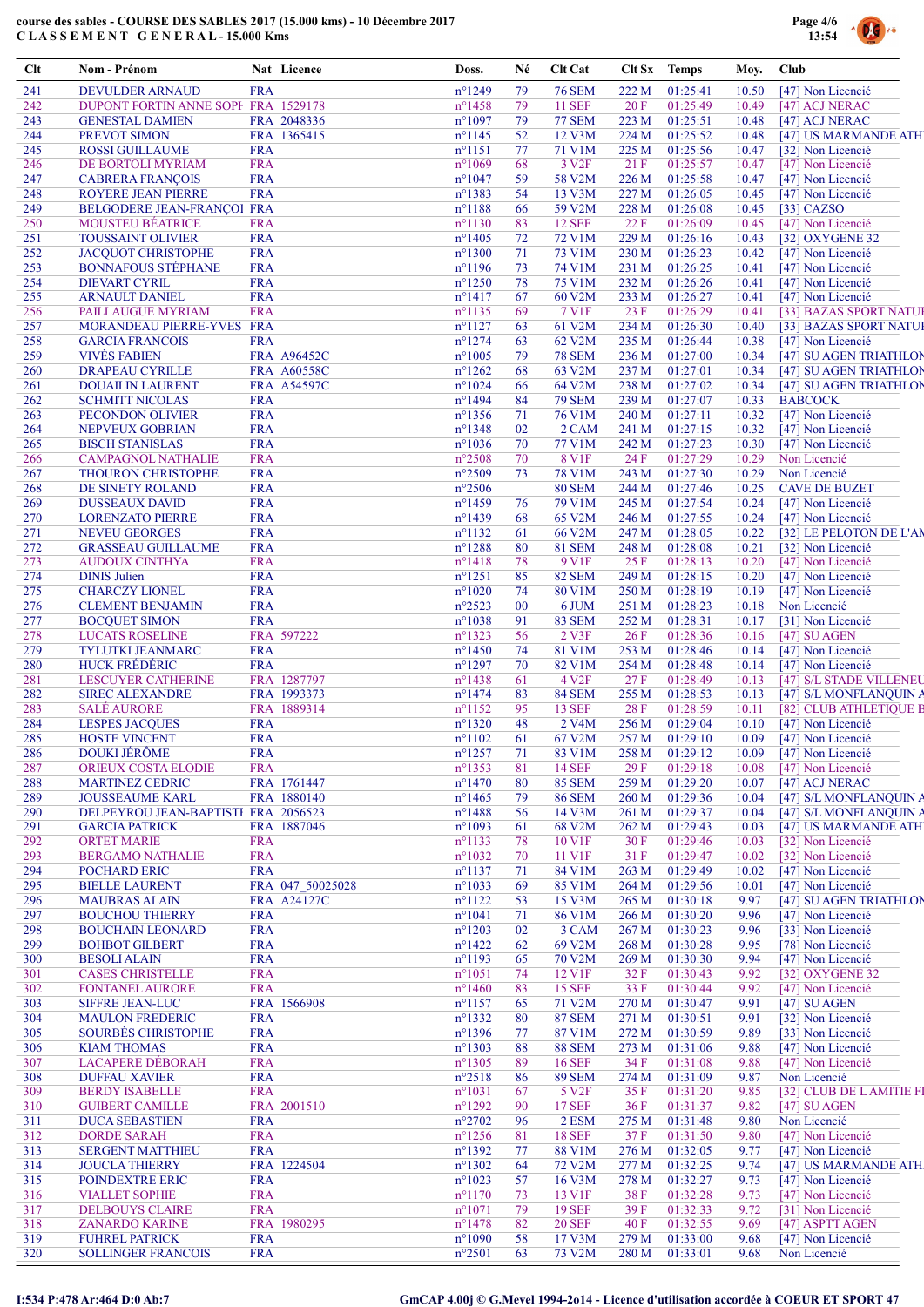

| Clt        | Nom - Prénom                                           |                          | Nat Licence | Doss.                                | Né       | Clt Cat                             | Clt Sx         | <b>Temps</b>               | Moy.         | Club                                   |
|------------|--------------------------------------------------------|--------------------------|-------------|--------------------------------------|----------|-------------------------------------|----------------|----------------------------|--------------|----------------------------------------|
| 321        | <b>ROQUES VINCENT</b>                                  | <b>FRA</b>               |             | $n^{\circ}$ 1472                     | 92       | <b>90 SEM</b>                       | 281 M          | 01:33:02                   | 9.67         | [47] Non Licencié                      |
| 322        | <b>LEFRANCOIS MYRIAM</b>                               | <b>FRA</b>               |             | $n^{\circ}1318$                      | 80       | <b>21 SEF</b>                       | 41 F           | 01:33:04                   | 9.67         | [47] Non Licencié                      |
| 323        | <b>MAMPRIN SIMONE</b>                                  | <b>FRA</b>               |             | $n^{\circ}1120$                      | 57       | 3 V3F                               | 42 F           | 01:33:05                   | 9.67         | [32] LES COUDOUS DE LA                 |
| 324<br>325 | <b>SAMACOITS JEAN-PAUL</b><br><b>FAUVET EMILIE</b>     | <b>FRA</b><br><b>FRA</b> |             | $n^{\circ}$ 1153<br>$n^{\circ}1083$  | 52<br>83 | 18 V3M<br><b>22 SEF</b>             | 282 M<br>43 F  | 01:33:06<br>01:33:14       | 9.67<br>9.65 | [47] Non Licencié<br>[47] Non Licencié |
| 326        | <b>FONVIEILLE MARYSE</b>                               | <b>FRA</b>               |             | $n^{\circ}1087$                      | 69       | 14 V1F                              | 44 F           | 01:33:16                   | 9.65         | [47] Non Licencié                      |
| 327        | <b>LEFIN DAVID</b>                                     | <b>FRA</b>               |             | $n^{\circ}$ 1437                     | 72       | 89 V1M                              | 283 M          | 01:33:20                   | 9.64         | [47] Non Licencié                      |
| 328        | PAILLAUD OLIVIER                                       | <b>FRA</b>               |             | $n^{\circ}1441$                      | 72       | 90 V1M                              | 284 M          | 01:33:20                   | 9.64         | [47] Non Licencié                      |
| 329        | <b>BERLAND CARINE</b>                                  | <b>FRA</b>               |             | $n^{\circ}$ 1446                     | 76       | 15 V1F                              | 45 F           | 01:33:27                   | 9.63         | [47] Non Licencié                      |
| 330        | <b>COMPARIN GILLES</b>                                 | <b>FRA</b>               |             | $n^{\circ}1231$                      | 72       | 91 V1M                              | 285 M          | 01:33:29                   | 9.63         | [47] Non Licencié                      |
| 331<br>332 | <b>TANDON VINCENT</b><br>NEPVEUX SANDRINE              | <b>FRA</b><br><b>FRA</b> |             | $n^{\circ}$ 1449<br>$n^{\circ}$ 1347 | 82<br>73 | 91 SEM<br>16 V1F                    | 286 M<br>46 F  | 01:33:29<br>01:33:32       | 9.63<br>9.62 | [47] Non Licencié<br>[47] Non Licencié |
| 333        | P ICHARD MICHEL                                        | <b>FRA</b>               |             | $n^{\circ}$ 1440                     | 54       | 19 V3M                              | 287 M          | 01:33:33                   | 9.62         | [47] AFCF FOULAYRONNI                  |
| 334        | <b>CASTEX SOPHIE</b>                                   |                          | FRA 730948  | $n^{\circ}$ 1451                     | 71       | 17 V1F                              | 47 F           | 01:33:36                   | 9.62         | [47] ACJ NERAC                         |
| 335        | <b>MELNIK SERGE</b>                                    | <b>FRA</b>               |             | $n^{\circ}1123$                      | 57       | 20 V3M                              | 288 M          | 01:33:44                   | 9.60         | [47] Non Licencié                      |
| 336        | <b>LATAPPY LAURE</b>                                   | <b>FRA</b>               |             | $n^{\circ}1116$                      | 96       | 1 ESF                               | 48 F           | 01:33:45                   | 9.60         | [47] Non Licencié                      |
| 337        | <b>BROCAS POURTAU GENEVIE FRA 1260458</b>              |                          |             | $n^{\circ}$ 1206                     | 62       | 6 V <sub>2F</sub>                   | 49 F           | 01:33:51                   | 9.59         | [47] Non Licencié                      |
| 338<br>339 | <b>LABLEE CAROLINE</b><br><b>CARRINI MARIE-CLAUDE</b>  | <b>FRA</b>               | FRA 590428  | $n^{\circ}$ 1466<br>$n^{\circ}1218$  | 73<br>54 | 18 V1F<br>4 V3F                     | 50 F<br>51F    | 01:34:01<br>01:34:04       | 9.57<br>9.57 | [47] ACJ NERAC<br>Non Licencié         |
| 340        | <b>HOUVER FRANCK</b>                                   | <b>FRA</b>               |             | $n^{\circ}2517$                      | 66       | 74 V2M                              | 289 M          | 01:34:18                   | 9.54         | Non Licencié                           |
| 341        | <b>VINSONNEAU LUCIEN</b>                               | <b>FRA</b>               |             | $n^{\circ}1414$                      | 40       | 3 V4M                               | 290 M          | 01:34:20                   | 9.54         | [47] Non Licencié                      |
| 342        | <b>BARRAUD SANDRA</b>                                  | <b>FRA</b>               |             | $n^{\circ}$ 1186                     | 74       | 19 V1F                              | 52 F           | 01:34:30                   | 9.52         | [47] Non Licencié                      |
| 343        | <b>ROY DANIEL</b>                                      | <b>FRA</b>               |             | $n^{\circ}$ 1382                     | 62       | 75 V2M                              | 291 M          | 01:34:34                   | 9.52         | [47] Non Licencié                      |
| 344        | <b>SOLLINGER MELISSA</b>                               | <b>FRA</b>               |             | $n^{\circ}2700$                      | 90       | <b>23 SEF</b>                       | 53 F           | 01:34:37                   | 9.51         | Non Licencié                           |
| 345        | <b>MARTIN KAELIG</b>                                   |                          | FRA 1992875 | $n^{\circ}1121$                      | 02       | 4 CAM                               | 292 M          | 01:34:46                   | 9.50         | [47] Non Licencié                      |
| 346        | <b>LAROCHE CÉDRIC</b>                                  | <b>FRA</b>               |             | $n^{\circ}1313$                      | 80       | <b>92 SEM</b>                       | 293 M          | 01:34:47                   | 9.50         | [47] Non Licencié                      |
| 347<br>348 | <b>DAOUDAL ISABELLE</b><br><b>DECHES DONATELLE</b>     | <b>FRA</b><br><b>FRA</b> |             | $n^{\circ}1067$<br>$n^{\circ}$ 1243  | 71<br>66 | 20 V1F<br>7 V <sub>2F</sub>         | 54 F<br>55 F   | 01:34:49<br>01:34:49       | 9.49<br>9.49 | [47] Non Licencié<br>[32] OXYGENE 32   |
| 349        | <b>DAURIAC FREDERIC</b>                                | <b>FRA</b>               |             | $n^{\circ}$ 1239                     | 65       | 76 V2M                              | 294 M          | 01:34:57                   | 9.48         | [47] Non Licencié                      |
| 350        | <b>VALENTIN SERGE</b>                                  | <b>FRA</b>               |             | $n^{\circ}1167$                      | 59       | 77 V2M                              | 295 M          | 01:35:01                   | 9.47         | [32] OXYGENE 32                        |
| 351        | <b>MANET THIERRY</b>                                   | <b>FRA</b>               |             | $n^{\circ}$ 1328                     | 73       | 92 V1M                              | 296 M          | 01:35:11                   | 9.46         | [47] Non Licencié                      |
| 352        | <b>HYVERNAUD JEAN-LUC</b>                              | <b>FRA</b>               |             | $n^{\circ}1108$                      | 70       | 93 V1M                              | 297 M          | 01:35:31                   | 9.42         | [33] Non Licencié                      |
| 353        | <b>ENGRAND FABRICE</b>                                 | <b>FRA</b>               |             | $n^{\circ}1080$                      | 61       | 78 V2M                              | 298 M          | 01:35:33                   | 9.42         | [33] Non Licencié                      |
| 354        | <b>GRIMARD PASCAL</b>                                  | <b>FRA</b>               |             | $n^{\circ}$ 1290                     | 71       | 94 V1M                              | 299 M          | 01:35:37                   | 9.41         | [47] Non Licencié                      |
| 355<br>356 | <b>BONPUNT OLIVIER</b>                                 | <b>FRA</b>               | FRA a81800L | n°1199<br>$n^{\circ}1050$            | 63<br>77 | 79 V2M<br>95 V1M                    | 300 M<br>301 M | 01:35:47<br>01:35:50       | 9.40<br>9.39 | [47] AL LAYRAC TRIATHL                 |
| 357        | <b>CARMEILLE DAMIEN</b><br><b>MALARME JEAN-JACQUES</b> | <b>FRA</b>               |             | $n^{\circ}$ 1326                     | 45       | 4 V4M                               | 302 M          | 01:35:54                   | 9.38         | [47] Non Licencié<br>[46] Non Licencié |
| 358        | <b>MALARME LAURENT</b>                                 | <b>FRA</b>               |             | $n^{\circ}$ 1327                     | 69       | 96 V1M                              | 303 M          | 01:35:56                   | 9.38         | [47] Non Licencié                      |
| 359        | <b>CARILLO MURIEL</b>                                  | <b>FRA</b>               |             | $n^{\circ}1217$                      | 73       | 21 V1F                              | 56 F           | 01:36:09                   | 9.36         | [47] Non Licencié                      |
| 360        | <b>BREIL PATRICIA</b>                                  | <b>FRA</b>               |             | $n^{\circ}1045$                      | 61       | 8 V <sub>2F</sub>                   | 57 F           | 01:36:16                   | 9.35         | [32] OXYGENE 32                        |
| 361        | <b>HOSTE EMILE</b>                                     | <b>FRA</b>               |             | $n^{\circ}1104$                      | 93       | <b>93 SEM</b>                       | 304 M          | 01:36:23                   | 9.34         | [47] Non Licencié                      |
| 362        | <b>FORZY AIMERY</b>                                    | <b>FRA</b>               |             | $n^{\circ}2713$                      | 59       | 80 V2M                              | 305 M          | 01:36:26                   | 9.33         | Non Licencié                           |
| 363        | <b>MATHIEU SARAH</b>                                   |                          | FRA A96175C | $n^{\circ}2707$                      | 99       | 1 JUF                               | 58 F           | 01:36:27                   | 9.33         | <b>SU AGEN TRIATHLON</b>               |
| 364        | <b>MOREL NICOLAS</b>                                   | <b>FRA</b>               |             | $n^{\circ}1128$                      | 68       | 81 V2M                              | 306 M          | 01:36:33                   | 9.32         | [47] Non Licencié<br>[47] Non Licencié |
| 365<br>366 | DELBREL JEAN PAUL<br><b>DUFAU RICHARD</b>              | <b>FRA</b><br><b>FRA</b> |             | $n^{\circ}$ 1246<br>$n^{\circ}1076$  | 62<br>81 | 82 V2M<br><b>94 SEM</b>             | 307 M          | 01:36:43<br>308 M 01:37:03 | 9.31         | 9.27 [47] Non Licencié                 |
| 367        | <b>POLONI ERIC</b>                                     | <b>FRA</b>               |             | $n^{\circ}1138$                      | 61       | 83 V2M                              | 309 M          | 01:37:05                   | 9.27         | [47] Non Licencié                      |
| 368        | ROBERT CHRISTELLE                                      | <b>FRA</b>               |             | $n^{\circ}$ 1149                     | 74       | 22 V1F                              | 59F            | 01:37:53                   | 9.19         | [47] Non Licencié                      |
| 369        | <b>LATAPPY REMI</b>                                    | <b>FRA</b>               |             | $n^{\circ}1115$                      | 62       | 84 V2M                              | 310 M          | 01:38:15                   | 9.16         | [47] Non Licencié                      |
| 370        | <b>LATAPPY CHRISTINE</b>                               | <b>FRA</b>               |             | $n^{\circ}1114$                      | 65       | 9 V <sub>2F</sub>                   | 60 F           | 01:38:16                   | 9.16         | [47] Non Licencié                      |
| 371        | <b>DESBROUSSES BERNARD</b>                             | <b>FRA</b>               |             | $n^{\circ}$ 1247                     | 52       | 21 V3M                              | 311 M          | 01:38:22                   | 9.15         | [47] Non Licencié                      |
| 372        | <b>COULANGES MIREILLE</b>                              | <b>FRA</b>               |             | $n^{\circ}$ 1455                     | 58       | 5 V3F                               | 61 F           | 01:38:37                   | 9.13         | [47] Non Licencié                      |
| 373        | <b>DOUKI VÉRONIQUE</b>                                 | <b>FRA</b>               |             | $n^{\circ}$ 1259                     | 70       | 23 V1F                              | 62 F           | 01:38:46                   | 9.11         | [47] Non Licencié                      |
| 374<br>375 | YARD FRANCIS<br>LUCANTE CÉLINE                         | <b>FRA</b>               | FRA 1847628 | $n^{\circ}$ 1415<br>$n^{\circ}1021$  | 49<br>72 | 22 V3M<br>24 V1F                    | 312 M<br>63 F  | 01:38:48<br>01:38:54       | 9.11<br>9.10 | [47] Non Licencié<br>[32] ASPTT AGEN   |
| 376        | <b>ATTARD MARIEN</b>                                   | <b>FRA</b>               |             | $n^{\circ}2503$                      | 79       | <b>95 SEM</b>                       | 313 M          | 01:39:05                   | 9.08         | Non Licencié                           |
| 377        | <b>VIVIES DELPHINE</b>                                 |                          | FRA 2001931 | $n^{\circ}$ 1477                     | 77       | 25 V1F                              | 64 F           | 01:39:16                   | 9.07         | [47] CLUB ATHLETIQUE B                 |
| 378        | <b>HUBER ALAIN</b>                                     | <b>FRA</b>               |             | $n^{\circ}1106$                      | 53       | 23 V3M                              | 314 M          | 01:39:20                   | 9.06         | [47] Non Licencié                      |
| 379        | <b>CASSANY FREDERIC</b>                                | <b>FRA</b>               |             | $n^{\circ}$ 1482                     | 77       | 97 V1M                              | 315 M          | 01:39:21                   | 9.06         | [47] Non Licencié                      |
| 380        | <b>NARFIT RENAUD</b>                                   | <b>FRA</b>               |             | $n^{\circ}$ 1345                     | 73       | 98 V1M                              | 316 M          | 01:39:30                   | 9.05         | [47] Non Licencié                      |
| 381        | <b>DULOUARD BERNARD</b>                                |                          | FRA 2036243 | $n^{\circ}$ 1456                     | 48       | 5 V4M                               | 317 M          | 01:39:43                   | 9.03         | [47] ACJ NERAC                         |
| 382<br>383 | <b>MANGARON DAVID</b><br><b>HUGON CHRISTINE</b>        | <b>FRA</b>               | FRA 1568711 | $n^{\circ}1329$<br>$n^{\circ}2511$   | 81<br>61 | <b>96 SEM</b><br>10 V <sub>2F</sub> | 318 M<br>65 F  | 01:39:55<br>01:40:05       | 9.01<br>8.99 | [47] Non Licencié<br>CABE 47           |
| 384        | <b>GROSSEAU PHILIPPE</b>                               | <b>FRA</b>               |             | $n^{\circ}1291$                      | 62       | 85 V2M                              | 319 M          | 01:40:07                   | 8.99         | [47] Non Licencié                      |
| 385        | <b>GASPAROUX CHRISTELLE</b>                            | <b>FRA</b>               |             | $n^{\circ}$ 1275                     | 77       | 26 V1F                              | 66 F           | 01:40:52                   | 8.92         | [47] Non Licencié                      |
| 386        | <b>MICHNICZECK GINETTE</b>                             | <b>FRA</b>               |             | $n^{\circ}1124$                      | 53       | 6 V3F                               | 67 F           | 01:40:57                   | 8.92         | [32] Non Licencié                      |
| 387        | <b>BOURDENS LAURENT</b>                                | <b>FRA</b>               |             | $n^{\circ}$ 1204                     | 70       | 99 V1M                              | 320 M          | 01:41:17                   | 8.89         | [31] Non Licencié                      |
| 388        | PERLEMOINE PHILIPPE                                    | <b>FRA</b>               |             | $n^{\circ}$ 1358                     | 66       | 86 V2M                              | 321 M          | 01:41:17                   | 8.89         | [31] Non Licencié                      |
| 389        | <b>MOMBOISSE DAMIEN</b>                                | <b>FRA</b>               |             | $n^{\circ}1341$                      | 85       | <b>97 SEM</b>                       | 322 M          | 01:41:19                   | 8.88         | [47] Non Licencié                      |
| 390        | <b>CHALOUPY CHRISTINE</b>                              |                          | FRA 1810211 | $n^{\circ}$ 1453                     | 62       | 11 V <sub>2F</sub>                  | 68 F           | 01:41:21                   | 8.88         | [47] S/L STADE VILLENEU                |
| 391        | <b>BLANCHARD DANIEL</b>                                |                          | FRA 799746  | $n^{\circ}1037$<br>$n^{\circ}$ 1285  | 62       | 87 V2M                              | 323 M          | 01:41:37                   | 8.86         | [47] ACJ NERAC                         |
| 392<br>393 | <b>GIRAUD DIDIER</b><br><b>CHAZALLON VIRGINIE</b>      | <b>FRA</b>               | FRA 1878564 | $n^{\circ}$ 1230                     | 80<br>75 | <b>98 SEM</b><br>27 V1F             | 324 M<br>69 F  | 01:42:04<br>01:42:09       | 8.82<br>8.81 | [33] Non Licencié<br>[47] ACJ NERAC    |
| 394        | LABROUSSE-MACKY NATHA FRA                              |                          |             | $n^{\circ}1110$                      | 68       | 12 V <sub>2F</sub>                  | 70 F           | 01:42:24                   | 8.79         | [47] Non Licencié                      |
| 395        | <b>MAURIAL FLORENCE</b>                                | <b>FRA</b>               |             | n°1334                               | 77       | 28 V1F                              | 71 F           | 01:42:26                   | 8.79         | [47] Non Licencié                      |
| 396        | POLONI ISABELLE                                        | <b>FRA</b>               |             | $n^{\circ}1140$                      | 72       | 29 V1F                              | 72 F           | 01:42:29                   | 8.78         | [47] Non Licencié                      |
| 397        | <b>BOHBOT QUITTERIE</b>                                | <b>FRA</b>               |             | $n^{\circ}1421$                      | 62       | 13 V <sub>2F</sub>                  | 73 F           | 01:42:31                   | 8.78         | [78] Non Licencié                      |
| 398        | <b>ROLLIN FRÉDÉRIC</b>                                 | <b>FRA</b>               |             | $n^{\circ}1150$                      | 67       | 88 V2M                              | 325 M          | 01:42:38                   | 8.77         | [47] Non Licencié                      |
| 399        | <b>BAQUE JEAN PIERRE</b>                               | <b>FRA</b>               |             | $n^{\circ}1183$                      | 56       | 24 V3M                              | 326 M          | 01:42:58                   | 8.74         | [32] Non Licencié                      |
| 400        | STANISTREET ISABELLE                                   | <b>FRA</b>               |             | $n^{\circ}1159$                      | 69       | 30 V1F                              | 74 F           | 01:43:01                   | 8.74         | [47] Non Licencié                      |